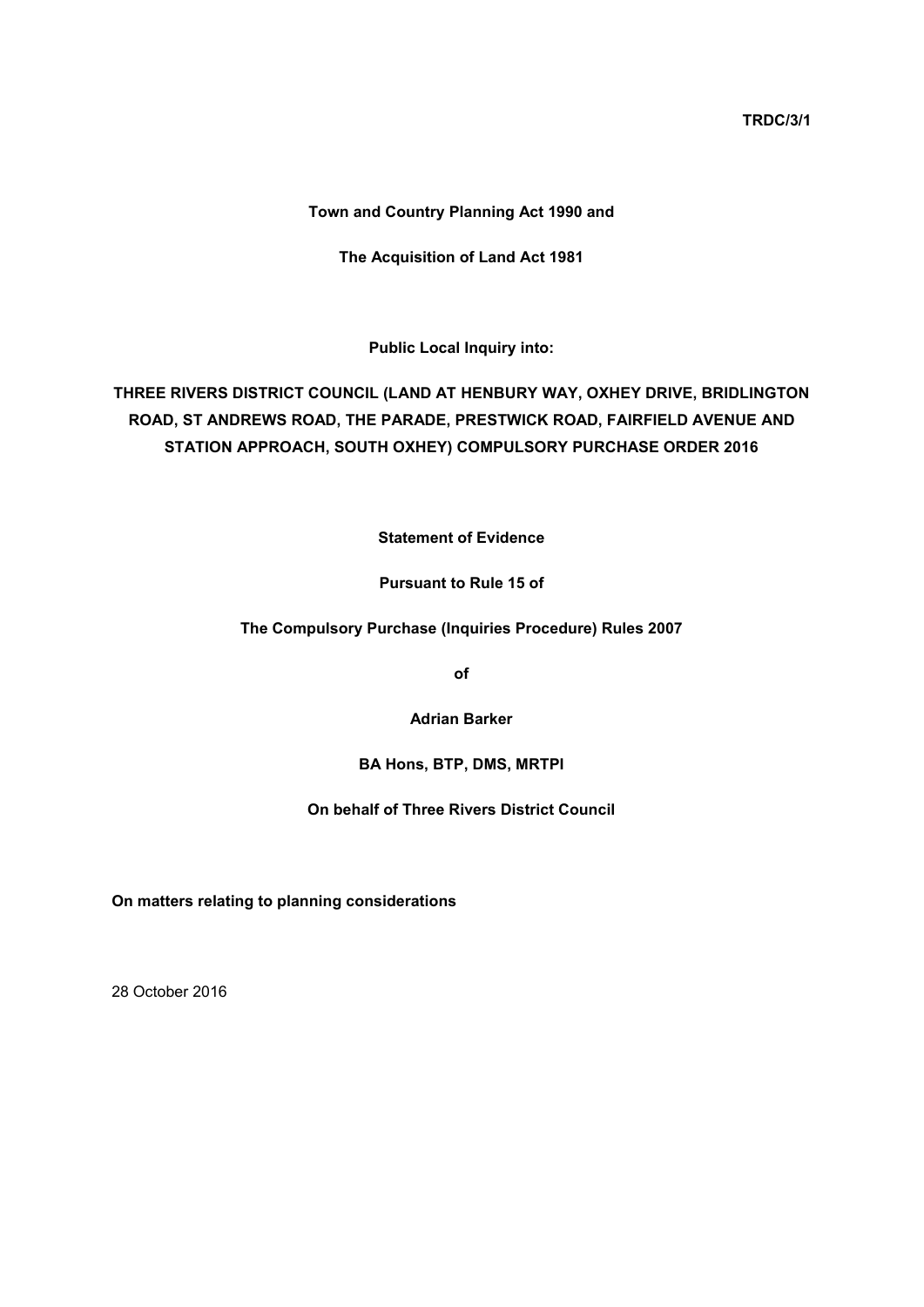# **CONTENTS**

| <b>Clause</b> |        | Page |
|---------------|--------|------|
| 1.            |        |      |
|               | 1.1    |      |
|               | 1.2    |      |
|               | 1.3    |      |
| 2.            |        |      |
|               | 2.1    |      |
|               | 2.2    |      |
| 3.            |        |      |
| 4.            |        |      |
|               | 4.1    |      |
|               | 4.2    |      |
|               | 4.3    |      |
|               | 4.4    |      |
| 5.            |        |      |
|               | 5.5    |      |
|               | 5.6    |      |
|               | 5.7    |      |
|               | 5.8    |      |
|               | 5.9    |      |
|               | 5.9.8  |      |
|               | 5.9.9  |      |
|               | 5.9.10 |      |
|               | 5.9.11 |      |
|               | 5.9.12 |      |
|               | 5.10   |      |
|               | 5.11   |      |
|               | 5.12   |      |
|               | 5.13   |      |
| 6.            |        |      |
|               | 6.4    |      |
|               | 6.5    |      |
|               | 6.6    |      |
|               | 6.7    |      |
|               | 6.8    |      |
|               | 6.9    |      |
|               | 6.10   |      |
|               | 6.11   |      |
|               | 6.14   |      |
| 7.            |        |      |
| 8.            |        |      |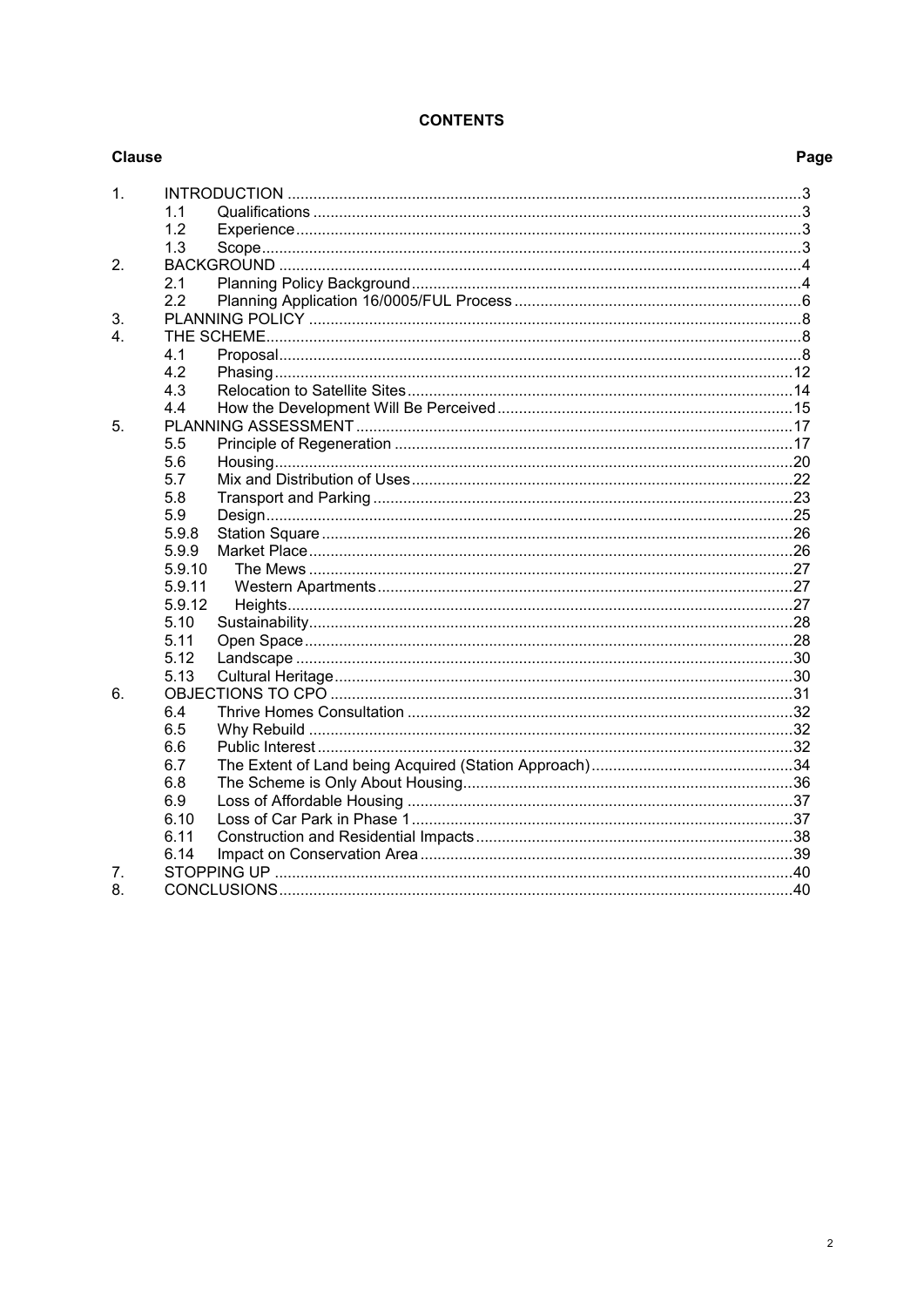## <span id="page-2-0"></span>**1. INTRODUCTION**

### 1.1 **Qualifications**

<span id="page-2-1"></span>I am Adrian Barker. I am a Director of Lucid Planning Ltd based in Hampshire. I hold a Bachelor of Town Planning and a BA (Hons) degree in Town and Country Planning from the University of the West of England and a Diploma in Management Studies from Leicester University. I am a member of the Royal Town Planning Institute.

# 1.2 **Experience**

- <span id="page-2-2"></span>1.2.1 I have over twenty-two years of experience in town and country planning. Prior to forming Lucid Planning Ltd I held positions as Planning Director at Peter Brett Associates (2015 to 2016), Technical Director at Terence O'Rourke (TOR), Associate Director at Turley Associates, Senior Consultant at the Tyler Parkes Partnership and Senior Development Control Officer at Wellingborough Borough Council.
- 1.2.2 I have experience in a wide range of town planning matters as consultant, including the promotion of major projects through planning policy and planning application stages. I act for clients on a wide variety of significant development projects predominantly in London, southern and eastern England. I have extensive regeneration knowledge having worked on projects such as South Acton in Ealing, Fresh Wharf in Barking, Alma Estate in Enfield and Beam Park in Havering.
- 1.2.3 I have a good knowledge of South Oxhey, having been involved in the site for a number of years. Whilst at TOR I worked with Three Rivers District Council (TRDC) initially looking at the baseline position, subsequently co-coordinating and implementing a public consultation strategy and then inputting to the South Oxhey Initiative (SOI) of December 2011.
- 1.2.4 My most recent involvement related to assisting TRDC in the selection of an appropriate development partner, providing general planning support, responding to bidder queries and sitting in one of the bidder dialogue sessions.
- <span id="page-2-3"></span>1.2.5 I am familiar with the plans and documents relevant to this Inquiry.

### 1.3 **Scope**

- 1.3.1 The CPO has been made pursuant to S226 (1)(a) of the Town and Country Planning Act 1990, with Guidance to acquiring authorities set out in the October 2015 Guidance.
- 1.3.2 Subsection (1)(a) of Section 226 provides that: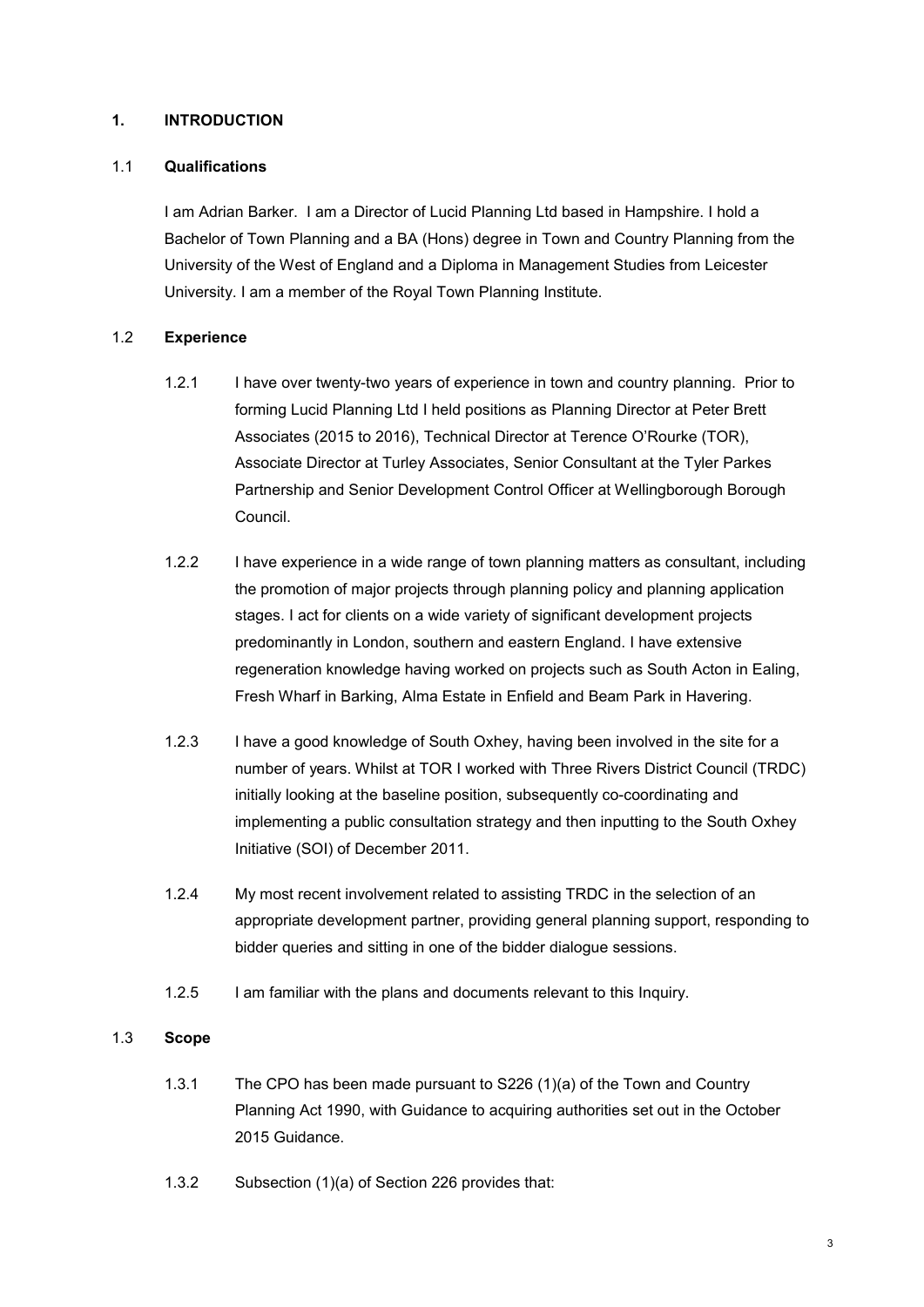**a local authority must not exercise the power under paragraph (a) of sub section (1) unless they think that the development, redevelopment or improvement is likely to contribute to the achievement of any one or more of the following objects-**

- **a) The promotion or improvement of the economic well-being of their area;**
- **b) The promotion or improvement of the social well-being of their area;**
- **c) The promotion or improvement of the environmental well-being of their area**
- 1.3.3 Paragraph 76 of the October 2015 Guidance makes it clear that one of the three main factors that the Secretary of State (SoS) should be expected to consider in making a decision is whether the purpose for which the land is being acquired *'fits in with the adopted Local Plan for the* area *or, where no such up to date Local Plan exists, with the draft Local Plan and the National Policy Framework'*.
- 1.3.4 My evidence is an independent assessment and demonstrates that the proposals for which the Order Land is required are entirely in line with adopted policy. In doing this I describe the scheme and background, the planning policy context, the scheme detail and consider compliance with policy. I then consider issues raised by objectors, where relevant to planning, and subsequently conclude my evidence.

### <span id="page-3-0"></span>**2. BACKGROUND**

### 2.1 **Planning Policy Background**

- <span id="page-3-1"></span>2.1.1 The South Oxhey Estate was built in the 1940's and early 1950's as an 'overspill' estate to alleviate housing pressure in London. It was transferred to TRDC in 1980. TRDC subsequently transferred its stock of social housing to Thrive Homes (TH) in March 2008. Over its lifetime the estate has gone through significant change.
- 2.1.2 South Oxhey has, for a number of years, been identified as a deprived area with a consequent local and policy aspiration to see improvement. The 2002 Local Plan encouraged the potential regeneration of South Oxhey, which was then taken forward through the Core Strategy (CS) adopted 2011 and subsequent local policy documents.
- 2.1.3 CS (paragraph 2.2) highlights that:

**While the District as a whole is ranked low in terms of deprivation, there are inequalities. South Oxhey is particularly affected by income, barriers to education, skills and training, living environment and crime and disorder**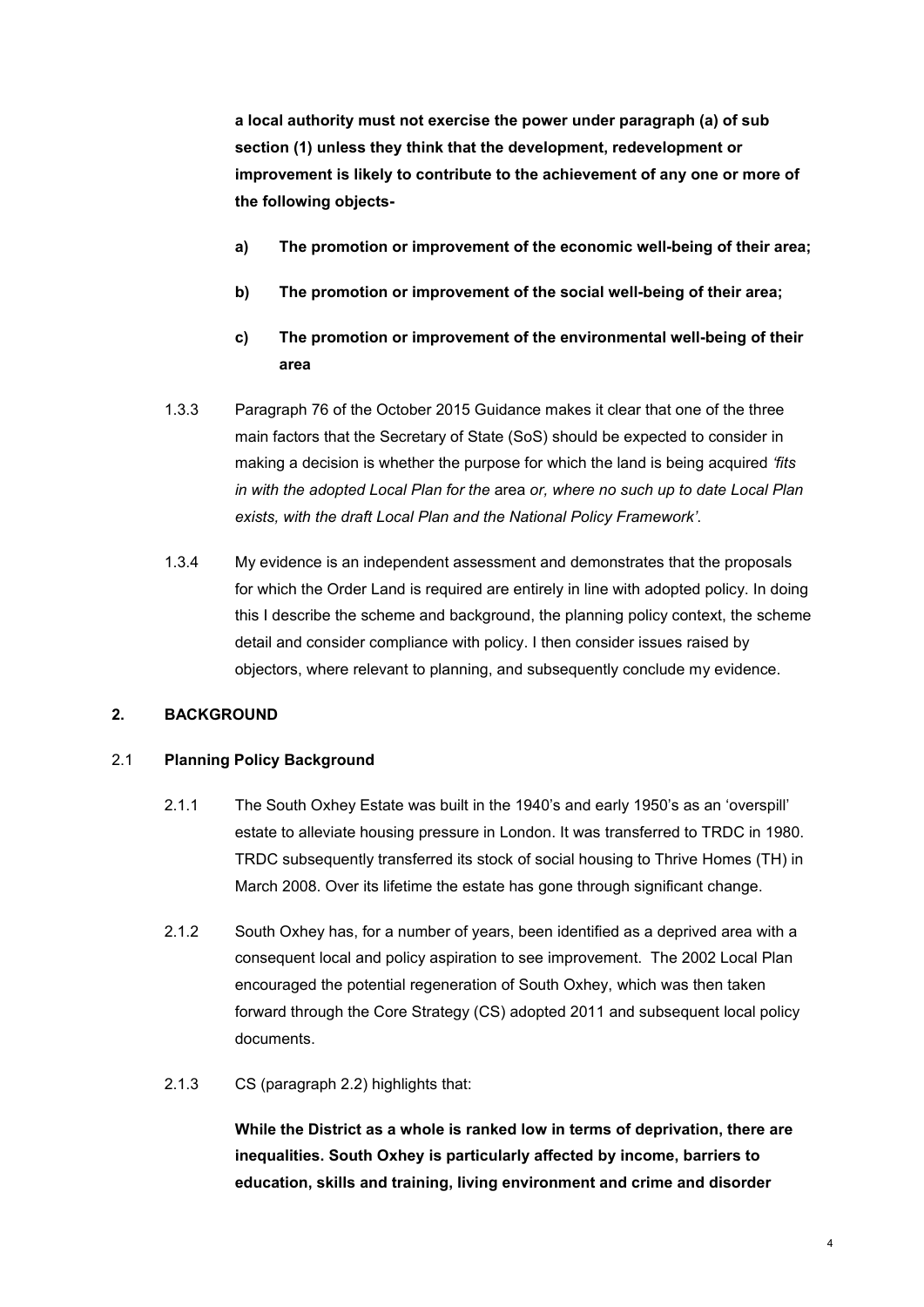- 2.1.4 The same paragraph identifies that in South Oxhey some housing stock is *'now in need of significant updating'.* It is also recognised that the *'structural condition of the main shops…showing signs of deterioration'*.
- 2.1.5 The Spatial Vision of the CS highlights one of the priorities for the future as being:

# **g) To reduce inequalities across the District, in particular through regeneration of the South Oxhey area**

- 2.1.6 Policy PSPS2 k) also identifies the need for development in key centres to:
	- **k) Promote regeneration in parts of South Oxhey to improve housing stock quality and reduce inequalities…**
- 2.1.7 The need to support economic opportunities is recognised at CS policy CP6 m) which supports *'opportunities for economic development in the South Oxhey area as part of plans for regeneration'*.
- 2.1.7 A photographic record of the condition and context of the South Oxhey central area is contained within CD6.13
- 2.1.8 To inform emerging policy, South Oxhey Initiative (SOI) was produced in December 2011 to support local aspirations to improve the estate, to meet the contemporary requirements of the local community and assess '*the appropriate level of intervention needed to affect the regeneration of the area' (SOI Executive Summary)*. The SOI was already underway when the Core Strategy was adopted, and it is acknowledged in policy PSP2 h) (Development in Key Centres).
- 2.1.9 The SOI was based upon extensive consultation with the community, including key stakeholders and the wider public. The initiative set out a sequence of recommendations at Section 5 (pages 30 to 32) which were subsequently used by TRDC to take forward the initiative to the current position. The evidence of Alan Head of TRDC gives further detail on the steps taken and actions.
- 2.1.10 I produce at appendix 1 a table which details the numerous stages and consultation events which have taken place on the regeneration of South Oxhey since work commenced on the CS Preferred Options in 2009. For completeness it also highlights key committee meetings, policy adoption dates, the timing of the hybrid planning submission and its determination. This clearly illustrates how the framework for regeneration has evolved, the extensive consultation and stages where the public, and those with property interests, had the opportunity to input to and influence the process and policy formulation. Indeed, the general public was given the opportunity to engage on no less than 13 occasions. Tenants of the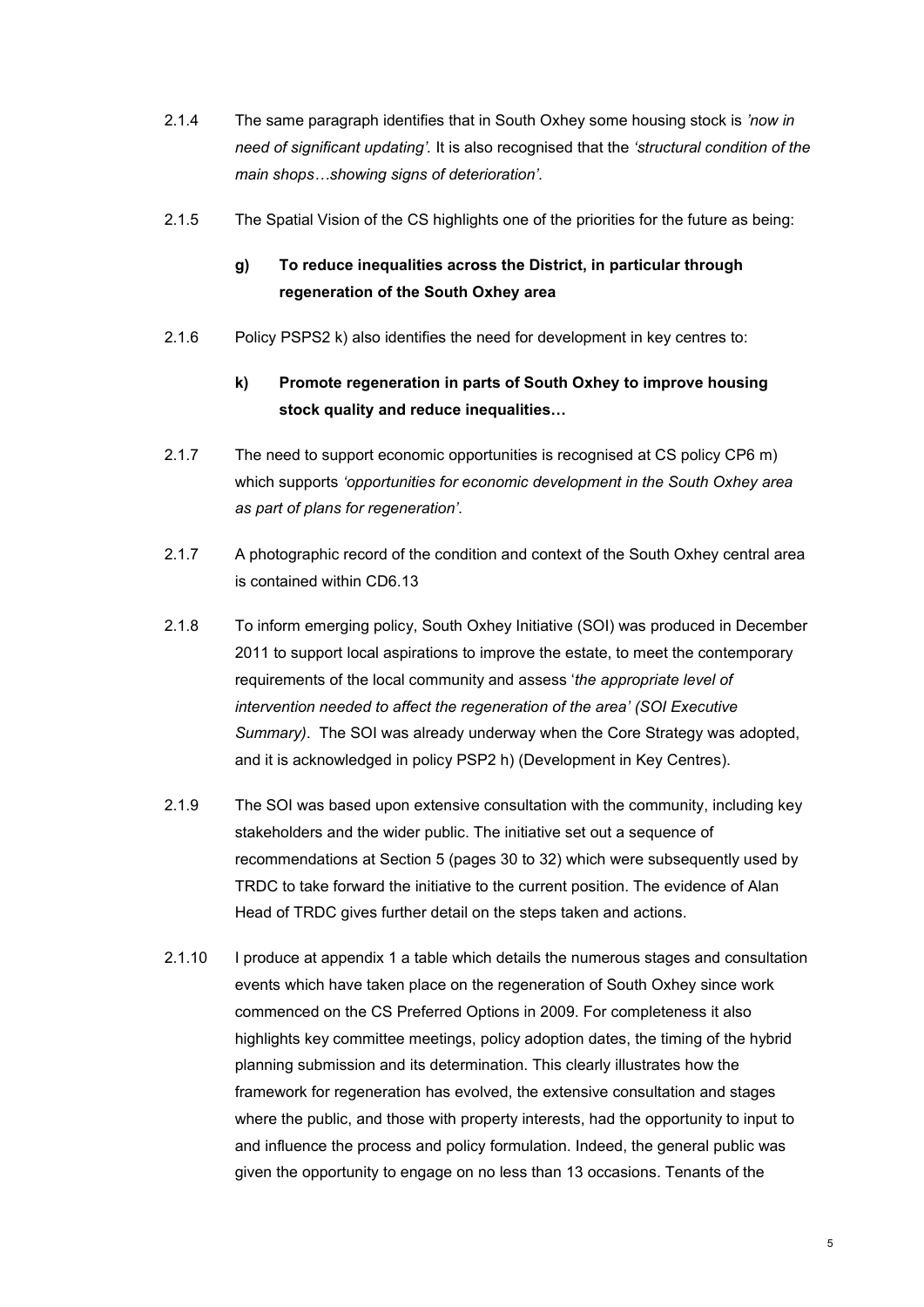central area were given additional dedicated sessions as were key stakeholders. Given the interests of TH they were invited to stakeholder workshops as well as at least three periods of direct dialogue meetings (refer to the evidence of Alan Head for detail).

2.1.11 It is apparent that there has been extensive engagement by TRDC to ensure that the way forward is informed by South Oxhey residents and considerable steps were taken to make the community aware of what was being done at different stages. As evidenced, there was scope for input throughout this process.

### 2.2 **Planning Application 16/0005/FUL Process**

<span id="page-5-0"></span>2.2.1 Planning application 16/0005/FUL was submitted to TRDC on 4 January 2016. The application was a hybrid, part in full and part in outline. Only access was to be considered relative to the outline elements (please refer to CD3.1). The description of development read:

> **Phased comprehensive redevelopment of land at South Oxhey (South Oxhey Central, Maylands Road, Hayling Road and Hallowes Crescent) to include the demolition of existing buildings and provision of residential- led mixed use development comprising C3, A1, A2, A3, A4, D1 and D2, with associated site preparation/ enabling works, transport infrastructure works, landscaping works and provision of car parking**

- 2.2.2 The application was accompanied by a range of supporting material as detailed in the application schedule of submitted documents contained in the Foreword to the Planning Statement (SO:15), January 2016. It followed consultation with the community (please refer to submitted Statement of Community Involvement CD6.2) and technical stakeholders. Scheme detail also evolved through formal pre application liaison with officers of TRDC.
- 2.2.3 As detailed at section 4 of the officer's report to committee, the application consultation carried out by TRDC attracted 26 responses from the 5,555 letters issued. A petition containing 39 different names was submitted relative to one of the satellite sites (not associated with the Order Land). Oxhey Hall Residents Association also made numerous comments on scheme design and detail, whilst Watford Rural Parish Council raised concern about the 7 storey element of the design.
- 2.2.4 Relative to technical consultees, a number of organisations did not offer comment, whilst specific 'no objections' were received from the EA, the British Pipeline Agency, HCC Archaeology, HCC Flood Risk (initial objection removed), HCC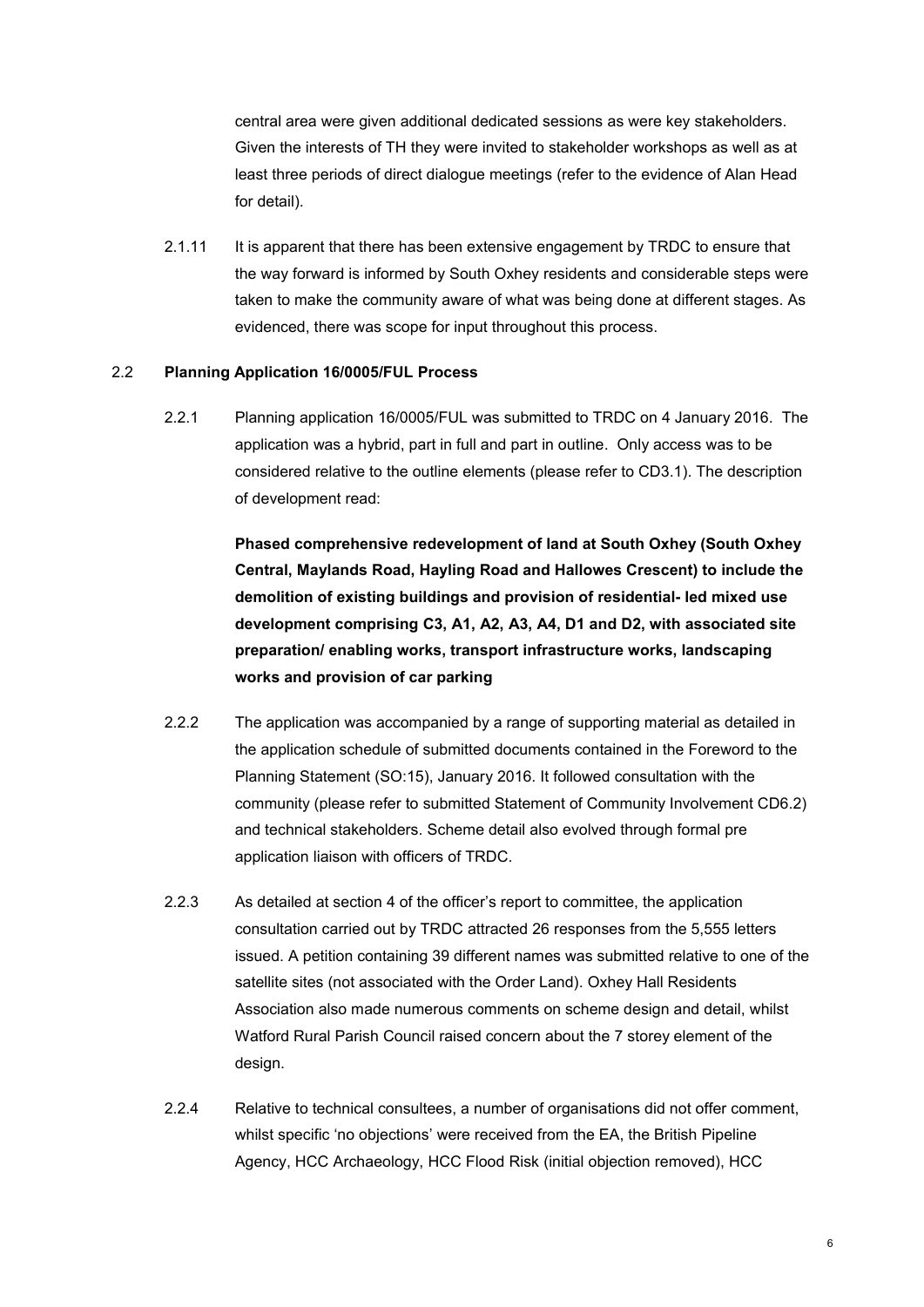Highways, HCC Minerals and Waste, Crime Prevention Officer, HCC Public Health, Herts Ecology, Herts Valley Clinical Commission Group, Highways England, Network Rail, Thames Water, Sport England, Three Rivers Principal Planning Officer, Three Rivers Environmental Health Officer, Three Rivers Environmental Protection Officer, Three Rivers Leisure Development Manager and Three Rivers Principal Landscape Officer.

- 2.2.5 A limited number of requirements and suggestions were raised (please refer to officer's report CD3.2). Requests for appropriate financial contributions were made by NHS England and HCC's Planning Obligations Officer.
- 2.2.6 The planning application received a positive resolution at Planning Committee on 17 March 2016. It was, however, subsequently returned to the Planning Committee meeting of 21 April 2016 following TH raising concerns relative to the adequacy of the serving of the required land ownership certificates. It was supported by an addendum to the original officer's report (please refer to document CD3.2) detailing comments and issues raised by TH and again the application received a positive resolution.
- 2.2.7 Planning permission 16/0005/FUL was issued on 31 May 2016 following completion of an appropriate S106 agreement which secured the following financial contributions.

| <b>S106 Obligations:</b>                                                                      | <b>Amount:</b> |
|-----------------------------------------------------------------------------------------------|----------------|
| Nursery and childcare services                                                                | £69,067.02     |
| Primary education                                                                             | £481,708.53    |
| Secondary education                                                                           | £150,758.87    |
| Youth facilities                                                                              | £4,055.13      |
| Library provision                                                                             | £41,247.72     |
| <b>NHS England</b>                                                                            | £218,691.53    |
| Total:                                                                                        | £965,528.80    |
| S38 negotiations may also secure payment towards highway works<br>or street tree maintenance. |                |

### **Table 1- Application 16/0005/FUL Financial Contributions**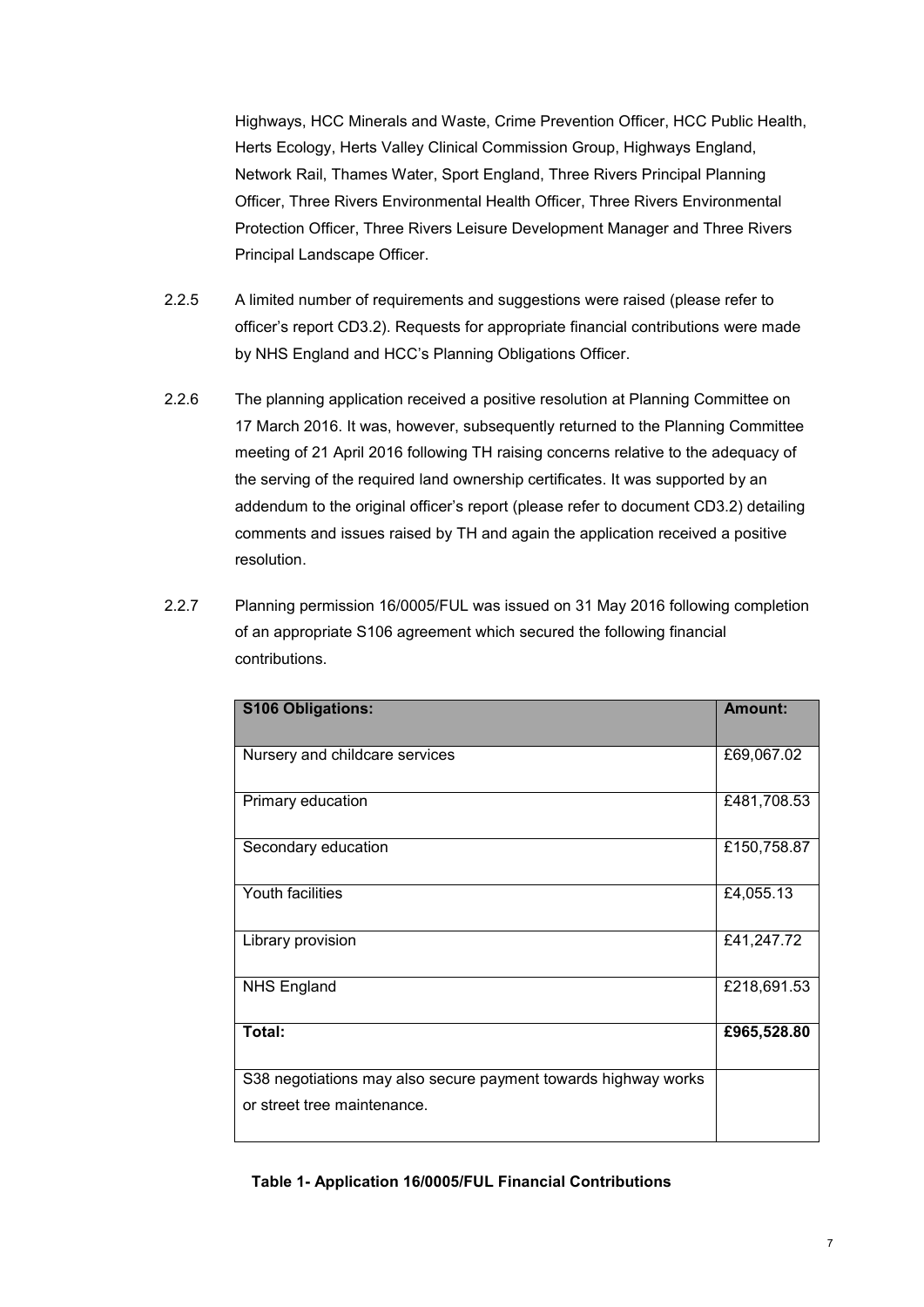2.2.8 Following receipt of planning permission 16/0005/FUL a non-material amendment application was submitted. This sought two changes to the approval. The first was an amendment to the approved parameter plans to provide a new development zone within Station Square between blocks 2A and 2B, to potentially deliver a single storey unit circa 100sqm for A1-A5 or D2 uses. The second was to include Class B1 (office use) within the permitted 'town centre uses'. The overall level of nonresidential floorspace is not to be altered.

# <span id="page-7-0"></span>**3. PLANNING POLICY**

- 3.1 The National Planning Policy Framework (NPPF) 2012 details the Government's planning policies, making it clear how these should be applied. As paragraph 14 highlights, a key element of national policy is '*a presumption in favour of sustainable development'* which for decision makers means *'approving development proposals that accord with the development plan without delay*'.
- 3.2 The need for applications to be determined in accordance with the development plan is also detailed at Section 38 of the Planning and Compulsory Purchase Act 2004.
- 3.3 The development plan for the approved scheme (planning permission 16/0005/FUL) associated with the Order Land comprises of:
	- 3.3.1 The Core Strategy (CS), 17 October 2011
	- 3.3.2 Development Management Policies Local Development Document (Management LDD), July 2013
	- 3.3.3 Site Allocations Local Development Document (Allocations LDD), November 2014
- 3.4 The most relevant policies in the above LDD's are listed in paragraph 5.2.
- 3.5 I refer to the particular provisions of policy in more detail at section 5. I also refer to the officer's report which provides the Council's own assessment of the scheme.

### <span id="page-7-1"></span>**4. THE SCHEME**

### 4.1 **Proposal**

<span id="page-7-2"></span>4.1.1 The regeneration plans, as consented by way of planning permission 16/0005/FUL (refer to CD3.4) propose the redevelopment of what is primarily a monotenure social housing estate and local retail precinct, to provide a new centre and mixed tenure community that capitalises on the areas good transport links. It can be seen to be a major opportunity to create a new contemporary place that better serves the needs of local residents.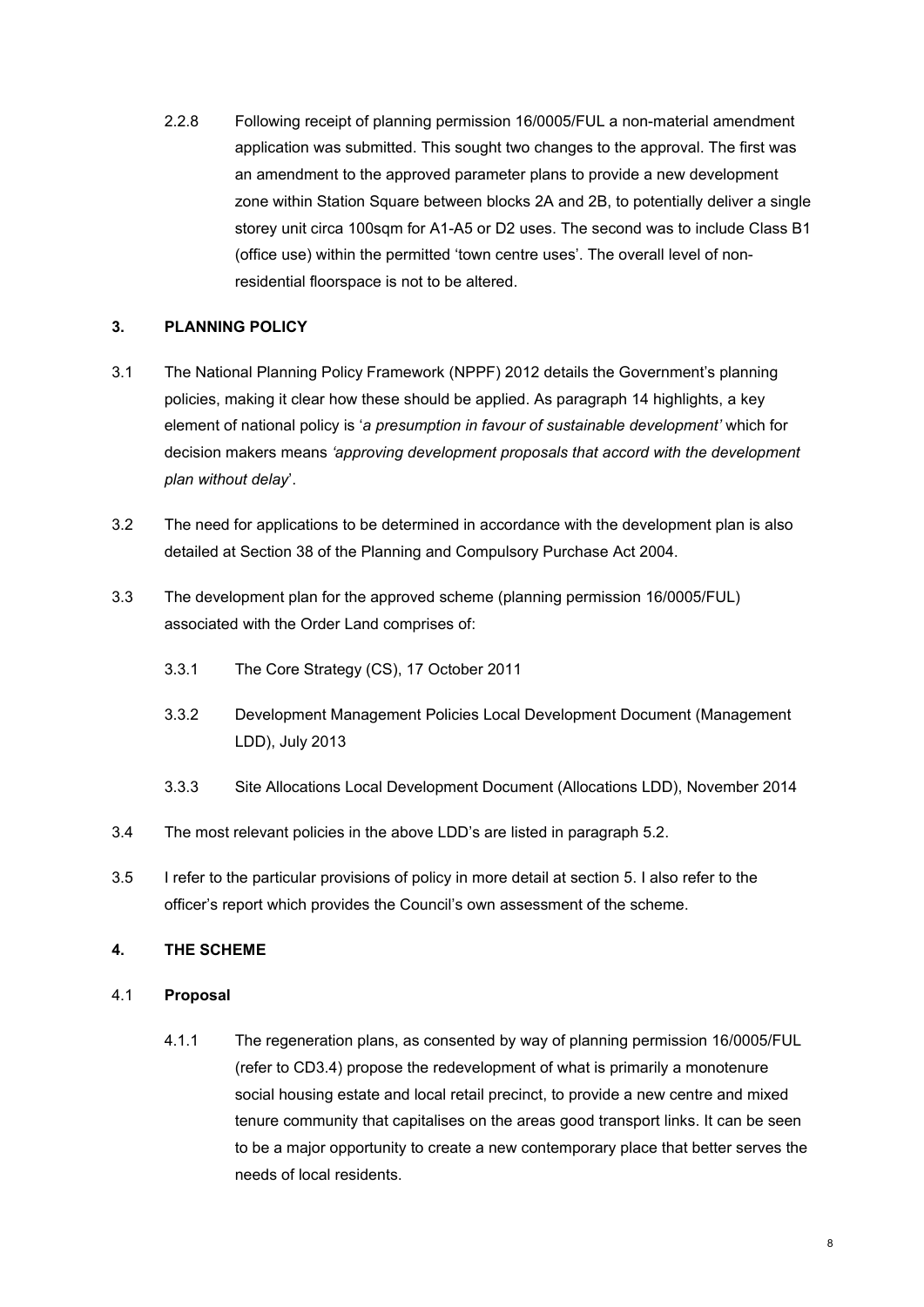- 4.1.2 The nature of the scheme is similar to other regeneration projects that have taken place in urban areas and which are proving successful in delivery of urban renewal, examples include South Acton in Ealing, Woodbery Down and North Prospect in Plymouth. I attach a brief commentary on each as appendix 3.
- 4.1.3 The broad chronology of the application, including the specific public consultation, is set out at appendix 1.
- 4.1.4 On 4 January 2016 Countryside submitted the planning application which is for the following development:

**Phased comprehensive redevelopment of land at South Oxhey (South Oxhey Central, Maylands Road, Hayling Road and Hallowes Crescent) to include the demolition of existing buildings and provision of residential- led mixed use development comprising C3, A1, A2, A3, A4, D1 and D2, with associated site preparation/ enabling works, transport infrastructure works, landscaping works and provision of car parking**

- 4.1.5 Up to 514 dwellings were proposed across four sites, 96 of which are to be affordable (social rent).
- 4.1.6 The hybrid application includes some elements in detail and some in outline  $(CD6.1(xv))$ . For the outline elements only access was considered at the time of the planning application.
- 4.1.7 Full (detailed) planning permission was applied for:
	- (a) Development of South Oxhey Central Phase 1A (the south west corner of the main site) comprising 84 residential dwellings for private sale
	- (b) Temporary car parking- not within the Order Land
	- (c) Development at the satellite sites (Maylands Road- 26 affordable units, Hallowes Crescent- 22 affordable units and Hayling Road- 8 residential dwellings for private sale)- not within the Order Land
	- (d) Site preparation/ enabling works, landscaping, access, transport infrastructure and car parking.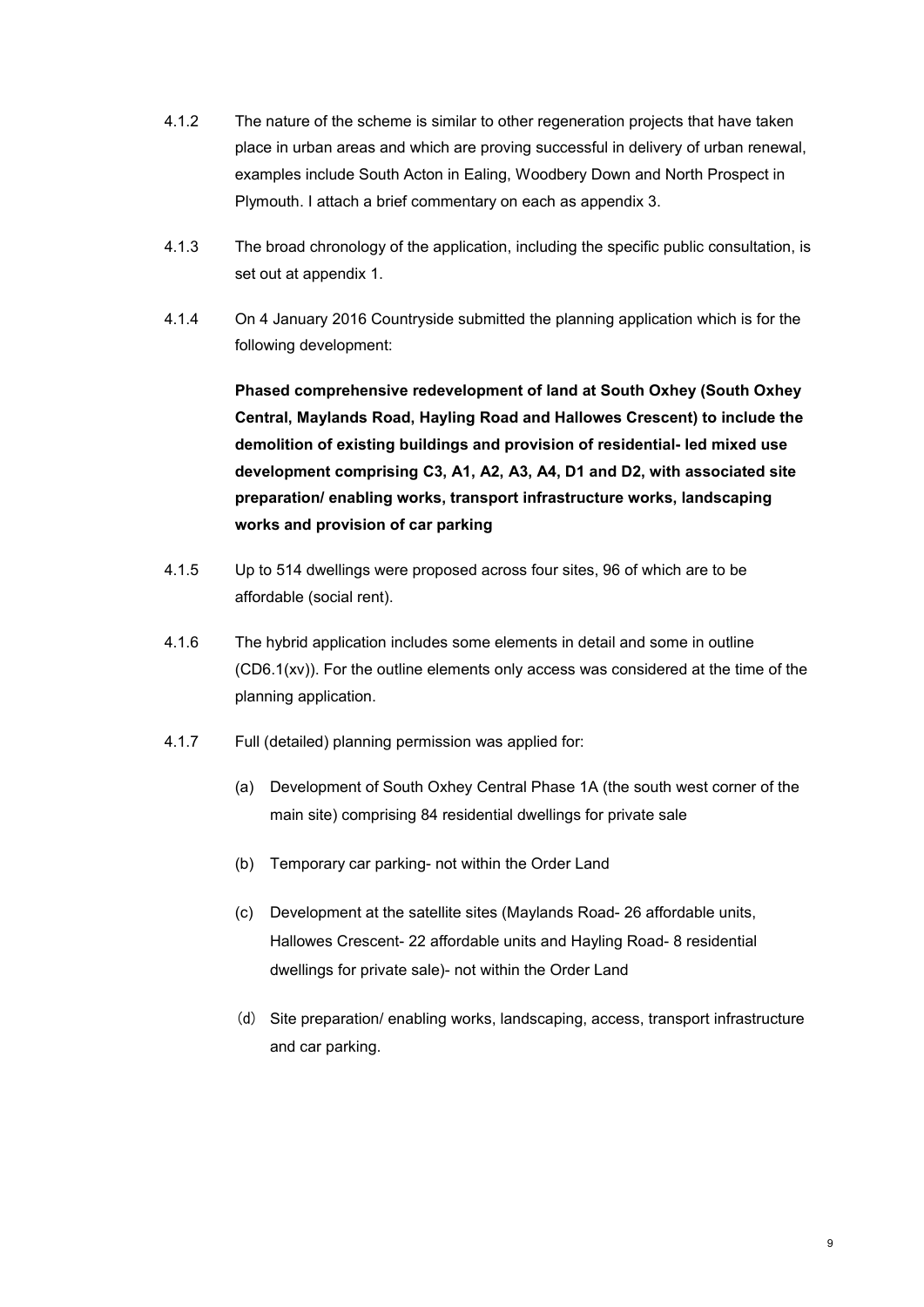4.1.8 The proposed housing mix for the detailed elements is as follows:

|                              | 1 bed     | 2 bed                                | 3 bed | 4 bed        | <b>Total</b> |
|------------------------------|-----------|--------------------------------------|-------|--------------|--------------|
| South Oxhey Central Phase 1A | 29        | 55                                   |       |              | 84           |
| Maylands Road                | 17        | 1                                    | 6     | 2            | 26           |
| <b>Hayling Road</b>          |           |                                      | 8     |              | 8            |
| <b>Hallowes Crescent</b>     | .10       | 8                                    | 4     | F.           | 22           |
| <b>Total</b><br>-<br>. .     | 56<br>--- | 64<br>$\overline{\phantom{a}}$<br>-- | 18    | $\mathbf{2}$ | 140          |

- 4.1.9 Outline planning permission was sought for the remainder of the proposed development. The outline components included:
	- (a) Up to 374 residential dwellings (in addition to the 84 dwellings in Phase 1A), including a minimum of 48 affordable homes
	- (b) Up to 5,137 sqm of town centre uses, including a foodstore of up to 1,754 sqm
	- (c) Re-development of Station Approach
	- (d) Temporary car parking
	- (e) Site preparation/ enabling works, access and transport infrastructure
- 4.1.10 The illustrative housing for the outline elements was given as:

|                     | 1 bed |     | $\vert$ 2 bed $\vert$ 3 bed | $ $ 4 bed | <b>Total</b> |
|---------------------|-------|-----|-----------------------------|-----------|--------------|
| South Oxhey Central | 111   | 241 | .18                         |           | 374          |
| Total               | 111   | 241 | 18                          |           | 374          |

| Table 3 - Illustrative Housing Mix Phases 2 and 3 |  |  |
|---------------------------------------------------|--|--|
|---------------------------------------------------|--|--|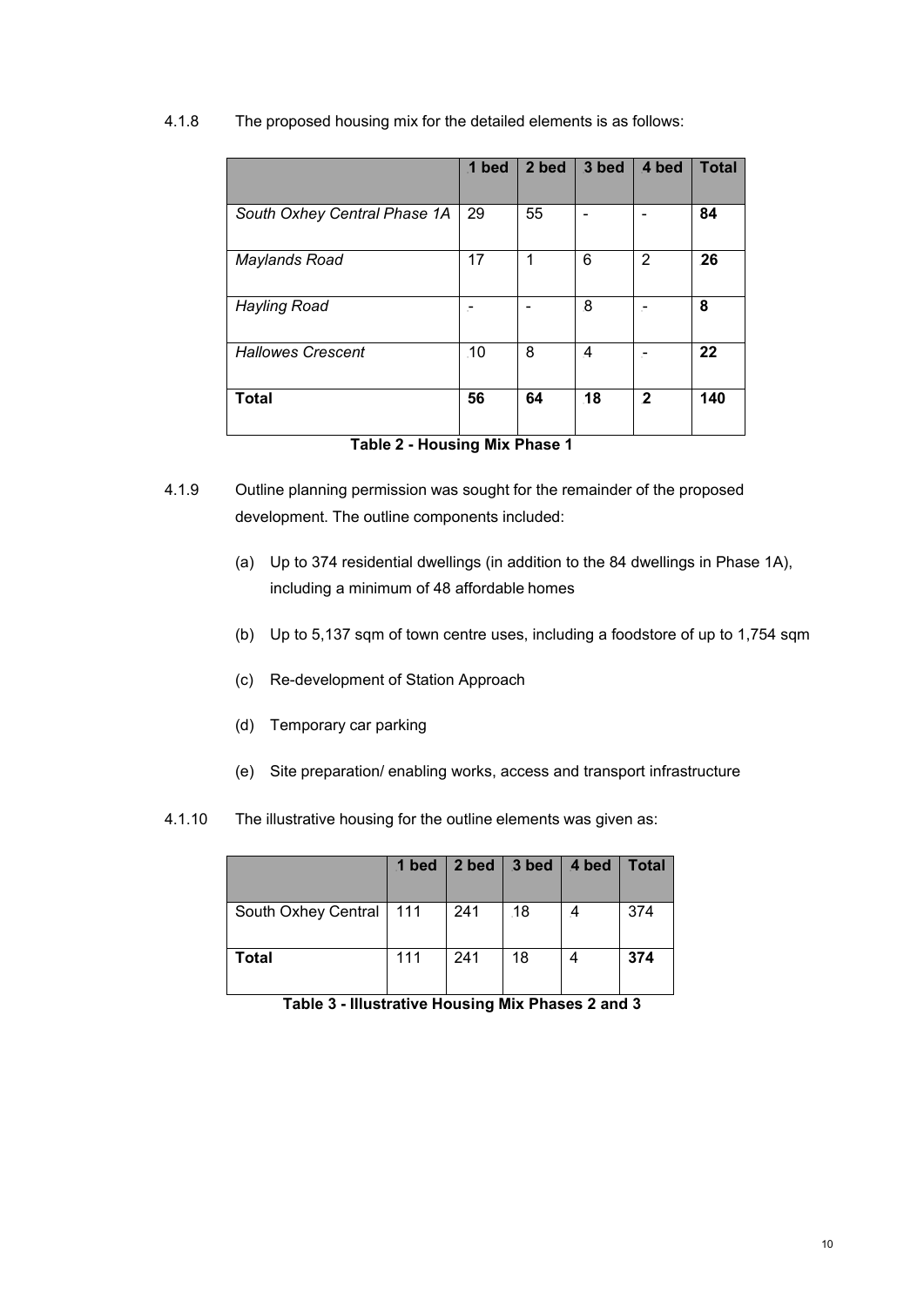4.1.11 The overall schedule of affordable and private sale residential accommodation for all four sites, as approved, is as follows:

| <b>Mix</b>                               | No. dwellings | $\%$       |
|------------------------------------------|---------------|------------|
| Affordable apartments/ Affordable houses | 93/3          | 18.1%/0.6% |
| <b>Total affordable</b>                  | 96            | 18.7%      |
| Private apartments/ Private houses       | 374/44        | 72.8%/8.5% |
| <b>Total private</b>                     | 418           | 81.3%      |
| <b>Total dwellings</b>                   | 514           | 100%       |

| <b>Dwelling type:</b> | Size:   | No. of units:    |                                  |
|-----------------------|---------|------------------|----------------------------------|
| Affordable apartments | 1 bed   | 41               |                                  |
|                       | 2 bed   | $\overline{37}$  |                                  |
|                       | 3 bed   | 15               | Total affordable apartments = 93 |
| Affordable houses     | 3 bed   | $\overline{1}$   |                                  |
|                       | 4 bed   | $\overline{2}$   | Total affordable houses = 3      |
| Private apartments    | 1 bed   | 126              |                                  |
|                       | $2$ bed | $\overline{248}$ | Total private apartments = 374   |
| Private houses        | 2 bed   | $\overline{20}$  |                                  |
|                       | 3 bed   | 20               |                                  |
|                       | 4 bed   | $\overline{A}$   | Total private houses = 44        |

### **Table 5- Overall Housing Mix**

<sup>4.1.12</sup> The planning application was considered by the Planning Committee and a decision to grant planning permission, subject to completion of a Section 106, was made on 17 March 2016. In order to address concerns from TH the application was, however, returned to Committee on 21 April 2016. The Committee considered the wider representations made on behalf of TH. The Committee again resolved to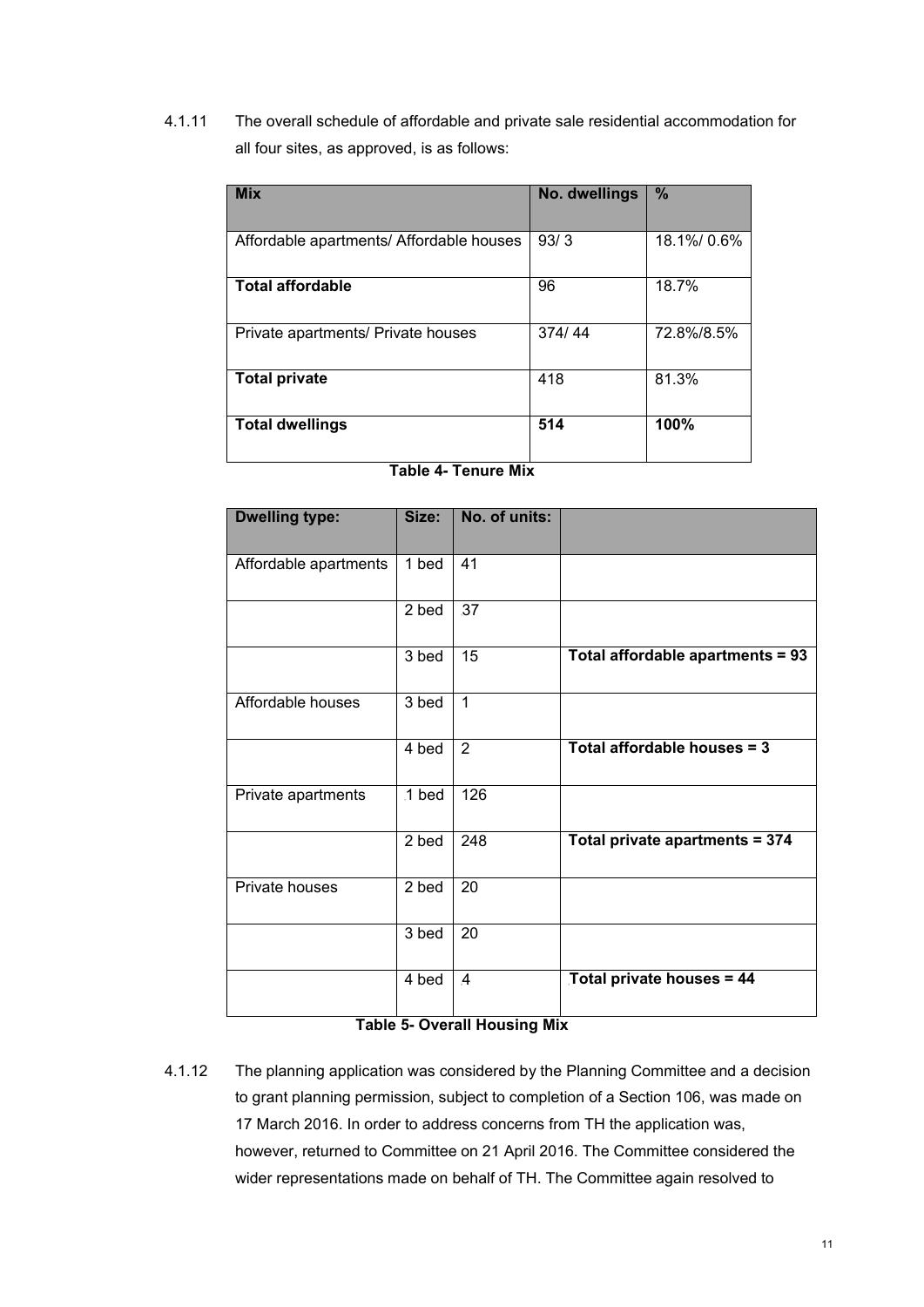grant planning permission. Planning Permission was issued on 31 May 2016 (refer to section 2 for further detail) following signing of the necessary S106**.** 

4.1.13 The proposed mixed use scheme, including residential and retail development, at South Oxhey is a direct response to local policy aims. The uses proposed are all appropriate, in line with local policy objectives and will enhance the vitality and viability of South Oxhey. The scheme will facilitate the transformation and regeneration of the area.

### 4.2 **Phasing**

- <span id="page-11-0"></span>4.2.1 It is intended to bring forward development in 3 phases (please refer to CD6.1 (vi)). The first phase of development is to be provision of the detailed element secured by planning permission 16/0005/FUL followed by phases 2 and 3 respectively, for which reserved matters submissions would need to be made. The applicant envisages that development would be completed by 2022.
- 4.2.2 Phase 1 (please refer to CD6.1 (vi) (c)) will see delivery of 84 private for sale flats within four storey blocks, including the key landscape areas of Henbury Gardens and Henbury Place, at South Oxhey Central. There will also be provision of a temporary car park with 53 spaces within the centre. Outside of the central area there will be provision of 26 residential units at Maylands Road, 8 residential dwellings at Hayling Road and 22 units at Hallowes Crescent. Initial residential development will also be supported by site preparation, landscaping a transport infrastructure.
- 4.2.3 The phasing of development will be controlled through the provisions of planning condition O4 which highlights the need for a:

**programme which sets out the phasing of the development in accordance with approved plan number 1275-O-262 B, the order and timescales for the submission of reserved matters applications, the phasing of provision of affordable housing, the phasing of commercial elements of the scheme, the strategy for the discharge of conditions and access details for each phase shall be submitted to, and approved in writing by, the Local Planning Authority. The development shall not be carried out other than in the sequence detailed in approved plan number 1275-o-262B.**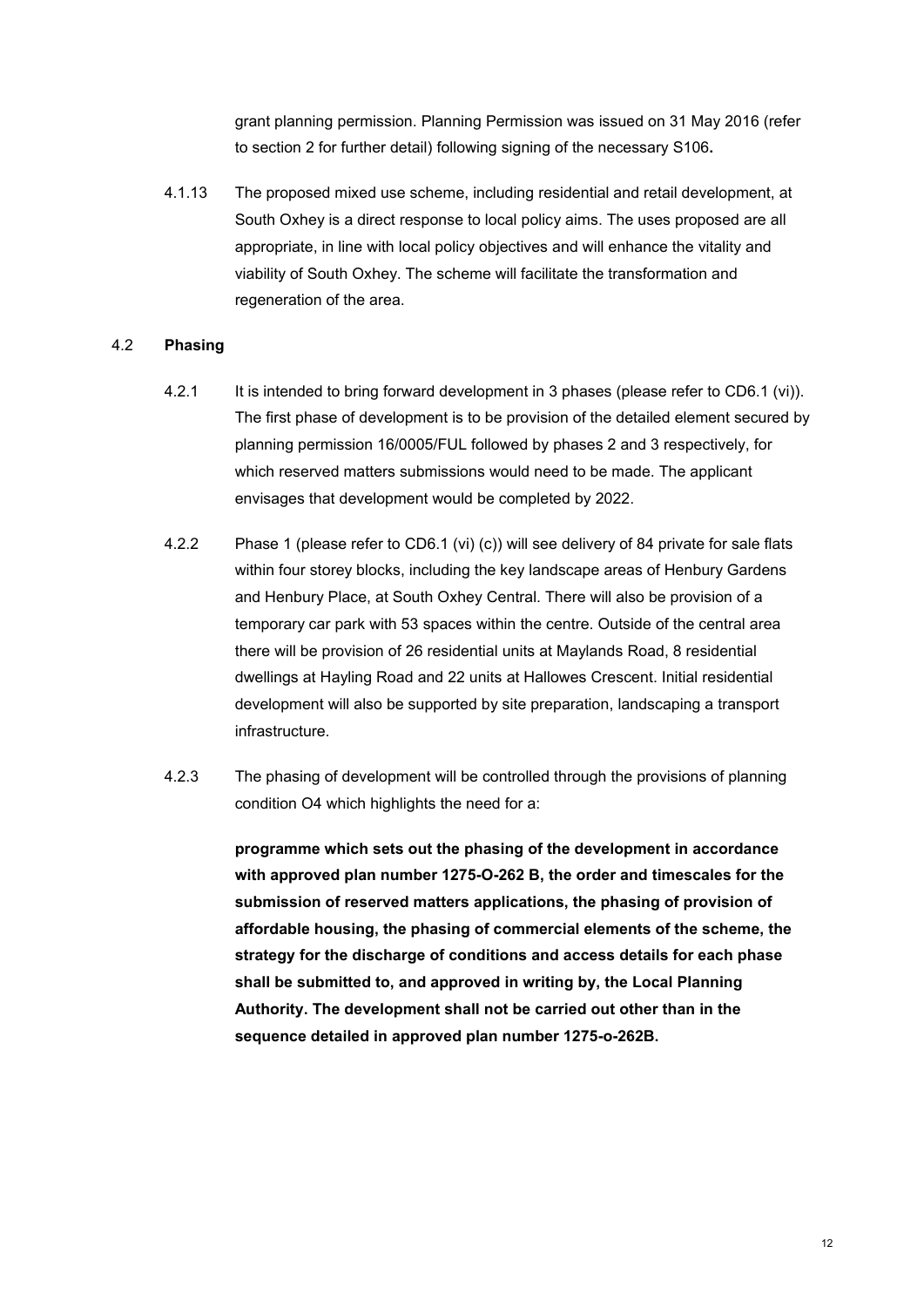4.2.4 The intended phasing is summarised in the following table and detailed in CD6.1 (vi))

| Phase: | <b>Works:</b>                                                            |
|--------|--------------------------------------------------------------------------|
| 1A     | Demolition of garages along Henbury Way and closure of existing car      |
|        | park and taxi office, development of Parcel 1A, temporary car parks open |
| 1B     | Commencement of redevelopment of Station Approach area                   |
| 2A     | Demolition of The Ox public house, Baden Hall, Luffenham House and       |
|        | northern part of The Parade and shops along St. Andrews Road;            |
|        | development of Blocks D1, M, N                                           |
| 2B     | Demolition of shops to northern part of Bridlington Road; development of |
|        | Blocks H and I                                                           |
| 3A     | Demolition of Pennard House and southern part of The Parade and St.      |
|        | Andrews Road shops; development of Blocks O, P and Q and Parcels 1C      |
|        | and 1D                                                                   |
| 3B     | Demolition of remaining shops on Bridlington Road; development of        |
|        | Blocks J, K and L                                                        |

### **Table 6- Phasing Summary**

- 4.2.5 The hybrid planning permission includes the Order Land and the satellite sites. The satellite sites are integral to the delivery and timing of Phase 1. New homes will be built on the 3 satellite sites first, which will provide new homes for some of the people currently living in Central South Oxhey. As occupiers move out, demolition work and construction work within the Order Land will then take place on a phased basis as above.
- 4.2.6 48 social rent homes are being provided on the Satellite Sites for TH tenants living to the North of St Andrew's Road. These will be ready for those residents to move into early in 2018. This will release the 'North Block' for demolition.
- 4.2.7 The satellite sites will be used to provide affordable and private housing. At Maylands Road it is proposed that 26 affordable homes will be built. Hayling Road is the former Jet public house site. The proposal is that eight private family dwellings will be built at Hayling Road. Hallowes Crescent is the site of the former Crescent Club and it is envisaged 22 affordable flats will be created here.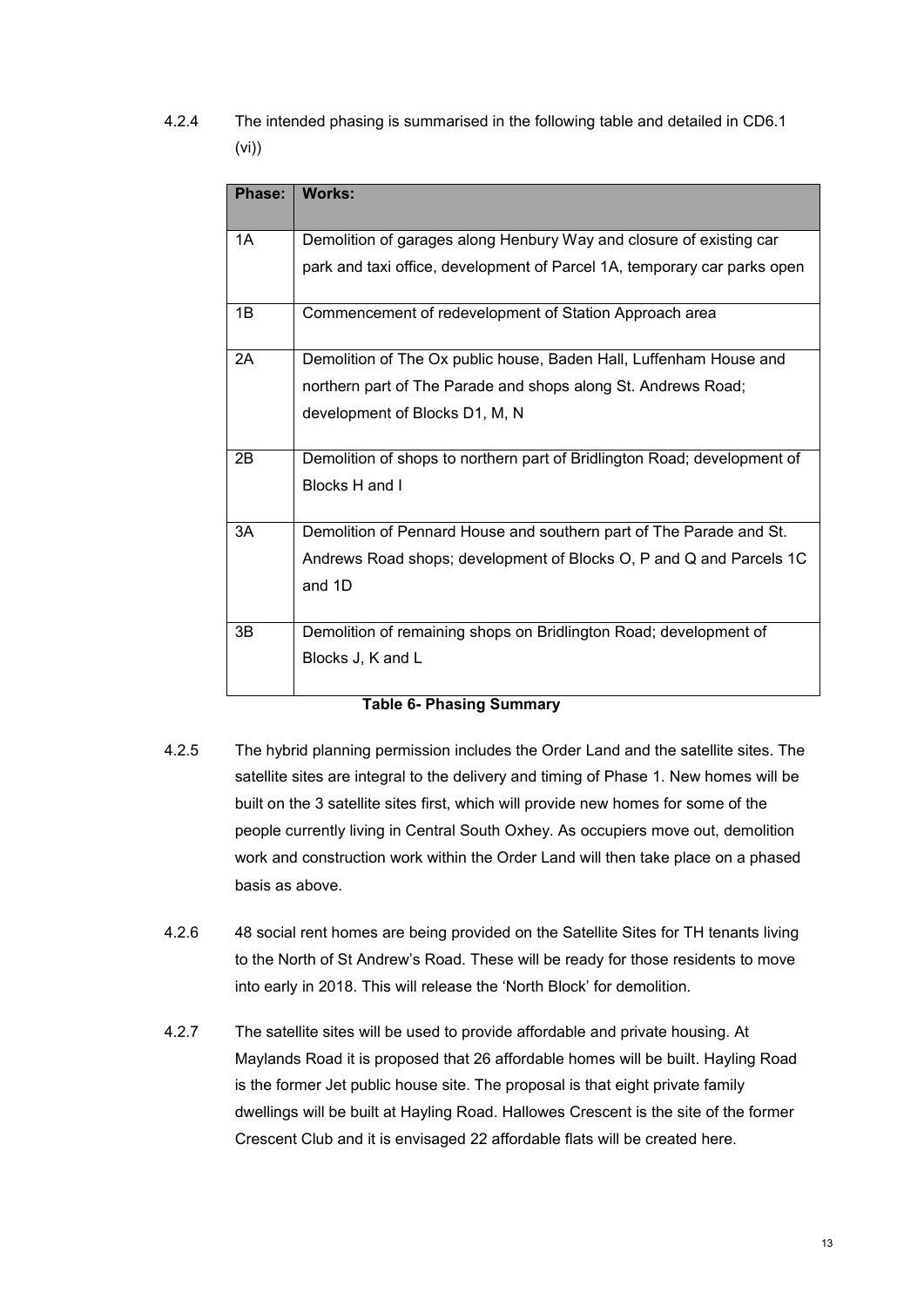- 4.2.8 All 96 TH tenants will be provided with suitable alternative accommodation. To minimise disruption, it is also intended that all tenants will only have to move once.
- 4.2.9 Further detail on the intended phasing and justification for this is given within the evidence of Alan Head (section 12).

## 4.3 **Relocation to Satellite Sites**

- <span id="page-13-0"></span>4.3.1 As existing social rent tenants currently located within the central area are to be decanted to the satellite sites it is worth considering how these sites might work. As with the development to take place in the central area the new housing will be masterplanned and designed to be of a high standard. The units will be high quality, utilising sustainable construction whilst satisfying Lifetime Home standards.
- 4.3.2 Each unit will be served by private amenity space, through either gardens or balconies, whilst there will also be access to public amenity space. There will be clear differentiation between public and private areas.
- 4.3.3 Importantly, the accommodation to be provided for relocated social rent tenants will be targeted to their current requirements, as established by Home Group at the time of submission of planning application 16/0005/FUL.
- 4.3.4 Although the sites are slightly further from the central area they will not be isolated and will continue to be part of the wider South Oxhey community. It can be seen that all three satellite sites are well connected in terms of vehicular routes, whilst Hayling Road and Oxhey Drive are part of the public transport routes in the area, with services every 30 minutes. The sites are no more than 100m from these routes.
- 4.3.5 In terms of access to day to day retail it can be noted that Maylands remains within a 7 min (550mm) walk of the main centre, whilst Hallowes Crescent accommodates its own retail parade immediately adjacent to the development site.
- 4.3.6 Relative to school provision, the Maylands sites is in close proximity to Oxhey Wood School (within a 5 min walk) with Hallowes Crescent being within a 10 minute walk of St Joseph's Catholic Primary School.
- 4.3.7 All sites will be closer to the green belt/ landscape designation areas for informal recreation, whilst for those with children there will continue to be easy access (within 5miniute walk) to formal play areas.
- 4.3.8 Those community services which are located in a central sustainable location, such as the surgery, library and parish council offices, will continue to be accessible to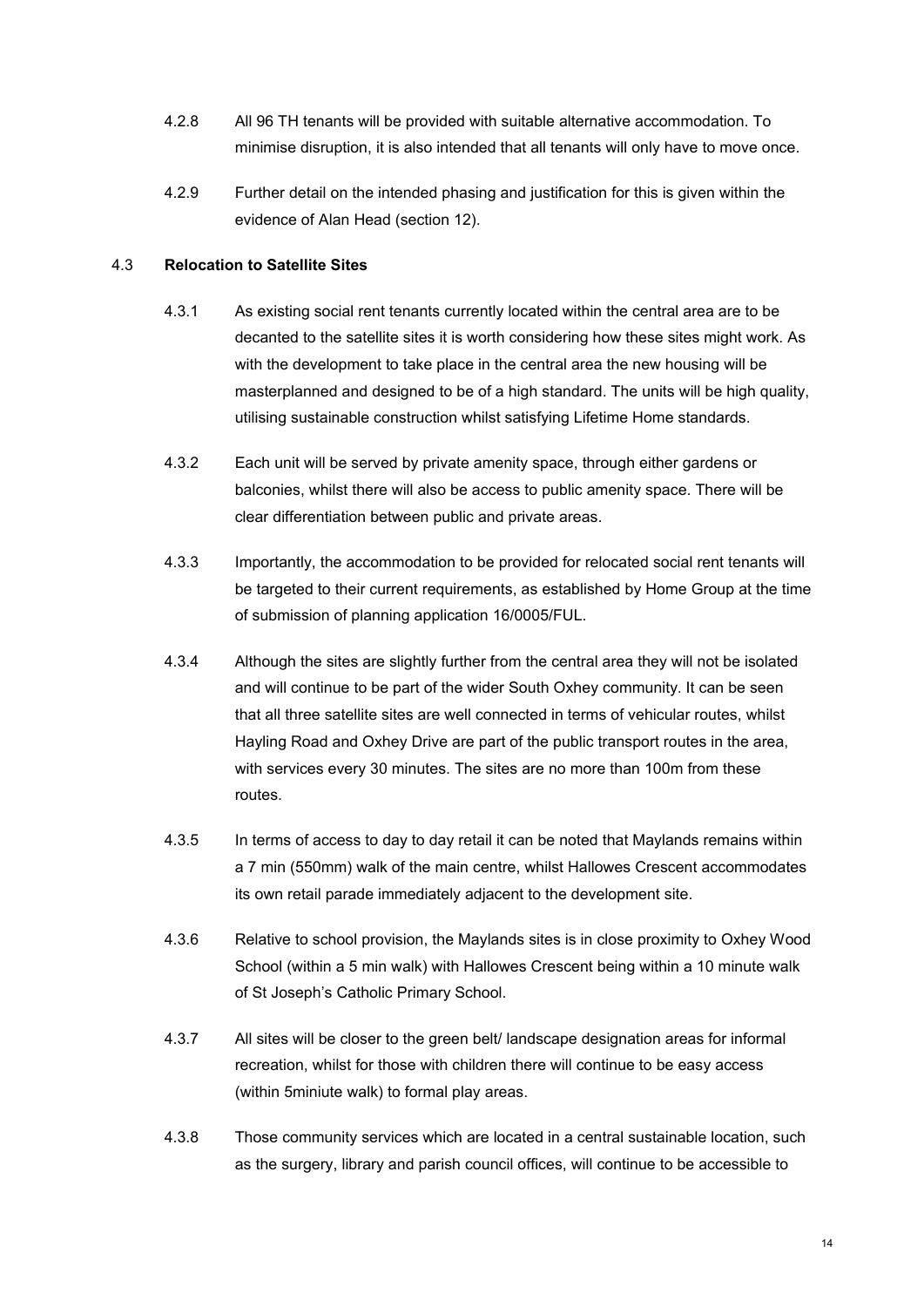residents on the limited occasions that they are needed. Although Hallowes Crescent is furthest form these uses at 1.5km it would still be possible to easily walk to them within 20 minutes.

4.3.9 Accordingly, the relocation of existing tenants is unlikely to impact on their ability to access services and facilities, whilst there will be clear environmental benefits resulting from the move.

#### 4.4 **How the Development Will Be Perceived**

- <span id="page-14-0"></span>4.4.1 To understand the step change that the scheme will deliver it is worth considering how the development would appear to a user/ visitor. Accordingly, I detail what it might be like to arrive at South Oxhey from the Carpenters Park Railway Station in the future.
- 4.4.2 On emerging from the station underpass users will emerge into Station Square. As illustrated in CD6.1 (vii) (b) and (c) this will be an inviting, pedestrian friendly, active and enclosed area which provides high quality public realm with seats and areas to dwell. Befitting of its proximate location to the station it will be a thriving and well used space with commercial uses aimed at serving people's daily needs. It will continue to be used as a transport interchange, with bus and taxi provision across a shared surface. The space will be contained on two sides by modern buildings of up to three storeys in height, providing a sense of enclosure and giving the open space a human scale. The area will signify a clear arrival point into a contemporary development, announcing the start of something more significant beyond Prestwick Road. The layout, enclosure and shared materials pallet will ensure that the developments on both sides of Prestwick Road feel part of a larger masterplanned development.
- 4.4.3 The new and higher density development to the west of Prestwick Road will be obvious from Station Square, particularly the taller building on the corner of Fairfield Avenue and Prestwick Road, making it clear that this is a significant destination. Users will be aware of the ground floor activities, which rap around the corner into Fairfield Avenue, noticing ground floor shops, cafes and services as they approach. There will be trees which serve to break up a further extensive area of shared surface/ hard landscaping, which provides car parking. There is also provision for the market to take place which will create activity and a sense of community. Areas of outside seating are provided by the cafes and there is a continental feel to the space. Even above the ground floor there will be some activity as people have their windows open and use their balconies and overlook the Prestwick Road frontage. This is a vibrant and exciting modern space.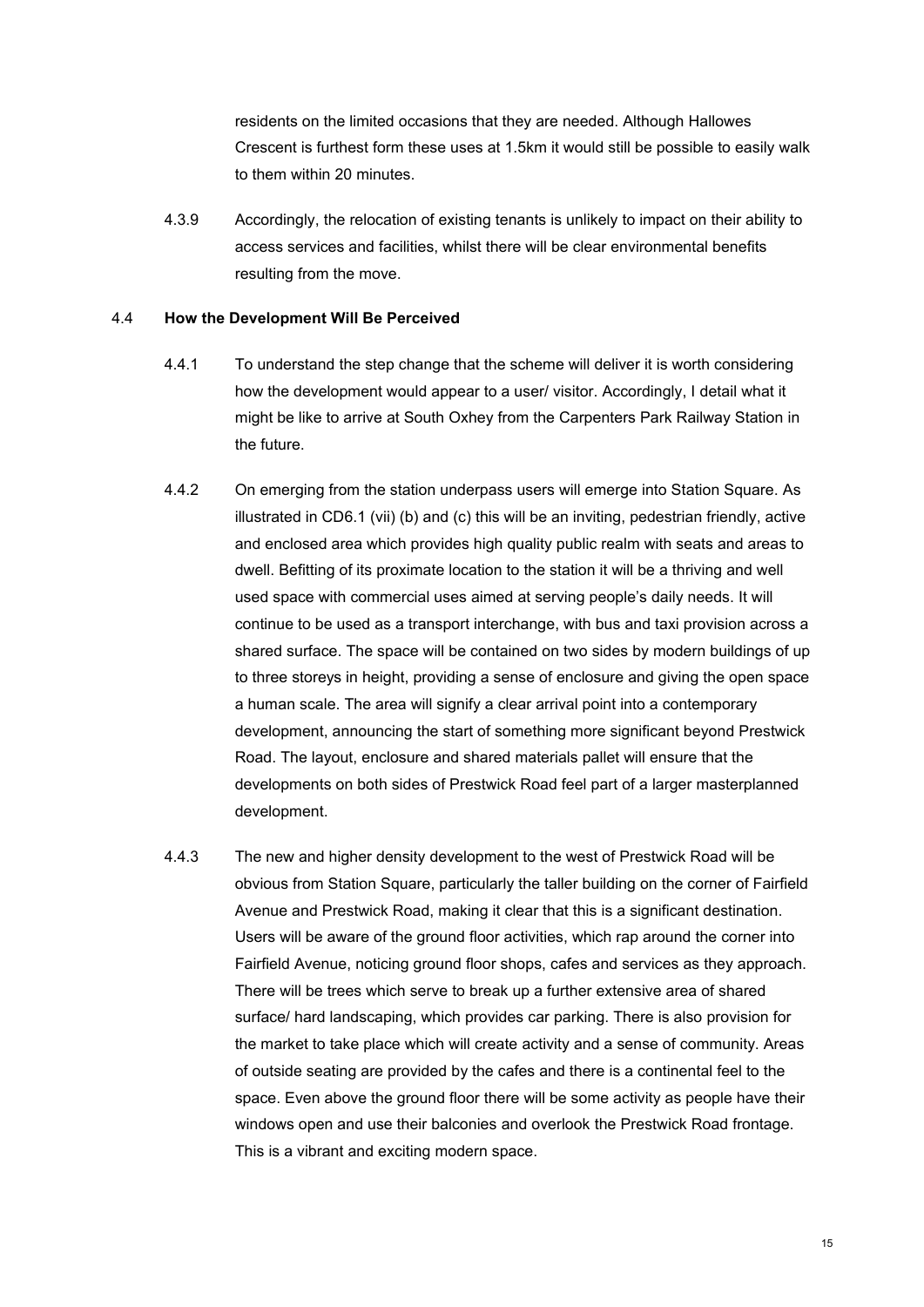- 4.4.4 On arriving at the Market Square the quality of both the public realm and building design will be apparent. At the end of the continued area of commercial activity (blocks M, N and O) block P will be apparent, stepping forward from the other blocks and announcing the location of a supermarket so as to attract high levels of footfall. Although there are areas of car parking this is not a car dominated environment, but rather a space which is inviting and allows users to meander through the area.
- 4.4.5 Whilst moving southwards along the Prestwick Road frontage there will be glimpses of more domestic scaled development extending in a westerly direction, served by shared surfaced/ low traffic roads. In entering these roads and heading towards Henbury Place the level of activity reduces. There is more variety in the architectural style and massing of buildings. Buildings will be 2 to 3 storey houses and will have open and active areas either through balconies, terraces or rear gardens. There will be doors onto streets, as well as windows and balconies overlooking the road, providing a sense of interaction and security.
- 4.4.6 The end of the street is emphasised by a 4 storey apartment block with parking to the rear. Again there is ground floor activity, with overlooking of the public spaces. To the north of Bridlington Road are further 4 storey blocks, whilst there is a large landscaped area (Henbury Place) encouraging movement further westwards through this safe pedestrian friendly connection. The landscape quality will be clear in both the materials used and the planting, with seating providing a pleasant place to stop and observe the community in action, without fear of conflict with vehicular traffic.
- 4.4.7 Beyond Henbury Place there is an area of clearly enhanced green space where children can be heard to be playing in a modern recreation facility. There is also a further area of green space which emphasises that the centre is being left behind. This will be a good area to meet and talk with friends.
- 4.4.8 The new housing to be provided will be diverse and well planned, responding to current requirements. It will be sustainable in its construction and provide all residents with access to private amenity space, as well as improved public spaces. Quality materials will be used and an appropriate level of available car parking will be provided. Importantly there will be a feeling of improved cohesion and safety.
- 4.4.9 The use of different building heights, architectural styles, broad grid pattern and perimeter block approach all serve to make this a legible area which is easy to navigate through, either on foot or by bicycle. Even if a wrong turn were taken there would be no sense of panic.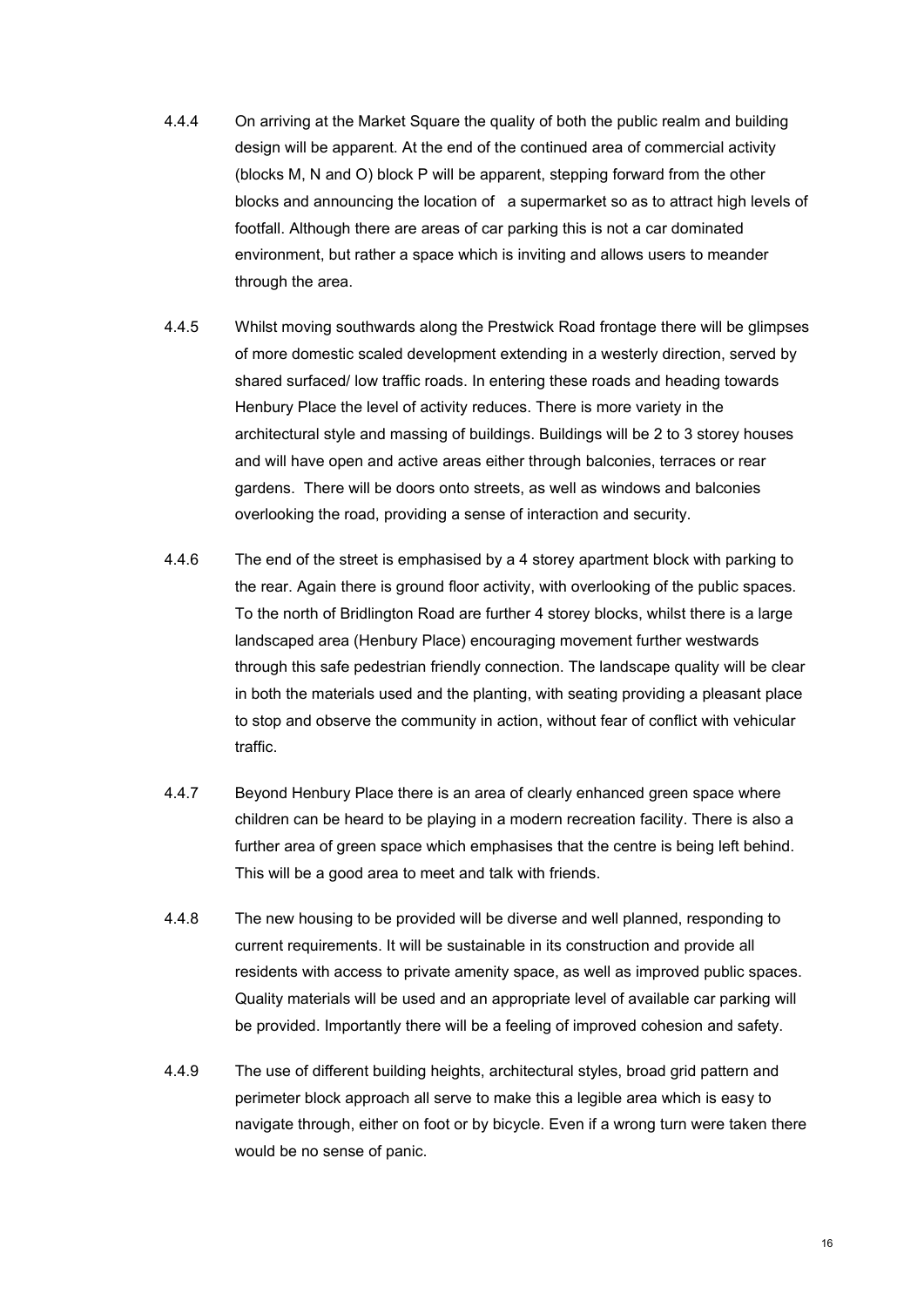4.4.10 The development will assist creation of a modern and vibrant community, delivering the type of focal point and '*heart*' that the local residents require. It will be an area to be proud of, not only for the residents located within the development, but also the wider community. It will be transformational.

### <span id="page-16-0"></span>**5. PLANNING ASSESSMENT**

5.1 As highlighted at paragraph 1.3.3 one of the main questions for the SoS to consider is:

**whether the purpose for which the land is being acquired fits in with the adopted Local Plan for the area or, where no such up to date Local Plan exists, with the draft Local Plan and the National Policy Framework.**

- 5.2 As highlighted at paragraph 3.1.3 the Order Land is covered by an adopted and up to date development plan. Within the development plan there are a number of policies which are of particular relevance to the development. These are:
	- 5.2.1 CS2011: Spatial Vision, CP1 Overarching Policy on Sustainability, CP2 Housing Supply, CP3 Housing Mix and Density, CP4 Affordable Housing, CP6 Employment and Economic Development, CP7 Town Centre and Shopping, CP9 Green Infrastructure, CP10 Transport and Travel, CP12 Design of Development, PSP2 Development in Key Centres
	- 5.2.2 Management LDD 2013: DM1 Residential Design and Layout, DM3 The Historic Environment, DM4 Carbon Dioxide Emissions and On Site Renewable Energy, DM6 Biodiversity, Trees, Woodland and Landscaping, DM11 Open Space, Sport and Recreation Facilities and Children's Play Space, DM12 Community, Leisure and Cultural Facilities, DM13 Parking and Appendices 5: Parking Standards
	- 5.2.3 Allocations LDD 2014: H29 South Oxhey Town Centre, SA4 Retail Allocations and SA6 South Oxhey
- 5.3 Appendix 2 contains extracts of the key planning policies, being The Spatial Vision, PSP2, CP2, H29, SA4 and SA6.
- 5.4 A full copy of the committee reports and associated addendums are in CD3.2. These review matters of planning policy compliance from the Local Authority perspective. Appreciating this I have reviewed the submission and provide an overview of the scheme's compliance with adopted policy.

# 5.5 **Principle of Regeneration**

<span id="page-16-1"></span>5.5.1 The NPPF highlights that a fundamental element of national policy is 'a presumption in favour of sustainable development' which for decision makers means 'approving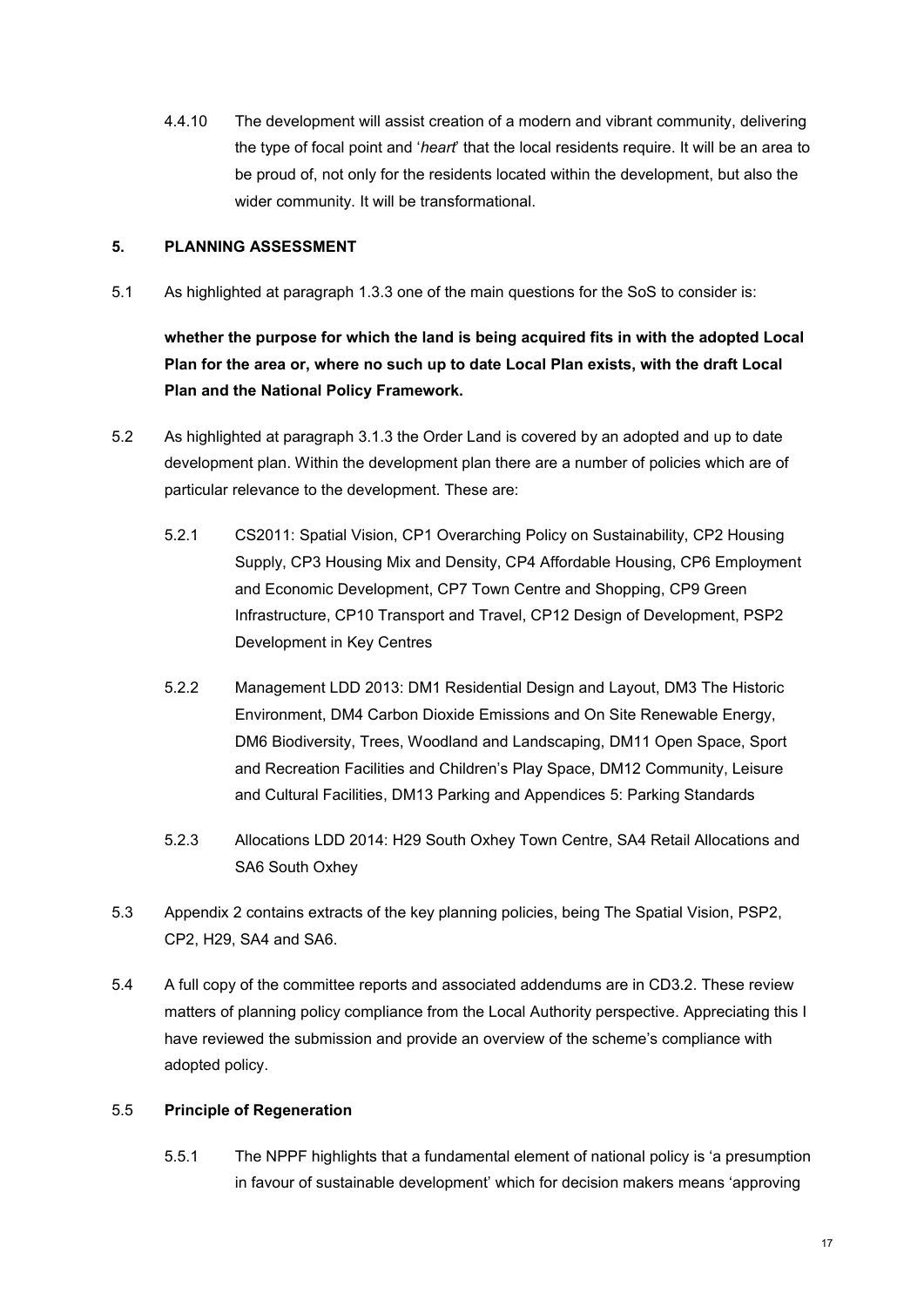development proposals that accord with the development plan without delay' (paragraph 14). Paragraph 17 encourages effective use of previously developed land and promotes 'growth to make the fullest possible use of public transport, walking and cycling and focus significant development in locations which are or can be made sustainable'. At paragraph 23 there is also appreciation of the need to recognise centres as the hearts of their communities, whilst 'defining a network of town centres that is resilient to anticipated future economic changes'.

- 5.5.2 The adopted CS's Spatial Vision seeks development to support a range of priorities, including communities and to provide for their needs in the most sustainable way, to locate growth in the most sustainable locations, improve access to housing and affordable housing, maintain vitality and viability of existing centres, promote sustainable transport options, reduction of inequalities across the district, in particular through regeneration of South Oxhey, and making the best use of land.
- 5.5.3 The proposed development clearly represents a scheme to regenerate the South Oxhey area. It will serve to retain and improve a retail/ commercial offer at the site. As demonstrated through the assessment provided by LHS, the proposed use configuration and rationalisation of layout will make the centre more robust, whilst provision of an appropriate anchor store will make investment more likely, being attractive to a range of operators. The new configuration also provides flexibility and will deliver significant aesthetic improvements.
- 5.5.4 The development is to take place on previously developed land in line with the aspiration of CS policies CP2 and PSPS2 (a and b), which seeks approximately 75% of housing in urban areas and 60% of the district's housing to be in key central locations. The site also sits in close proximity to an overland railway station and frequent bus services.
- 5.5.5 The growth in housing provision will serve to address existing deficiencies in the quality of housing stock. There will be an increase in unit numbers, as well as the tenure mix, typologies and size range of dwellings available to the existing and future residents of South Oxhey. This is supported by CS Policy PSP2 k) which identifies the need to *'improve housing stock quality',* as well as CP3 which highlights the need to cater *'for a range of housing needs'*.
- 5.5.6 SA6 of the Site Allocations DPD highlights that the Council will promote the regeneration of South Oxhey to deliver:
	- (a) Improved access to services
	- (b) Improved access to sustainable modes of transport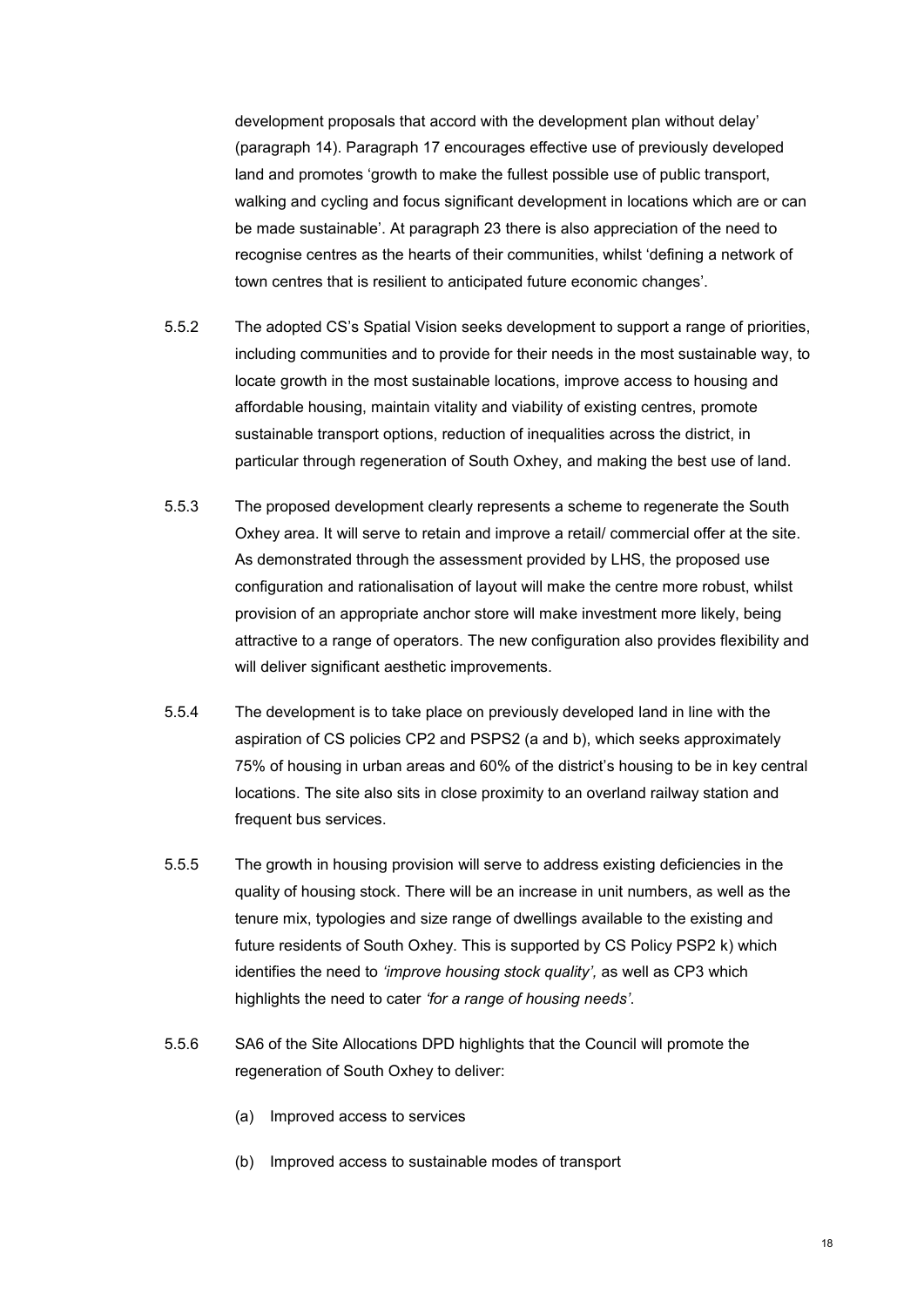- (c) Improved housing quality and access to housing
- (d) Better quality leisure and community facilities
- (e) Improved shopping facilities
- (f) Reduced levels of deprivation
- (g) Facilitate improved access to employment
- (h) Facilitate access to education, skills and training
- 5.5.7 Neither the Order Land nor the application site associated with Planning Permission 16/0005/FUL cover all of the South Oxhey area and they represent a smaller area than was considered within the SOI. Particular omissions include land at the north western end of Bridlington Road, land to the rear of 85 to 125 Prestwick Road, south of Oxhey Drive and the existing leisure centre at Gosforth Lane. The proposals relate to the main central area which the community identified as a key priority (Public Open Day 7 April 2011). Despite the reduced area, as is summarised at paragraph 6.6.2, it will deliver a range of significant improvements and consequently constitute appropriate regeneration of the area.
- 5.5.8 In the context of PSP 2(h) of the CS and SA6 of the Allocations LDD there will be provision of increased numbers of residential units sitting in close proximity to services, including new retail and some residential town centre uses which will be more focused. The new dwellings will also be proximate to existing community facilities such as the library and surgery, which will not be effected by the scheme.
- 5.5.9 The development will increase housing in close proximity to rail and bus facilities, whilst walking and cycling are to be promoted through provision of legible and safe streets, making the most of the site's accessible and sustainable location.
- 5.5.10 As well as housing numbers increasing, the new dwellings will be a significant improvement on the existing units on site. The new housing will benefit from increased fabric efficiency, accessibility, a planned layout, internal arrangements, access to private amenity space, clear connection with the adjacent streets and improved passive surveillance. The housing provision also responds to local requirements as indicated by the Council's Housing Options Manager, as well as increasing the tenure and unit options available locally. Additionally, the area will benefit from new and improved linked public spaces, improved children's play area and financial contributions totalling £965,528.80 to go to identified local services.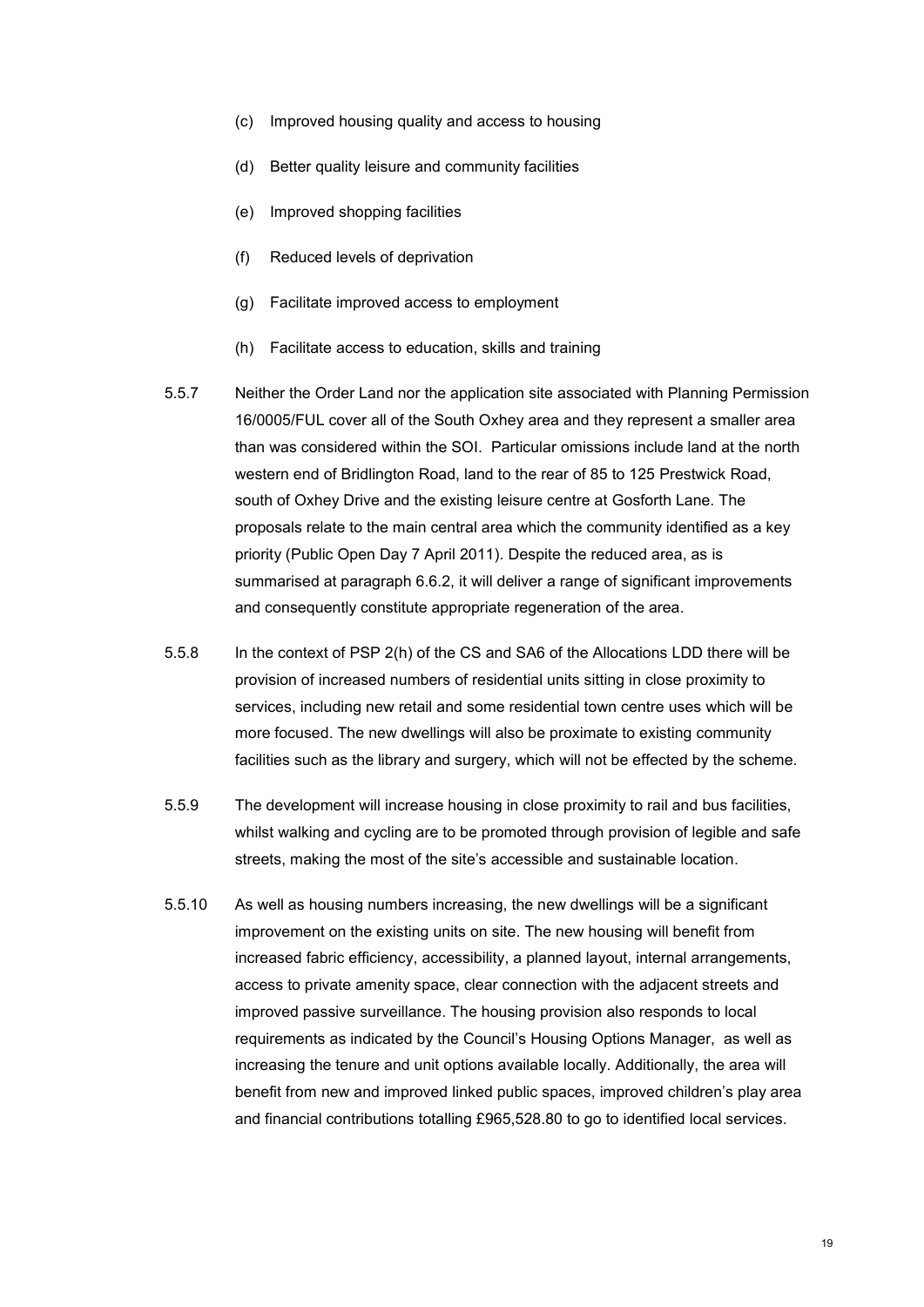- 5.5.11 The development will address concerns about the retail provision being too dispersed, with a clear focus of activity, whilst the buildings are currently in a poor state of repair and do not provide the flexibility that modern retailers require. Shopping provision will be more focused, based on the key entry points into the area, whilst the floor space will be reconfigured and more flexible to maximise attractiveness to operators. The introduction of an anchor retail store in a prominent location, which is responding to the identified need to have an improved food supermarket offer, will better serve local needs and capture spend which is currently going outside of the centre/ District (around 86%/ £22m of potential convenience retail expenditure within the catchment is currently spent outside of South Oxhey). The new arrangements will serve to make the centre more robust and self-financing, removing the need for the Council to subsidise rents.
- 5.5.12 Although not directly providing education facilities, a contribution of £701,534.42 is to be made to education, whilst a stronger centre, including a larger supermarket, will generate a range of long term employment opportunities for local residents. This will be in addition to the construction jobs that are to be created during the course of development. The developer is also well versed in working with local contractors and providing both apprenticeships and work placements.
- 5.5.13 The scheme will deliver mixed use development, including housing, retail and community uses, in compliance with policy. It will contribute to the objectives for the regeneration of the area and accord with Policy PSP2.

### 5.6 **Housing**

<span id="page-19-0"></span>5.6.1 Housing is a significant issue at South Oxhey Central, for as identified at paragraph 2.2 of the CS:

> **Housing stock in the district is generally of a good quality and does not present particular concerns. The exception is in South Oxhey where some of the stock is now in need of significant updating**

5.6.2 H 29) of the Allocations LDD identifies South Oxhey Central as having a capacity of 360 residential units to be delivered between 2016 and 2026. This is against the developments intended 458 units. Such additional provision will assist the Council in achieving required housing numbers and responds positively to the Government's push for increased housing delivery. The sites capacity should not be artificially constrained if local amenities can be adequately protected through an appropriate design solution. The scheme will significantly improve access to high quality housing provided in a range of sizes and tenures.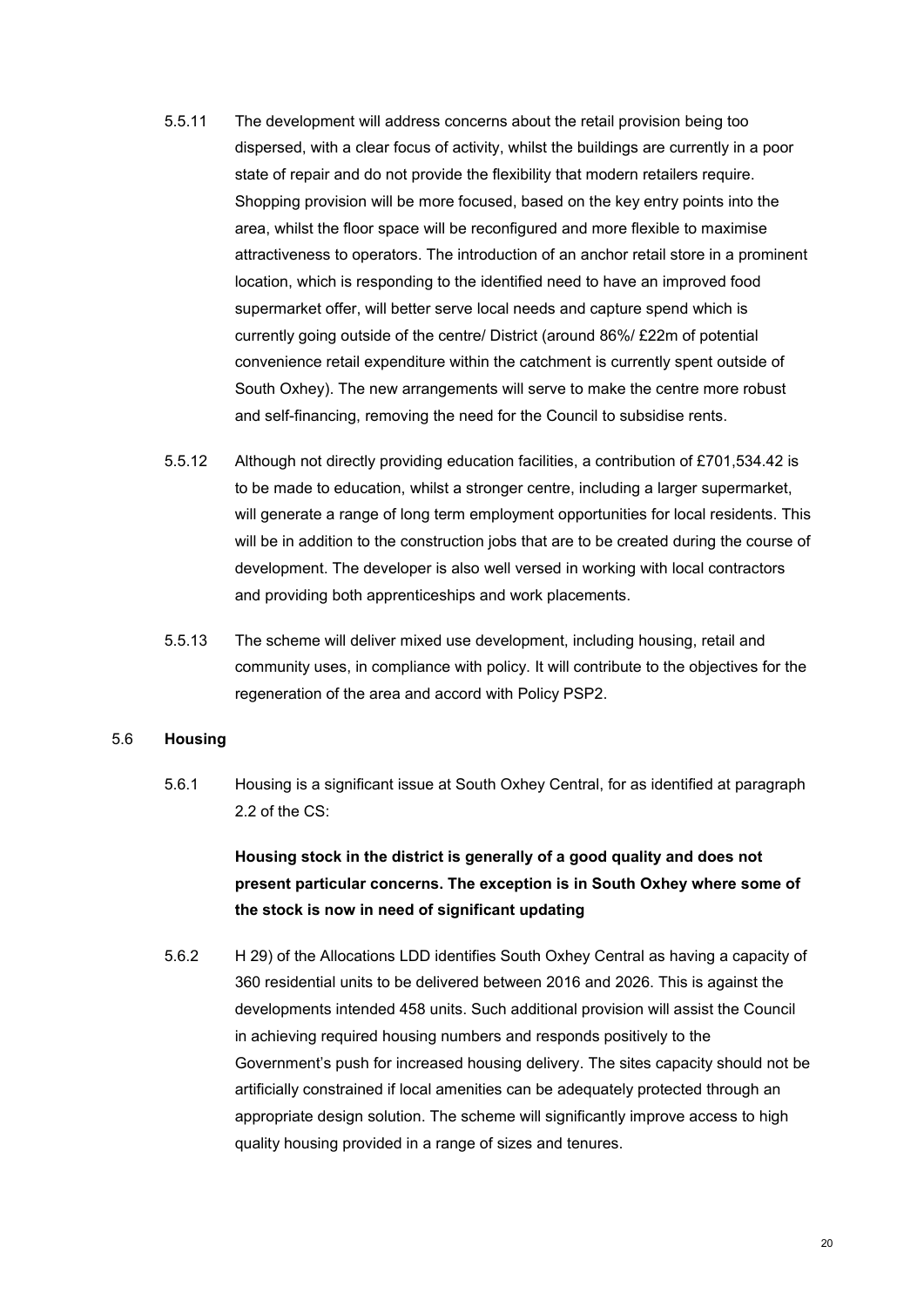- 5.6.3 The proposal would accord with policy CP2 of the CS in providing a significant proportion of the district's planned housing supply.
- 5.6.4 The development of South Oxhey Central is to provide a range of unit types (140x 1 bed, 296x 2 bed, 18x 3 bed and 4x bed). The focus on increased provision of smaller 2 bed units reflects growing demand, the sites central sustainable location, significant element of apartments and the need for efficient use of previously developed land. This provision compares with the existing which is 64x 1 bed/ studio, 23x 2 bed, 30x 3 bed and 10x 4 beds.
- 5.6.5 CS Policy CP4 seeks overall affordable housing provision of 45%, which as a guide should be made up of 70% social housing and 30% intermediate. The policy does, however, make it clear that:

# **in assessing affordable housing requirements, including the amount, type and tenure mix, the Council will treat each case on its merits, taking account of site circumstances and financial viability**

- 5.6.6 As detailed in table 5, 96 social rent affordable housing units are to be provided through the scheme. 48 are to be provided in phase 1 on two of the satellite sites, whilst a further 48 are to follow in phase 2.
- 5.6.7 The mix of affordable units on the satellite sites matches the current housing needs of residents in the North Block as established at the time of the planning application. A further 48 social rent homes are to be provided in blocks D, D1 and N as part of on Phase 2 of the central site. This will be completed in early 2020 in time for the re-housing of the TH tenants currently living to the south of St Andrew's Road. This will then release the 'South Block' for demolition
- 5.6.8 In view of the particular shortage of two bed social rent homes in the area the Council's housing team requested that the mix for the further 48 replacement homes to be provided on the central site (in blocks D, D1 and N) contain more two bed and fewer three and four bed homes than the mix it is replacing and this is the basis for the agreement with the Developer.
- 5.6.9 The development will deliver 96 (18.7%) affordable units, being provision of the number of existing social rented properties on the site. The provision falls below the 45% sought by policy CP4. However, in the present case a reduction in the level of affordable housing was considered justified to support the viability of the scheme. This decision was reached following independent advice. Importantly, it is noted that there will be no net loss of affordable housing as a result of the consented development.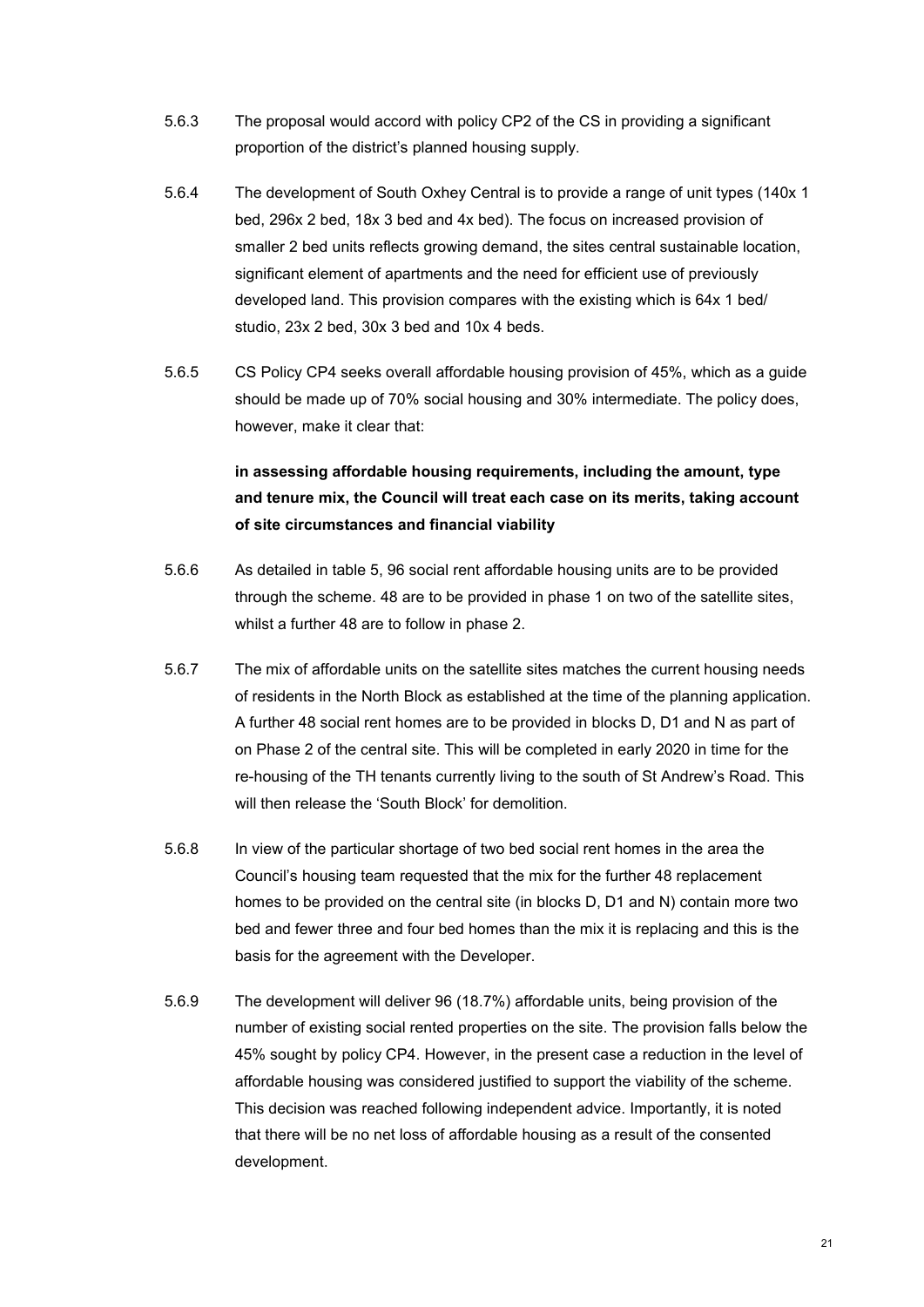### 5.7 **Mix and Distribution of Uses**

<span id="page-21-0"></span>5.7.1 Policy SA4 of the Allocations LDD makes it clear that retail development is acceptable in principle in district centres, that accessibility will be a key consideration and that:

> **New shopping facilities will be encouraged where they are supported by up to date evidence of need, where they contribute to the vitality and viability and general economic well-being of the area and where they do not impact detrimentally on existing centres.**

> Relative to retail, in the Inspector's report following the EiP into the Allocations LDD at paragraph 40 it is recognised that policy is '*seeking to rebalance and reinvigorate provision in South Oxhey as part of a comprehensive redevelopment of the Central Area'*, whilst concluding that there was '*no reason to question the soundness of the SALDD in respect of shopping'.*

- 5.7.2 The existing commercial units are quite dispersed and do not create a vibrant centre. The proposal will consolidate the retail activity into a food store and approximately 25 commercial units focused around the station and Prestwick Road, being the 'shop front' of the development. Approximate 6,356sqm of retail/ commercial floor space is to be replaced by 5,137sqm. While the quantity is decreasing, the quality and use of the space will be very significantly enhanced.
- 5.7.3 The LHS report (Retail and Leisure Study 2012) provided TRDC with guidance on the status of South Oxhey Centre. It noted of South Oxhey that:

**The centre, whilst serving a basic retail function is heavily subsidised by the council. Rents are kept low, and in some cases, extremely low to maintain occupancy and vitality but this is not a viable long term proposition**

- 5.7.4 Significantly, there was an identified outflow of 86.5% (£22.19m) of convenience food expenditure for the zone and for obvious reasons it was suggested that there should be an objective to retain this spend. *'In order to achieve this, the centre would require a main food outlet to provide the level and range of goods to meet customer demand'* (paragraph 7.24**).**
- 5.7.5 The analysis accompanying planning application 16/0005/FUL demonstrated that the existing local shops in South Oxhey do not provide a main food shopping destination, whilst not meeting 'top up' food shopping requirements. In part, as a consequence of this, there is considerable leakage of trade to large out of centre food stores around Watford. The developer has presented a case to support the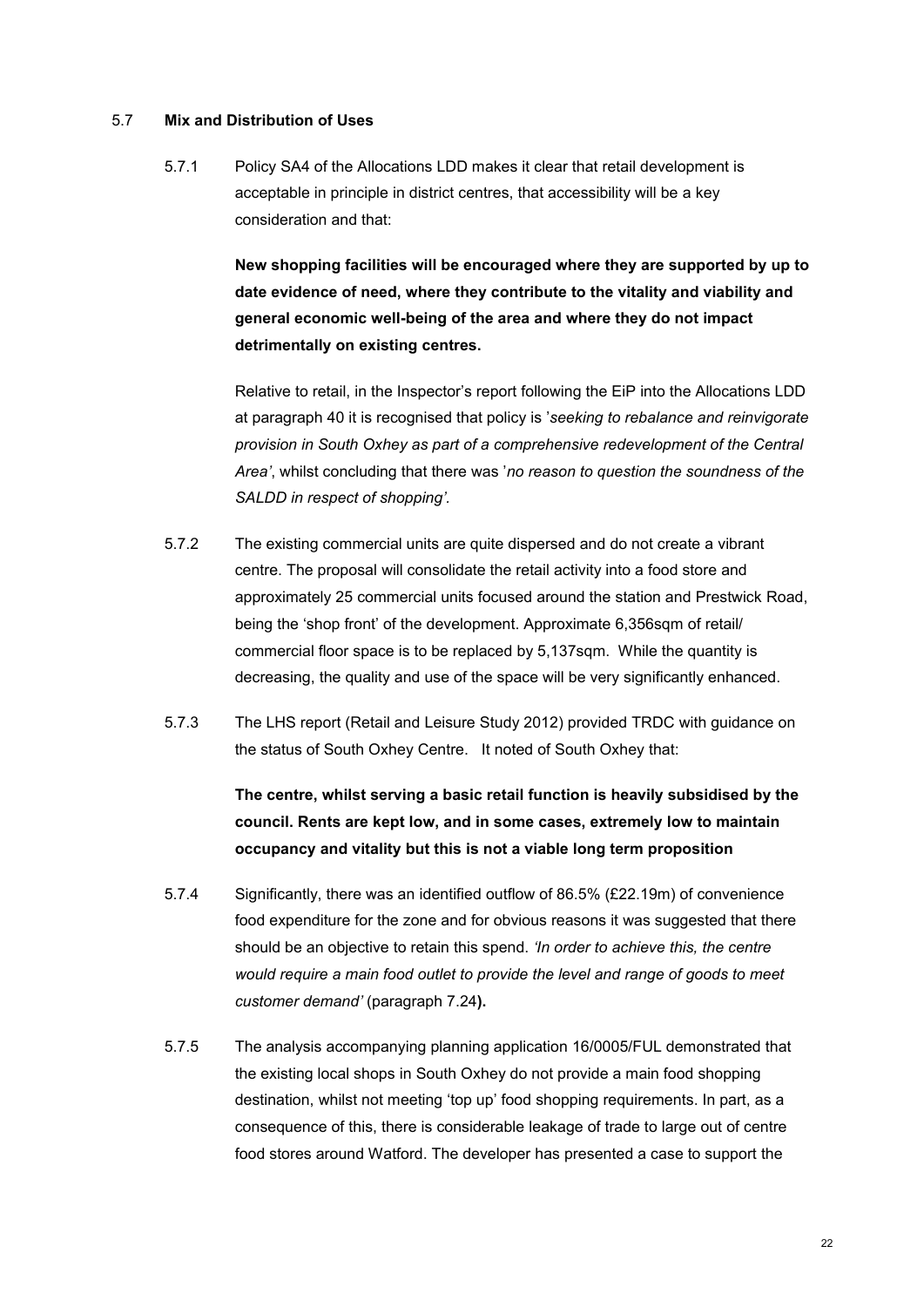size of the food store now proposed, without having an unacceptably adverse impact on the existing network of food stores in the wider area.

- 5.7.6 The food store would be in a prominent location with good visibility to those arriving at the station or travelling through the area, helping to draw in custom and aid viability and spin off trade. The mix of uses is also likely to extend trading hours into the evening and night and aid with creating a vibrant centre, increasing surveillance and improving safety on the estate.
- 5.7.7 The proposed food store would be consistent with policy SA4 (Retail Allocations) and is supported by a retail study.
- 5.7.8 Planning condition O10 sets out that

**no more than 60% of the net internal floor space of the commercial units hereby permitted shall be used for any purpose within class A1 of the Town and Country Planning (Use Class) Order 2005 (as amended) …**

- 5.7.9 This condition has been imposed '*to ensure the vitality of the town centre and an appropriate mix of business uses'*. The remaining floor space would be available for A2, A3, A4, A5, D1 and D2 uses, representing an entirely appropriate range for a viable centre capable of servicing local daily needs. It can also be noted that should there be increased demand for non A1 floor space the condition is sufficiently flexible to allow this to happen.
- 5.7.10 The development accords with CP7 of the CS as it supports opportunities for economic development in South Oxhey.
- 5.7.11 In line with NPPF aspirations, as detailed at paragraph 23, which supports retention of markets, the South Oxhey market will continue to serve the area, albeit that its location will be changed to be in a dedicated and highly visible/ accessible, market area at the entrance to the centre.

### 5.8 **Transport and Parking**

<span id="page-22-0"></span>5.8.1 The masterplan framework is punctuated by high quality open spaces, splitting the main area of development into three, rather than the current situation of two. This will improve permeability and encourage a walkable neighbourhood. There is to be a clear hierarchy of streets, car parking strategies to support the different character areas, highways designed to reduce speeds, rationalised vehicle circulation in Station Square with the creation of a more pedestrian friendly space and enhanced access to the wider pedestrian/ cycle network.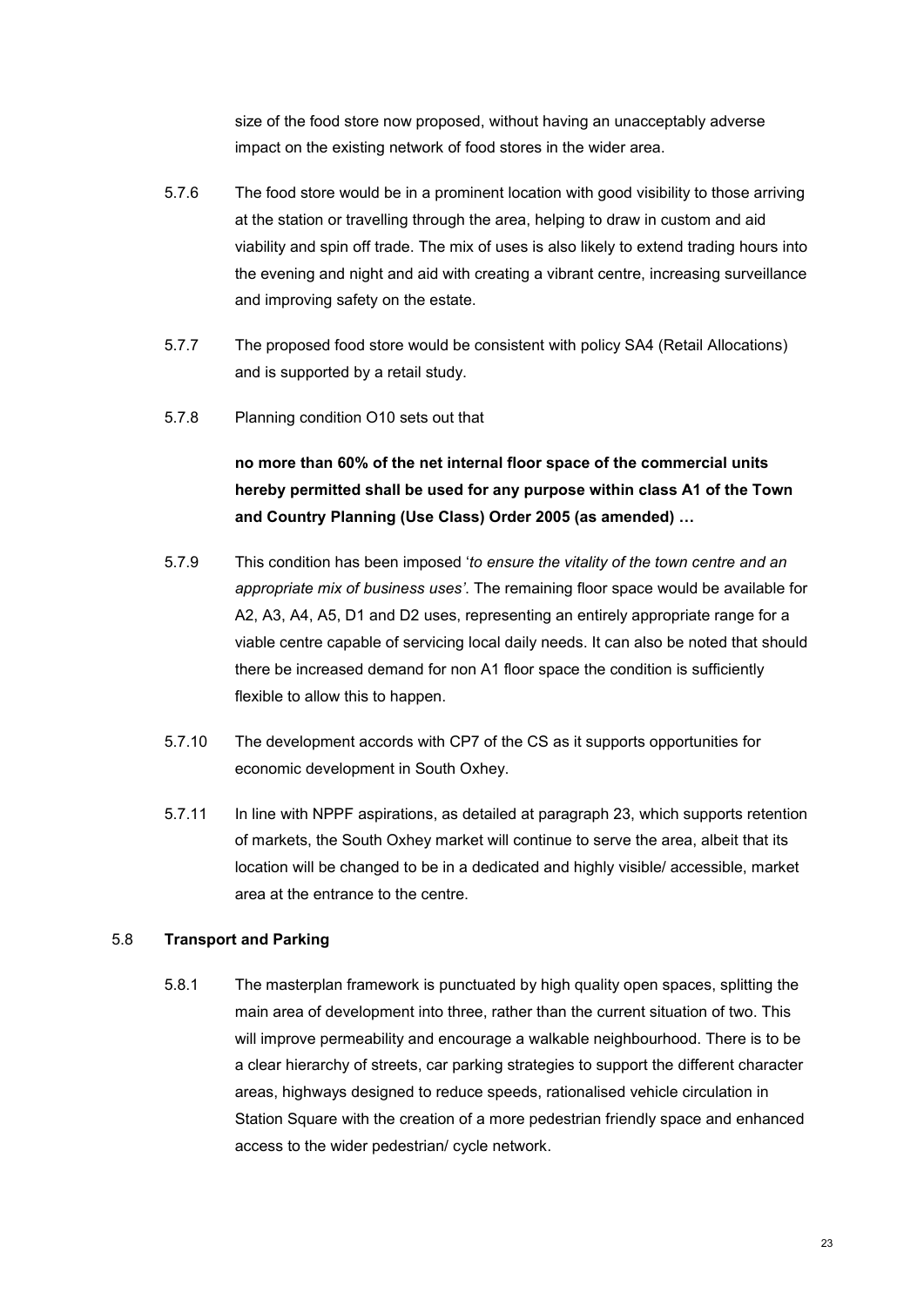- 5.8.2 The NPPF makes it clear that '*the transport system needs to be balanced in favour of sustainable transport modes, giving people a real choice about how they travel'* (paragraph 29), whilst paragraph 34 is clear that developments that could create significant movement are located to maximise *'use of sustainable transport modes'*.
- 5.8.3 The planning application was supported by a detailed Transport Assessment, in line with policy requirements. It is noted that the change in floor areas and increase in residential development will actually result in a reduction in trip generation compared to the existing lawful uses. Car movements will be reduced, as will pedestrian activity (reflecting the decrease in commercial floor space), with an increase in public transport trips. It is noted that HCC's Highways Officer confirmed that it was unlikely to have a significant impact on the surrounding highway work.
- 5.8.4 P10 of the CS deals with transport and travel, making it clear that access to public transport, walking and cycling is viewed as being of particular importance. Major developments will be expected to be located in areas accessible to the most sustainable modes of transport and to people of all abilities in a socially inclusive and safe manner.
- 5.8.5 The Order Land is well served by public transport, being proximate to the Carpenters Park overland railway station, with 3 trains an hour to Watford junction/ London Euston. It is also well served by buses with stops on Station Approach, Fairfield Avenue, Prestwick Road, Oxhey Drive and Station Square with services including routes R16, W17 and W19. The development would increase use of both forms of travel.
- 5.8.6 The planning application was also supported by a Framework Travel Plan with the aim of maximising the accessibility of the site by all modes, ensuring strong public transport, walking and cycling links. It seeks to maximise permeability through the site and access to sustainable transport networks. It can be noted that Station Square will still provide a bus stop, drop off, taxi area, servicing bays and parking.
- 5.8.7 Policy DM13 of the Development Management Policies DPD highlights the need for parking to comply with the standards set out in appendix 5 of the document. The appendix sets out a range of standards per use type, whilst making it clear that the '*lower percentage does not represent a minimum*'. It is emphasised that '*in areas of high accessibility and good service provision a reduction in the levels of parking for C3 Residential may be appropriate'.*
- 5.8.8 As a reflection of South Oxhey's sustainable location, parking provision is to be constrained. The car parking approach will seek to ensure that there is sufficient, but not excessive, parking throughout the development.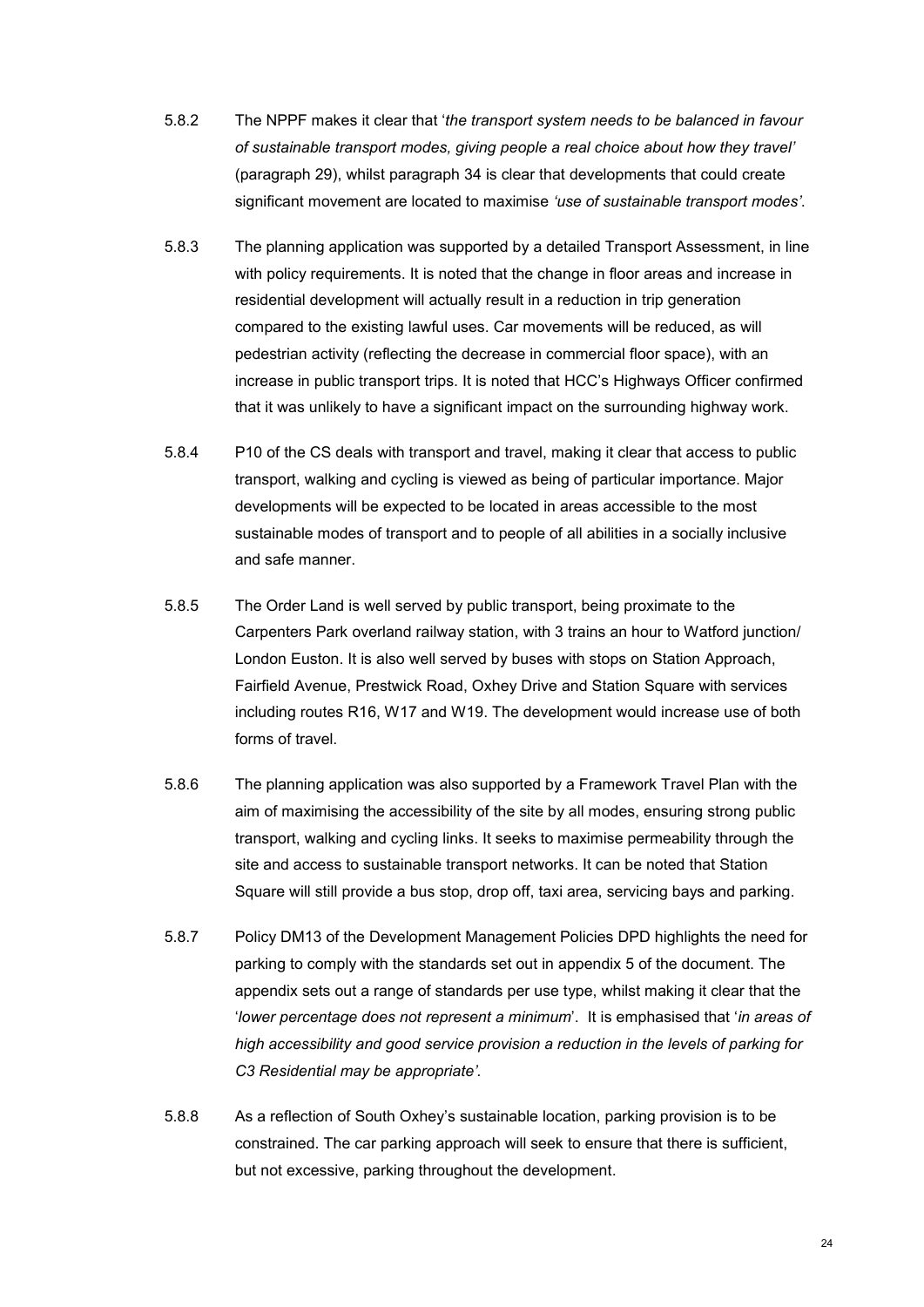- 5.8.9 As paragraph 39 of the NPPF makes clear parking requirements need to take into account '*the availability of and opportunities for public transport'*.
- 5.8.10 The development is to provide:
	- (a) 140 spaces to serve the commercial element
	- (b) 37 of the central houses would be assigned 1 space
	- (c) 289 residential spaces would give a ratio of 0.69/unit
	- (d) The ratio would fall to 0.55 serving the apartments to the east of the site with 0.79 to the western side
- 5.8.11 The commercial car parking proposed would give 1 space per 37sqm compared to 1 space per 46sqm as is currently the case.
- 5.8.12 The reduced level of residential parking provision reflects the accessibility of the site and nature of development, with apartments and smaller units having lower typical car ownership levels. It is also noted that South Oxhey already has relatively low levels of car ownership (less than 0.75 per household).
- 5.8.13 Policy compliant disabled and cycle parking facilities will be secured through reserved matters submissions.
- 5.8.14 To deal with loss of the Bridlington Road car park through phase 1a, and Station Approach car park through 1b a temporary parking facility is to be provided to ensure that the centre remains adequately served. Predominantly this will be on the eastern half of Henbury Gardens, providing 53 spaces. A further 22 spaces will be provided in other locations, as will be agreed and delivered through the requirements of planning condition 51.

# 5.9 **Design**

- <span id="page-24-0"></span>5.9.1 Paragraph 17 of the NPPF highlights the need to secure high-quality design, whilst at paragraph 56 it emphases that '*good design is a key aspect of sustainable development, and is indivisible from good planning'*, albeit that '*decisions should not attempt to impose architectural styles or particular tastes'* (paragraph 60).
- 5.9.2 Paragraph 69 of the NPPF is clear in promotion of:

**safe and accessible environments where crime and disorder, and fear of crime, do not undermine quality of life or community cohesions; and safe accessible developments, containing clear and legible pedestrian routes, and**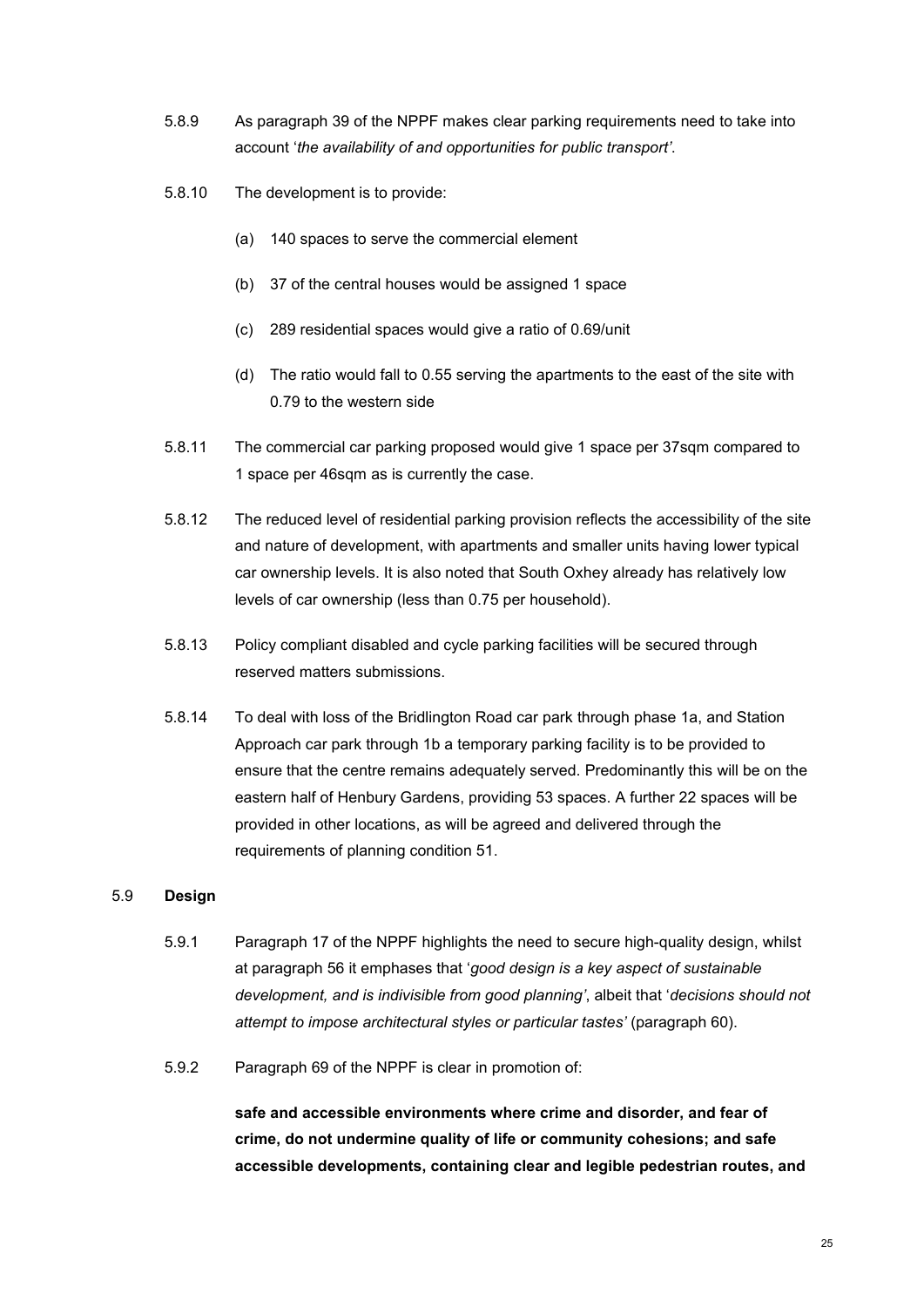# **a high quality public space, which encourages the active and continual use of public areas**

- 5.9.3 Policy CP2 reiterates the need for high quality design which has regard to local context, protects residential amenity, reduces energy and waste, designs out crime, assist with informal surveillance, uses quality finishes, makes clear the difference between public and private space as well as providing convenient, safe and visually attractive areas for parking.
- 5.9.4 Unlike the existing arrangement along Fairfield Avenue and Oxhey Drive the scheme design will see provision of a strong built frontage along the perimeter of blocks. There is to be introduction of an appropriate range of different building forms and dwelling types, considered important to the creation of a rich and vibrant urban environment. They will create interesting, varied streetscapes and rooflines which are not present currently. Similarly, all of the buildings are to be surrounded by high quality landscapes, whether public or private.
- 5.9.5 Use of a landmark building on the north east corner will provide a clear focal point aiding identity and legibility. Legibility will be further assisted through creation of view corridors and gateways.
- 5.9.6 Natural surveillance will be increased through the layout with the introduction of more doors on to streets and windows overlooking public areas. There is also to be clearly defined public/ private realms and provision of high quality open spaces.
- 5.9.7 The masterplan recognises the unique context and design requirements effecting the different parts of the site. This is to be articulated through clear definition of character areas at Station Square, Market Place, The Mews and the Western Apartments. Materials, building forms, uses, scale, elevations and landscaping will be used to differentiate these areas.

### 5.9.8 **Station Square**

<span id="page-25-0"></span>The improved area is to create a welcoming and attractive first impression of South Oxhey. The space will be rationalised to become a more pedestrian friendly public space, albeit that it will continue to act in part as a transport interchange. The variety of uses in close proximity to the station will serve to create a thriving well used open space, which is clearly defined.

### 5.9.9 **Market Place**

<span id="page-25-1"></span>The concentration of retail uses will bring vitality to the centre, with the market place proving a focal point for the community. It will create an active frontage and a safer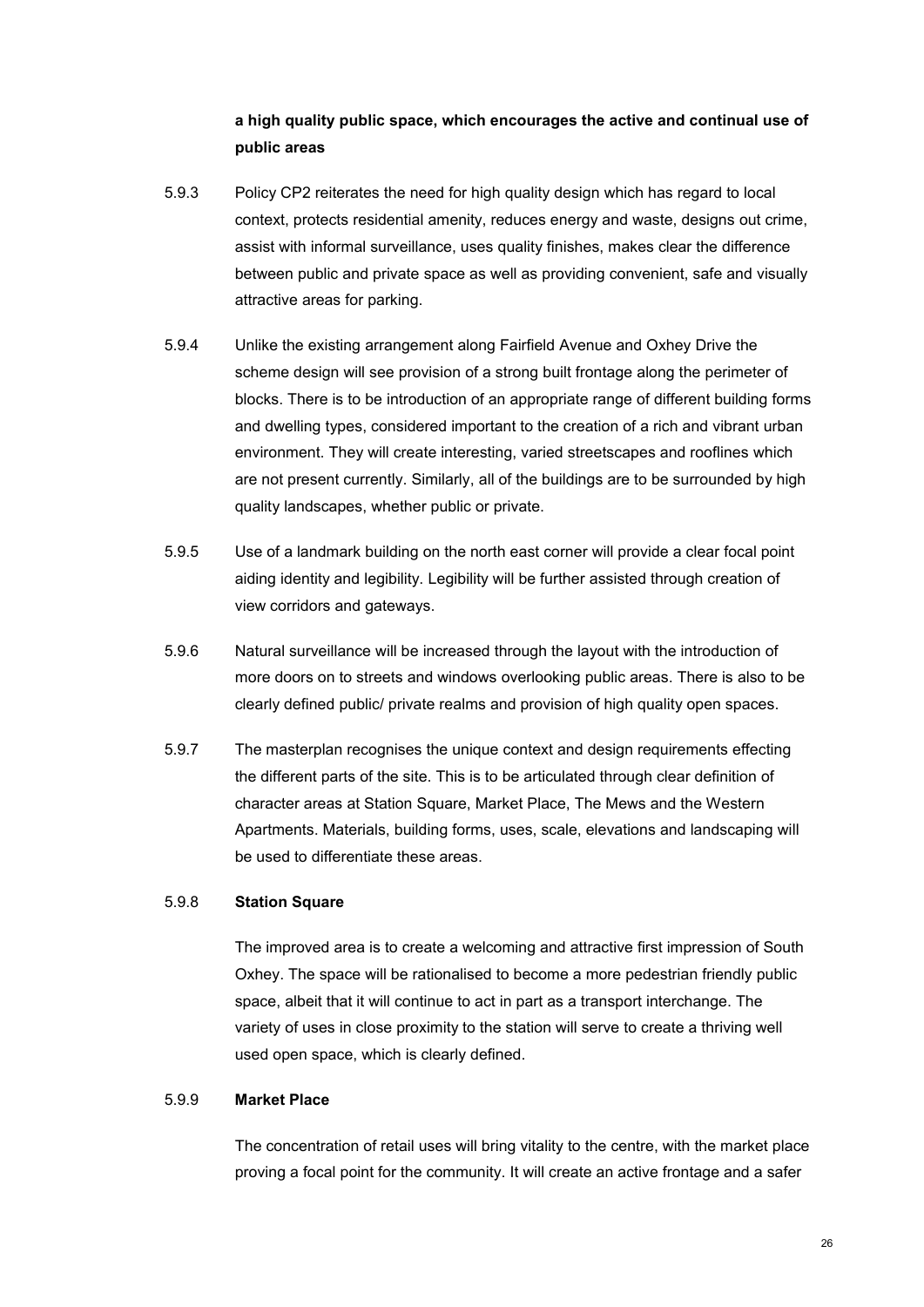environment through enhanced passive surveillance. In addition to providing car parking there will be scope for shops and restaurants to spill out into the open space. The retail space is to be as flexible as possible.

#### 5.9.10 **The Mews**

<span id="page-26-0"></span>In recognition of the proximate residential development, the Mews will contain a range of 2-3 storey houses. All homes will have either balconies, terraces or rear gardens providing private amenity space which is lacking within the majority of existing dwellings within South Oxhey.

#### 5.9.11 **Western Apartments**

<span id="page-26-1"></span>There will be perimeter blocks comprising predominantly 4 storey apartments and a strong green focal space provided by Henbury Place. There will be clearly defined residents' parking, including part under croft.

## 5.9.12 **Heights**

<span id="page-26-2"></span>The heights strategy presented within the scheme seeks to recognise the site's central position and sustainable location, the need to make efficient use of this sustainable location, whilst having regard to the surrounding area.

- 5.9.13 It is noted that the heights presented within the approved scheme exceed those put forward within the Land Use Plan contained within the Allocations LDD. This approach was, however, put forward as general guidance without detailed testing. The current scheme has been tested for impact and deemed acceptable.
- 5.9.14 It can be noted that it is common for a town centre to be more prominent and of an increased scale than neighbouring residential areas. The different scales and proportions of the streets and spaces will provide visual interest, resulting in a legible townscape and a sense place.
- 5.9.15 The western, predominately 4 storey apartments provide an urban scale and an appropriate frontage to Henbury Gardens. The Mews area will be a more traditional domestic scale. On Prestwick Road the range in heights (5 to 7 storeys) should provide interest and identity. Taller buildings are to be used to mark key corners. The 7 storey landmark building Prestwick Road/ Fairfield Avenue defines the gateway to the regenerated town centre. The building will also entice people from Station Square and define the main civic space. The reduced massing at Station Square reflects the proximate existing properties and the constraint imposed by overhead cables.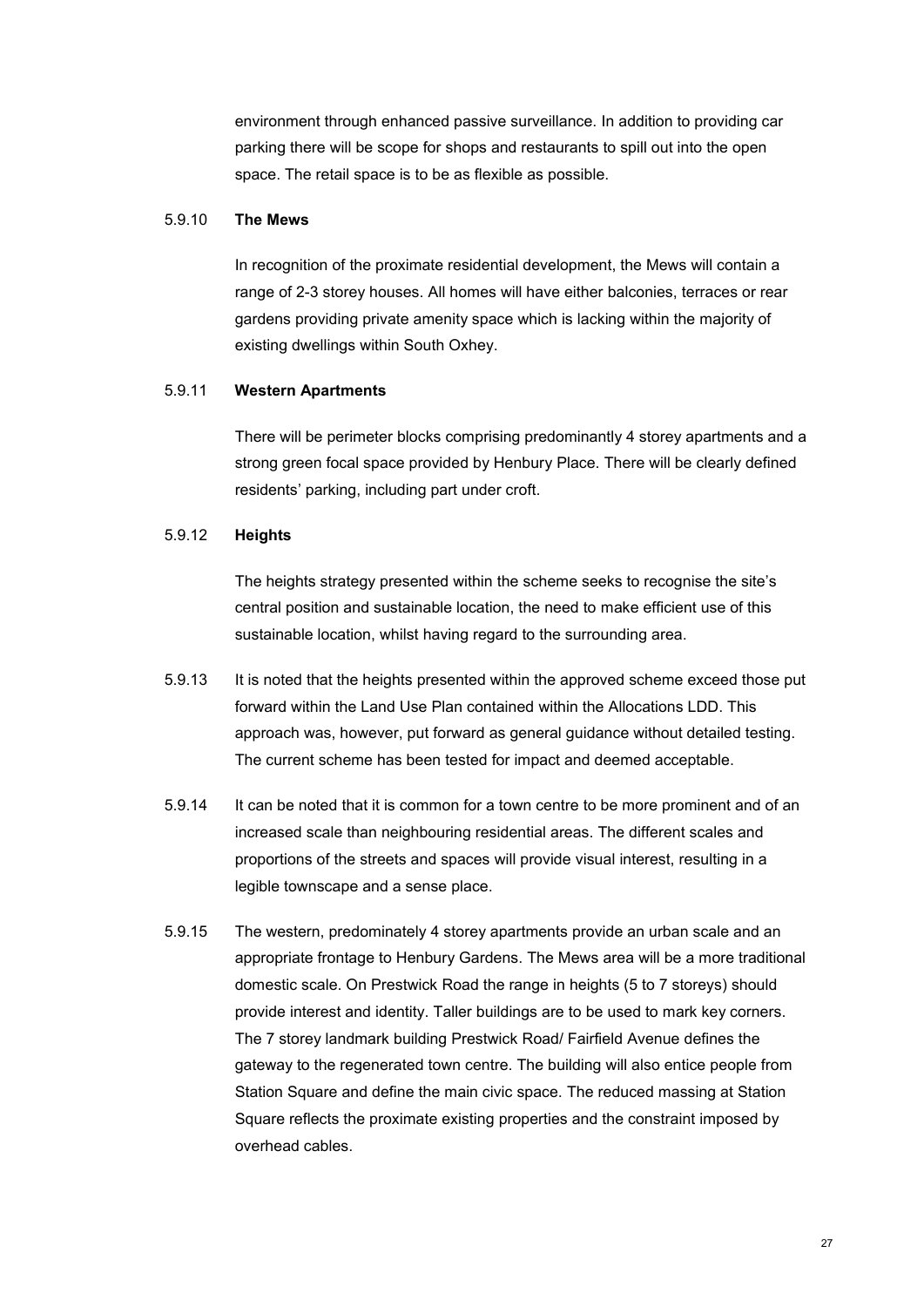- 5.9.16 It is evident that the scheme design has sought to recognise and respond to site context. It has followed common urban design principles through provision of a clear block structure utilising perimeter forms, with a network of streets where pedestrians and cyclists are welcomed. There will be obvious improvement in the site layout and quality of housing stock along with a range of connected quality open spaces and sustainability improvements. There will be clearly defined public/ private spaces, with the introduction of doors on streets and overlooking from residential and non-residential uses to greatly enhance passive surveillance and improve safety.
- 5.9.17 It is considered that the design ethos presented is appropriate having regard to national and local guidance, whilst respecting paragraph 60 of the NPPF which highlights decision makers should not impose particular tastes.

### 5.10 **Sustainability**

- <span id="page-27-0"></span>5.10.1 New homes will be a significant improvement over the existing stock. They will be more fuel efficient, accessible and designed in line with 'secure by design' principles.
- 5.10.2 Policy CP1 of the CS sets out key policy on sustainable development requirements, making clear the need to tackle climate change through reducing carbon emissions, avoiding development in areas at risk of flood, promotion of the use of suitable drainage systems, making efficient use of land and the requirement for applications to be accompanied by a CPLAN demonstrating how proposals will produce at least 25% less carbon dioxide emissions that Building Regulations Part L (2006). Policy DM4 of the Management LDD takes this forward with an updated requirement of a 5% reduction on carbon dioxide based on Building Regulations Part L (2013).
- 5.10.3 Through use of measures including high performance building fabric and insulation, low energy light fittings, high efficiency boilers and partial provision of photo voltaic cells the proposal will comply with these policy requirements. This will represent a significant improvement on the existing arrangement at the site. Delivery of the detailed sustainability measures is to be controlled through planning condition 36.

### 5.11 **Open Space**

- <span id="page-27-1"></span>5.11.1 As highlighted at paragraph 73 of the NPPF, access to high quality open spaces and opportunities for sport and recreation can make an important contribution to health and well-being.
- 5.11.2 CS policy PSP2 m) xiv emphasises the need to improve the quality of, and access to, children's play space at South Oxhey.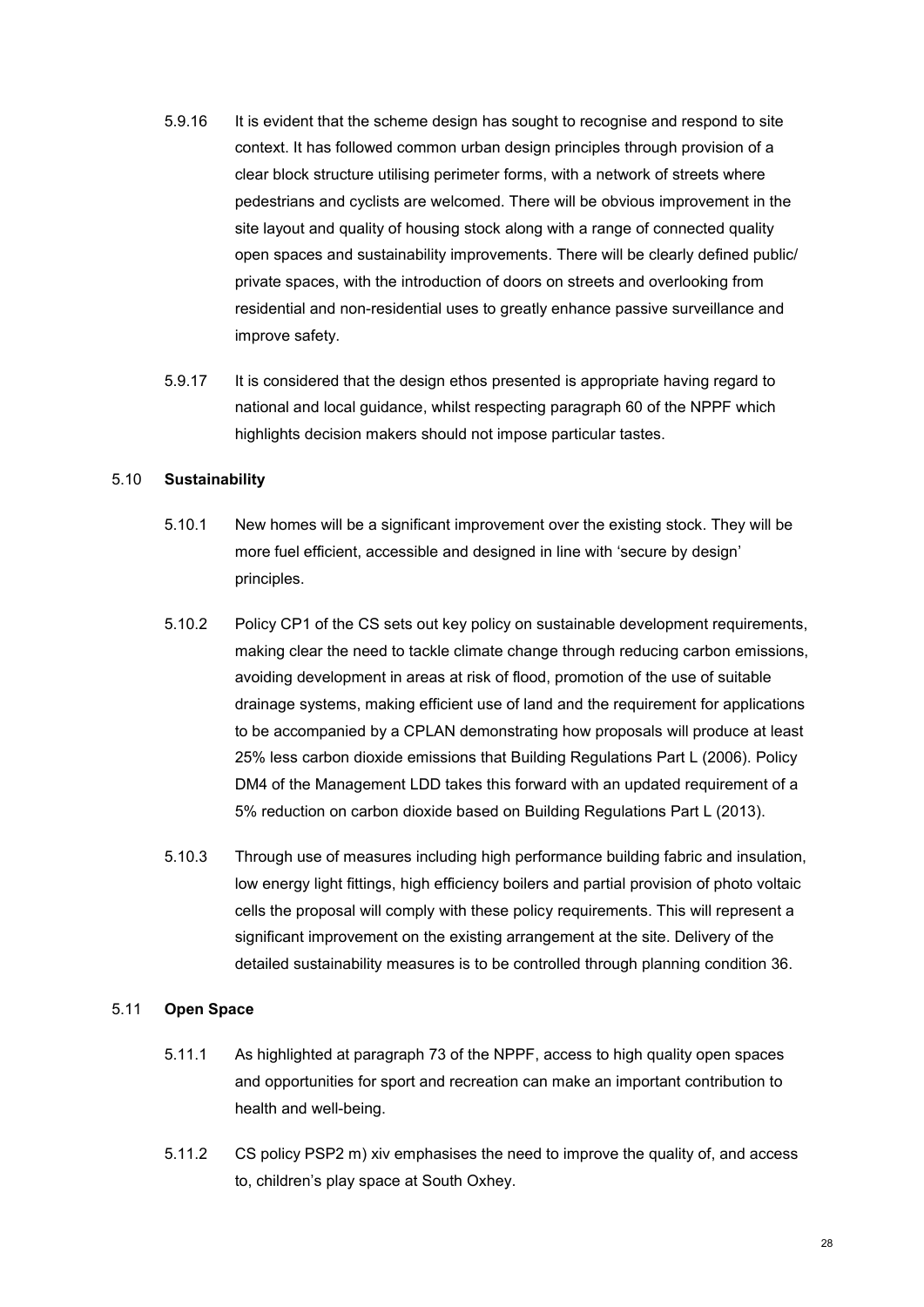- 5.11.3 CP9 highlights that the Council '*will seek a net gain in the quality and quantity of Green Infrastructure, through the protection and enhancement of assets and provision of new green spaces'*.
- 5.11.4 Being a development of more than 25 units policy DM11 seeks on site open space and play space provision (10% open space, including 2% play). The scheme will deliver a policy compliant amount of public open space, with provision exceeding the policy target sought in DM11.
- 5.11.5 As the Officer's Report to Committee confirms the area is well served by a variety of open spaces. The site has good access to amenity green spaces (5 such areas are within 400m and 13 within 1km).
- 5.11.6 The existing precinct performs an important function for the community providing a meeting and gathering space, which also accommodates the local market. This said, a significant uplift to the quality of this space, and other spaces, is required in order to transform South Oxhey's environment.
- 5.11.7 The development will deliver a significant uplift in the quality of the public realm and open space within the site. This will be through:
	- (a) New public realm and useable public space at Station Square;
	- (b) the Market Place which will provide flexible space for the community;
	- (c) Henbury Place providing green amenity and informal recreation and play; and
	- (d) Significant enhancement to the existing green area to the west of Henbury Way.
- 5.11.8 These works, combined with street tree planting will make a significant contribution to creation of a linked network of open spaces to the benefit of social and environmental well-being, in line with CP9 and S226 (1)(a) of the Town and Country Planning Act 1990. Additionally, the enhanced permeability at the site will assist access to existing spaces in the wider area.
- 5.11.9 As noted in the Officer's Report to Committee (7.9.15) overall it is considered that the proposal would result in significant uplift in the quality of the public realm and public open space throughout South Oxhey Central.
- 5.11.10 In considering the adequacy of open space it should also be recognised that, unlike the existing situation where residents have limited private space, all homes are to be served by their own private amenity space, either through rear gardens (townhouses and terraced houses), balconies and roof terraces (Mews houses) and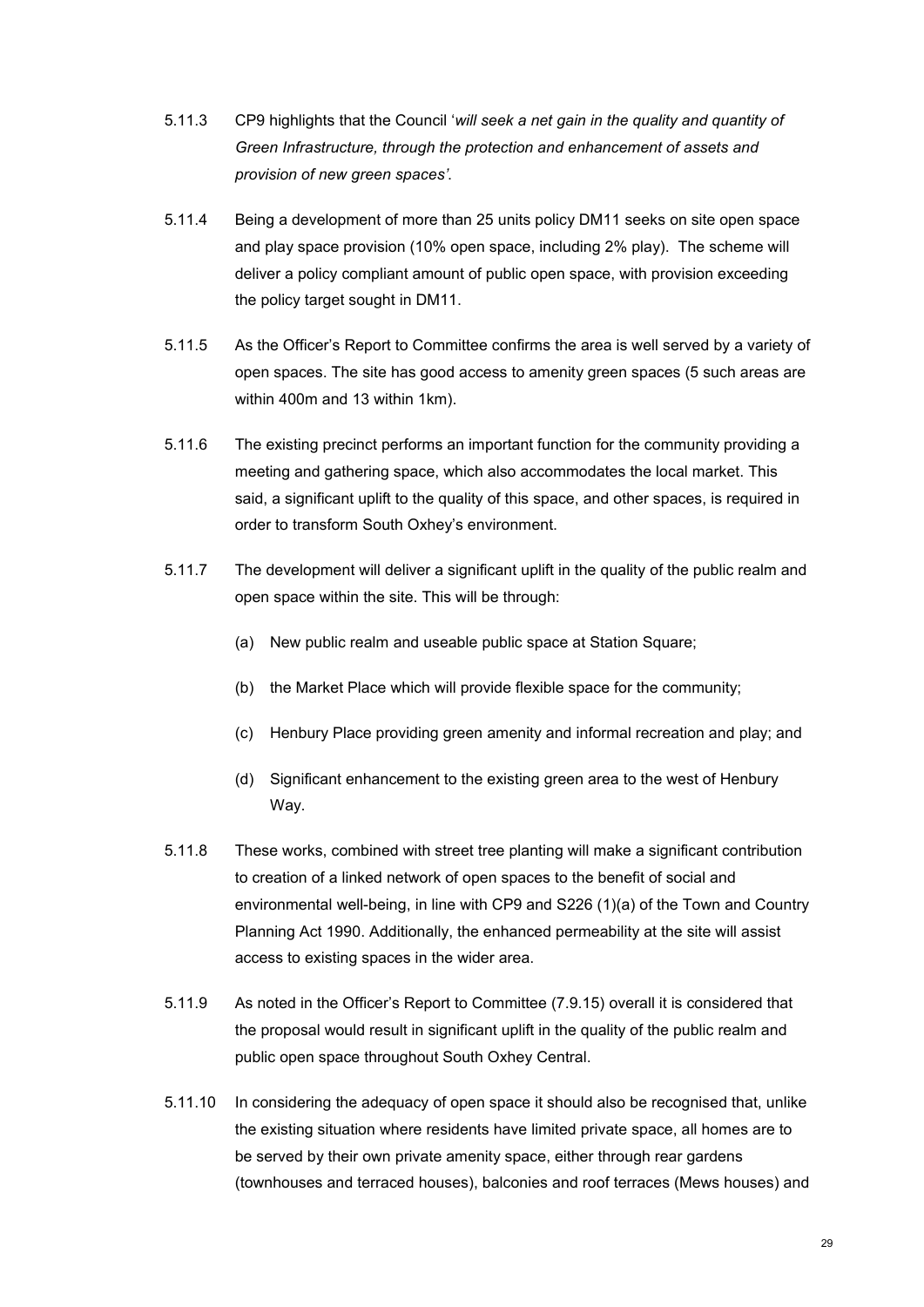roof terraces (urban house) balconies or a deck level communal garden (apartments). This will greatly improve the lives of residents within the central area, helping their health and well-being, as well as stimulating interaction and pride in their surroundings.

5.11.11 The proposed public realm and open space provision will represent a significant improvement over the existing situation aiding character, usability and environmental quality.

## 5.12 **Landscape**

- <span id="page-29-0"></span>5.12.1 Currently the public realm at South Oxhey is tired and in need of improvement. It is also lacking planting, whilst areas like The Parade are dominated by car parking. The main open area of St Andrews Road, although having received some paving treatment, is possibly too big with little interest and presents an unwelcoming environment.
- 5.12.2 The proposed development will deliver a number of landscape improvements:
	- (a) New centrally located market place;
	- (b) Additional tree planting;
	- (c) Station Square to be enhanced with planting, seating and hard surfacing to reduce the dominance of the car;
	- (d) Use of native and wildlife friendly planting to enhance biodiversity;
	- (e) Use of shared surfaces;
	- (f) Provision of Henbury Place, to be a pedestrian friendly location of hard and soft landscaping; and
	- (g) Henbury Gardens is to be retained, although it will be improved through provision of planting, additional seating and children's play equipment.

### 5.13 **Cultural Heritage**

<span id="page-29-1"></span>5.13.1 Given the distance separation between the development and proximate Conservation Areas and listed buildings, as well as the lack of likely archaeological significance at the site, it is considered that the proposal will not offend the provisions of the NPPF, policy DM3 (Management LDD) or CP12 (CS). Paragraph 7.21 of the officer report to committee (CD3.2) considers the issues of impact on the historic environment in more detail.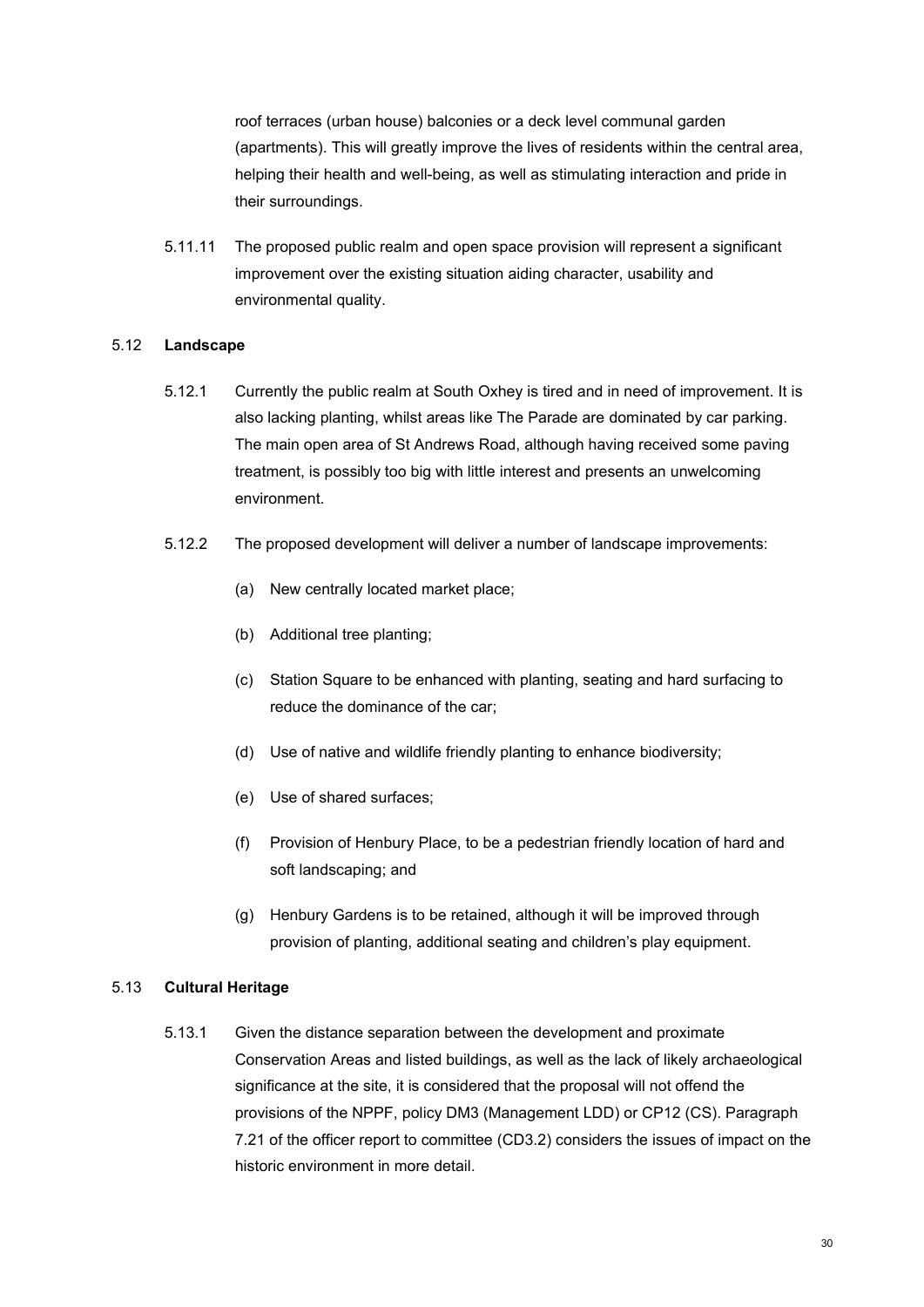5.13.2 It is clear that planning application 16/0005/FUL has recognised the detail of the development plan, whilst being assessed against it at length by TRDC. In this regard, having reviewed the content of the planning application it is my professional opinion that the scheme is in compliance with local and national policy and an on balance view should be taken of any reduced levels of provision on issues such as affordable housing provision in recognition of the circumstances of the site, the significant benefits that the development will deliver, scheme viability and the design solutions that have been presented. As such the SoS should be comfortable that the CPO satisfies the test (paragraph 76 of the October 2015 Guidance). It is also clear that making of the Order will bring about economic, social and environmental improvements in line with the requirements of S226(1)(a) of the Town and Country Planning Act.

## <span id="page-30-0"></span>**6. OBJECTIONS TO CPO**

- 6.1 From review of the objections put forward to the Order it appears that there are 11 key issues which are relevant to planning (wider objections are addressed in the evidence of others). These are:
	- 6.1.1 Thrive Homes Consultation;
	- 6.1.2 Why Rebuild;
	- 6.1.3 Public Interest;
	- 6.1.4 The Extent of Land being Acquired (Station Approach);
	- 6.1.5 The Scheme is Only About Housing;
	- 6.1.6 Loss of Affordable Housing;
	- 6.1.7 Loss of Car Parking in Phase 1;
	- 6.1.8 Construction and Residential Impacts;
	- 6.1.9 Phasing Necessitating Fresh Environmental Assessment;
	- 6.1.10 Impact on Conservation Area; and
	- 6.1.11 High Rise Development Not Appropriate.
- 6.2 Each of these issues is commented on below. I note by way of context the High Court's guidance in The Alliance Spring Co Ltd and Others V the First Secretary of State [2005] EWHC 18 that: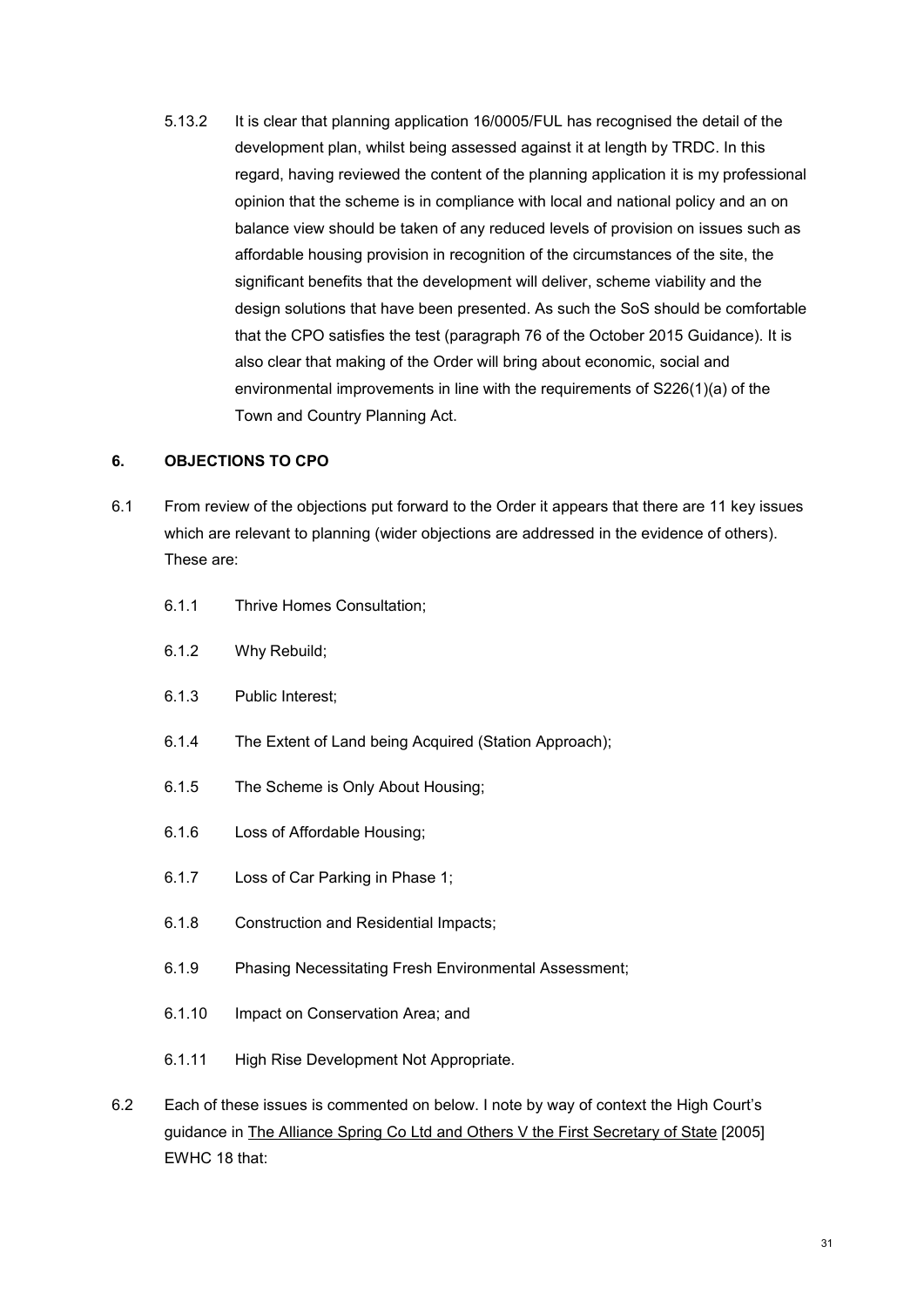*'It is not in my view appropriate for an Inspector to take a different view on planning considerations which have already been considered unless there is fresh material or change in circumstances'.*

6.3 I am not aware of any such material or change. All the matters raised now were raised and considered at the time of planning application 16/0005/FUL.

## 6.4 **Thrive Homes Consultation**

<span id="page-31-0"></span>As is clear from the evidence of Alan Head TRDC has sought to involve TH on many occasions in the development of the regeneration strategy over many years (also see paragraph 2.1.16 and appendix 1). Although TRDC was satisfied that TH, and their tenants, were aware that planning application 16/0005/FUL had been formally submitted, following concerns relative to service of ownership notices the planning application was returned to Planning Committee on 21 April 2016 to allow the notice to be issued. The wider issues of concern raised by TH were also considered before planning permission was granted. The associated Report to Committee was updated by way of an addendum. The views of TH were thus considered ahead of Planning Permission being issued and as such they were not disadvantaged through the omission of the notice.

### <span id="page-31-1"></span>6.5 **Why Rebuild**

- 6.5.1 From a planning perspective this issue is already answered in adopted policy SA6 (allocations LDD) and its supporting text, which establishes in policy the principle of redevelopment, with the Council having '*decided that modernisation of South Oxhey should take place through redevelopment of the Precinct and surrounding area'*.
- 6.5.2 Adopted policy reflects the outcome of consultation and an evidenced based approach (further information on the process leading to this position can be found in the evidence of Alan head and the chronology contained at appendix 1 of this document).

### <span id="page-31-2"></span>6.6 **Public Interest**

- 6.6.1 The benefits of the proposed development, along with the wider regeneration of the Order Land, has been raised. This evidence has detailed a number of significant benefits that would be derived from the redevelopment. Detail is also provided in the evidence presented by others.
- 6.6.2 The benefits can, however, include, in summary, the following:
	- (a) Delivery of an improvement to the centre (being a local aspiration- public consultation event 7 April 2011);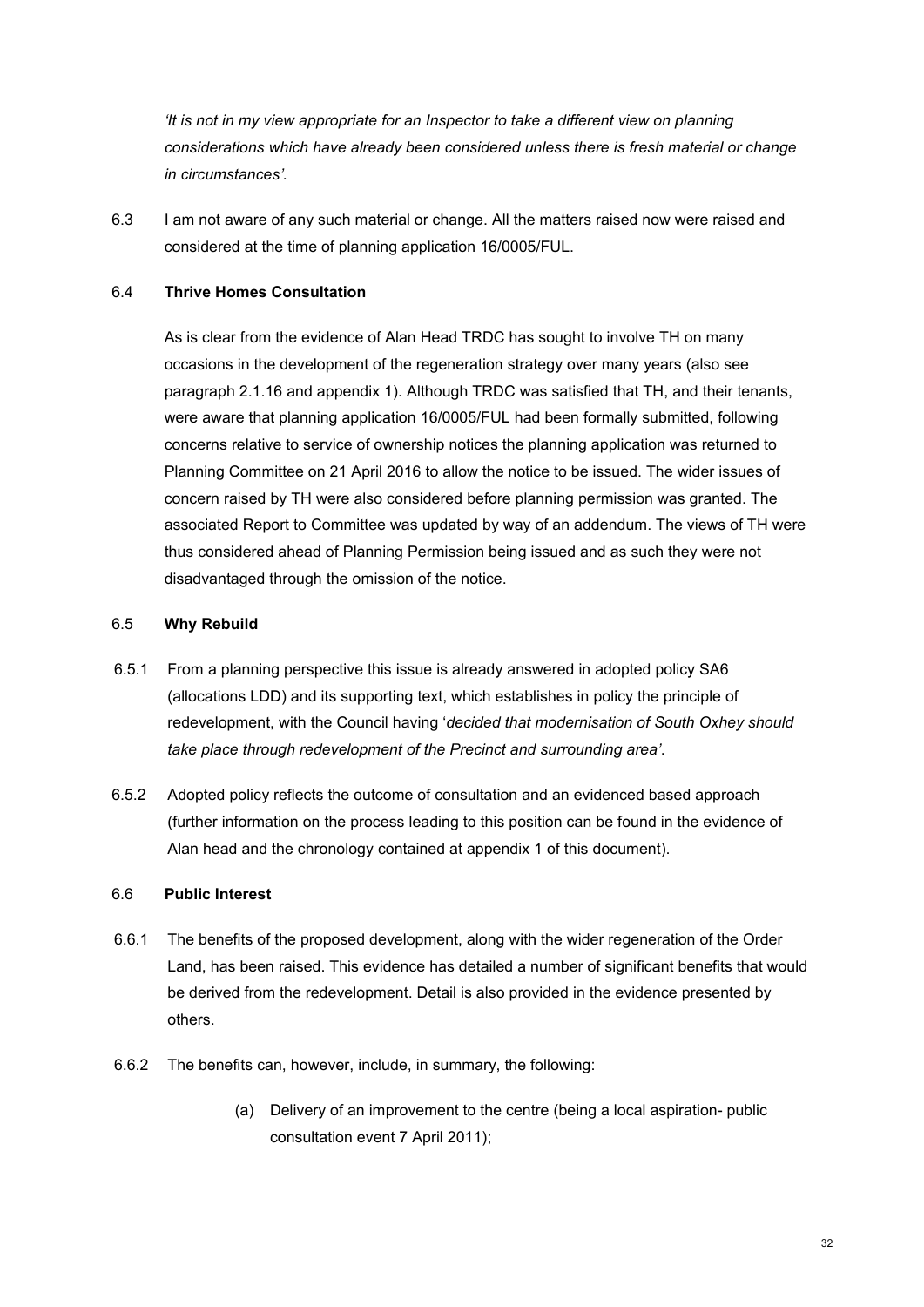- (b) Provision of an active centre which is attractive to the market and thus can be viewed as being more economically sustainable than the existing underperforming and subsidised centre;
- (c) Provision of an anchor store will improve the centre's stability, whilst attracting other retailers and allowing the local community to better fulfil weekly shopping needs;
- (d) Delivery of a concentrated area of retail/ non residential activity creating a vibrant centre, adding activity, interest and security;
- (e) New retail arrangement will serve to retain an increased level of local retail spend;
- (f) Provision of community focus and sense of identity, including a clear masterplanned approach which uses spaces, heights and building design to add legibility and a sense of cohesion. This will improve the image of the area, giving it a clear identity and make it a place that residents want to be associated with;
- (g) Delivery of a mix of housing products in terms of type, size and tenure that responds to current requirements;
- (h) No reduction in the level of social rented units within the site;
- (i) All affordable housing units will be designed to lifetime homes standards;
- (j) All homes will benefit from their own private amenity spaces, whilst there will be clear differentiation between public and private spaces;
- (k) Reconfigured uses will serve to ensure that the site is used in a more efficient way with an increase in housing numbers;
- (l) The site's accessible location, providing increased housing in a location well served by public transport;
- (m) Securing jobs, including retail, non retail and construction. The phasing will serve to maintain existing retail operations as long as possible, thus protecting employment. A better range of shops will also create additional employment opportunities, especially flexible and part time provision within the anchor store. The developer places a high priority on employing local people and will seek at least 20% of the workforce from the local community. The developer also utilises local suppliers. They support apprenticeship schemes and work experience opportunities;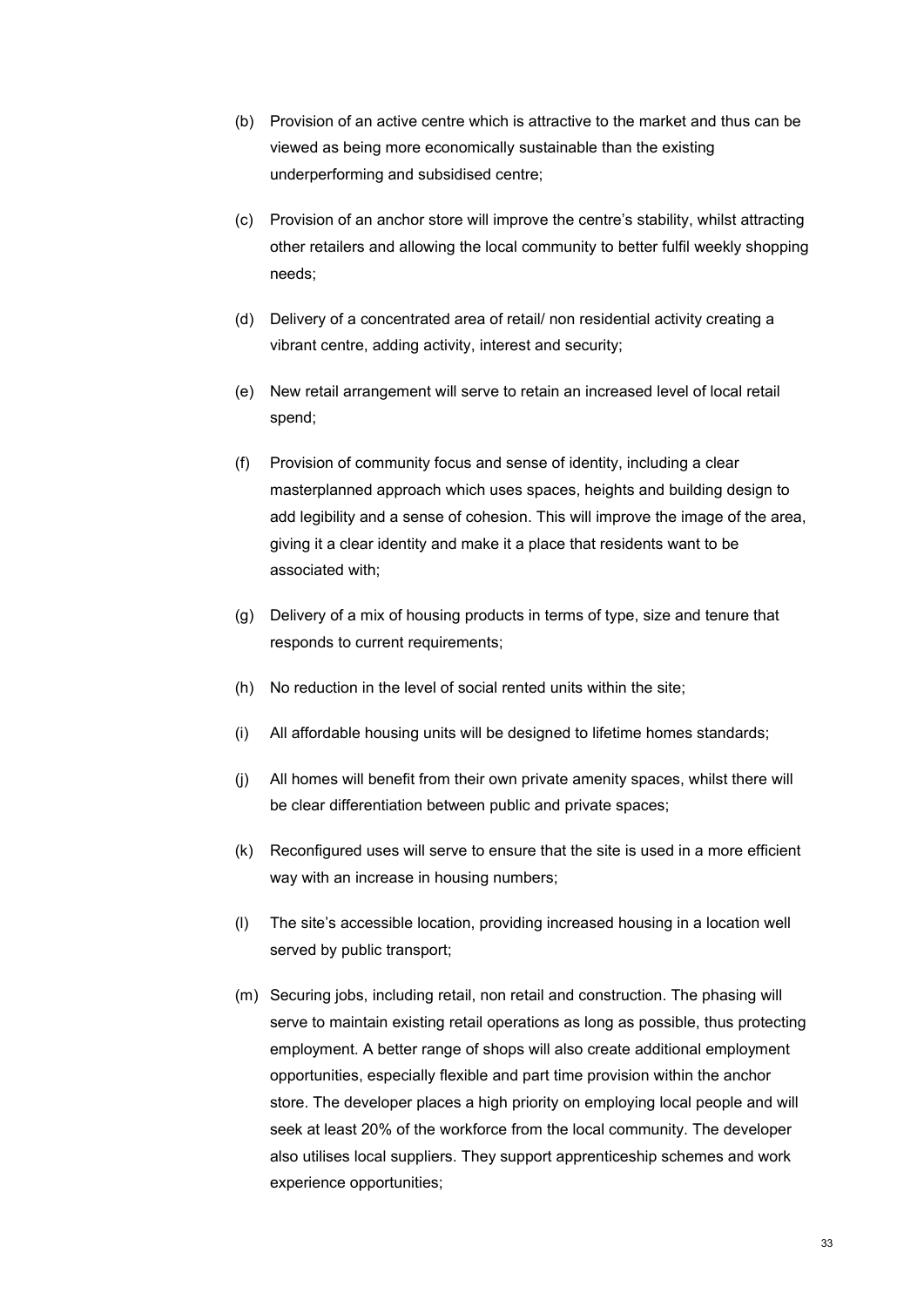- (n) The proposed layout will significantly increase surveillance bringing seating areas, front doors and windows down to the ground floor overlooking key areas, serving to improve the safety of all users;
- (o) The perimeter block structure to masterplan will remove intimidating spaces between blocks, such as the situation between St Andrews Road properties and Luffenham House and Pennard House;
- (p) Provision of increased and improved public realm which will make the central area a place where people want to live, work, shop and generally spend time;
- (q) Better hard landscaping, increased planting, provision of seating and children's play;
- (r) Improved sustainability and accessibility of proposed buildings;
- (s) Improved access to services through providing housing in close proximity to facilities;
- (t) Economically robust approach giving less exposure to development risk, with the lowest requirement for capital funding and greatest scope to cross subsidise wider improvements, including public realm enhancements;
- (u) Securing over £900,000 of development contributions to be spent locally, including contributions towards nursery and childcare facilities, primary education provision, secondary education, youth facilities, library and health;
- (v) Removal of the need for TRDC to continue to subsidise retailers currently located in South Oxhey centre;
- (w) Minimising crime and disorder;
- (x) Improving housing quality across the central area;
- (y) Drawing a significant amount of spend into the area, supporting local businesses and wider employment opportunities; and
- (z) Reducing the level of deprivation as a consequence of the foregoing (refer to evidence of Alan Head).

### 6.7 **The Extent of Land being Acquired (Station Approach)**

<span id="page-33-0"></span>6.7.1 Paragraph 9.1 of the Allocations LDD recognises that *'South Oxhey is a highly sustainable location with good transport links'*, with policy SA6 promoting improved access to sustainable modes of transport and improved shopping facilities.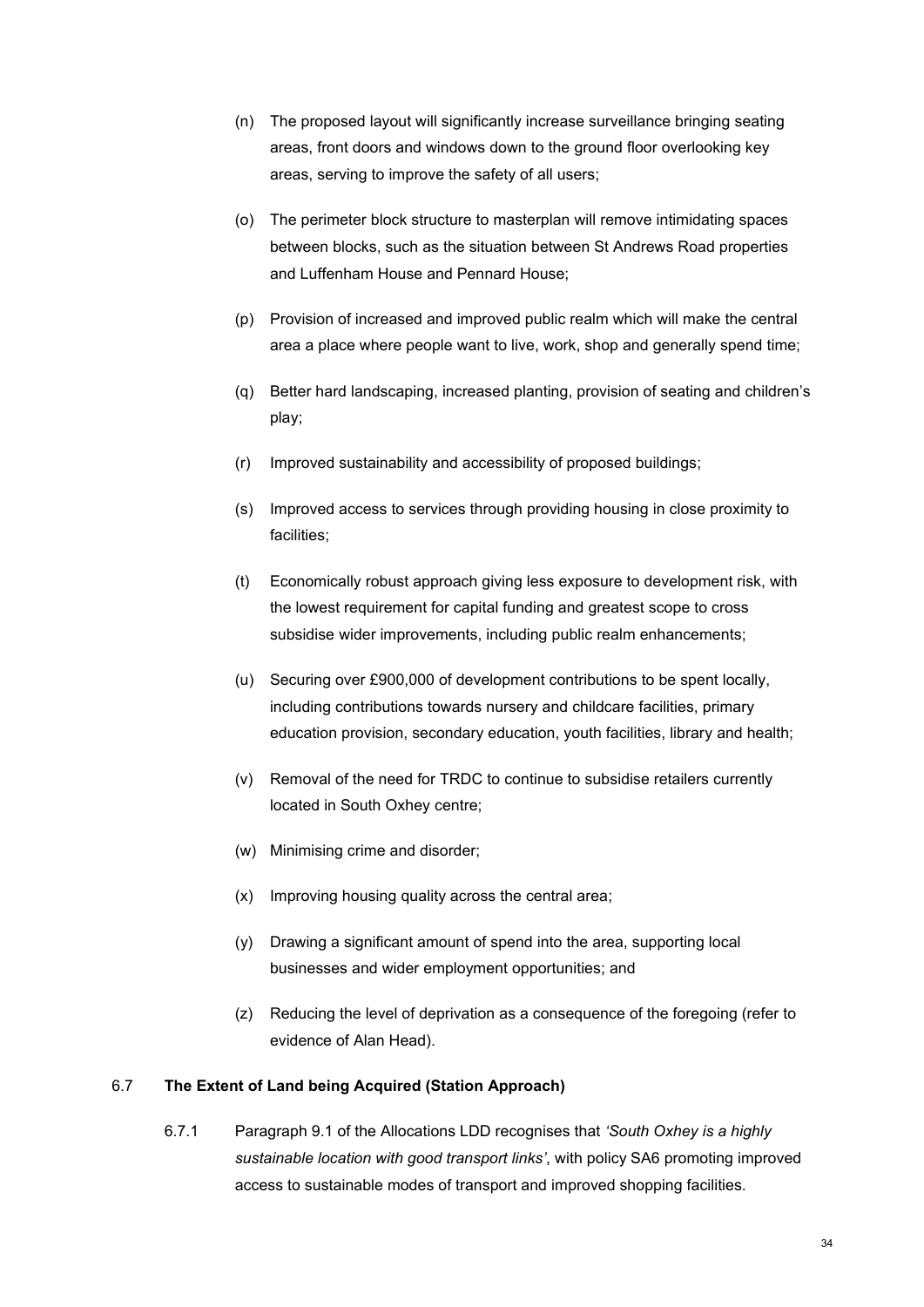- 6.7.2 A key element of the sites sustainably in transport terms is its proximity to Carpenters Park Railway Station. As such, it is important to ensure that links between the new central development and the station are maximised. It is for this reason that station approach is considered fundamental to the proposed regeneration of the area.
- 6.7.3 It can be noted from page 40 of the Allocations LDD that Station Approach is identified as being an integral part of the existing centre, containing identified retail frontage.
- 6.7.4 The broad strategy for Station Square, as now being progressed, evolved from the Land Use Plan consulted upon in May 2012 and as detailed in policy by way of the Allocations LDD (policy SA6). It represents a key element of the intended regeneration of the central area and exclusion of any part of this area would be damaging to the aesthetic improvements intended, whilst diluting the masterplan ethos.
- 6.7.5 Station Approach currently lacks an identity and sense of place and consequently does not represent a welcoming environment to those arriving via Carpenters Park Railway Station. The former bank building does not address the corner and presents what feels like a side elevation to Station Approach. The area to the north does not create a strong frontage, and is broken to give access to car parking. To the south the lack of significant built form provides views of a petrol station glimpsed through high level fencing. The current arrangement of buildings and uses does not provide a sense of enclosure. It is not a well-used space and is car dominated. Generally, the area appears unloved with a number of vacant units, whilst the buildings and public realm clearly require attention. There are no strong connections to the west of Prestwick Road and it does not have the feel of being part of something bigger. As an arrival point it is rather underwhelming.
- 6.7.6 As detailed with the Design and Access Statement submitted with the hybrid planning application there is a need to address this, which will be done through a comprehensive approach to make it clear that Station Square is part of the wider regeneration, providing identity and enclosure of the space to improve the appearance, provide a sense of place and feeling of security.
- 6.7.7 The area will operate as an active area flanked on two sides and will accommodate pedestrians, cyclists and other transport modes, with shared surfacing, landscaping and seating areas.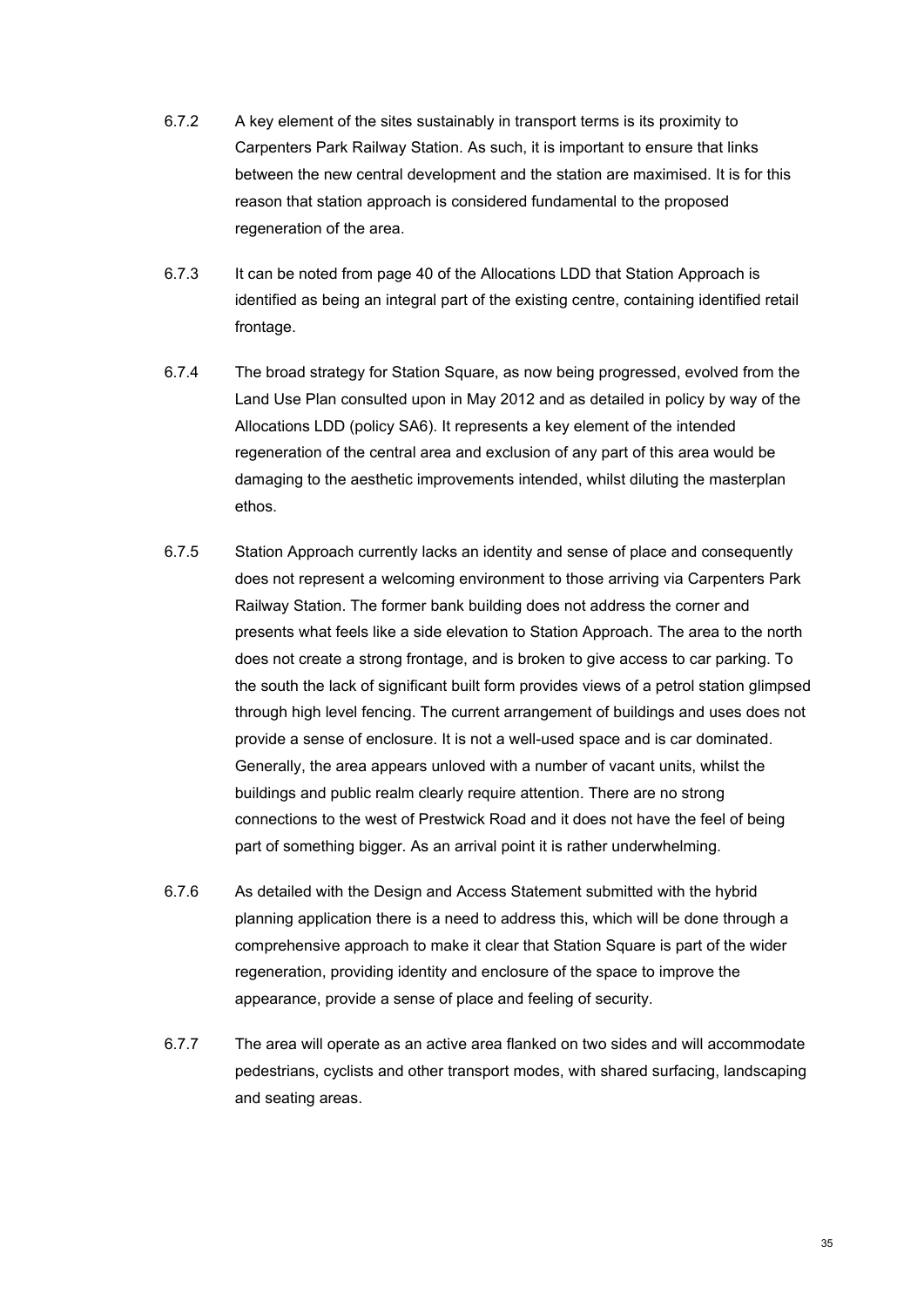### 6.8 **The Scheme is Only About Housing**

- <span id="page-35-0"></span>6.8.1 It cannot be denied that the site and redevelopment has a significant role to play in TRDC being able to achieve its ambitious target of 180 dwellings a year until 2026 (CS policy CP2). 75 % of this provision is required to be in the existing urban areas, with 60% to be in key centres such as South Oxhey
- 6.8.2 Indeed, with regard to residential development the Allocation LDD Inspector noted that:

*the need for regeneration makes for a powerful case in principle.*

*(paragraph 105)*

**It is clear that the initiative has encountered some early difficulties insofar as the Council's preferred development partner has withdrawn, but this is early days and apparently unrealistic expectations regarding the proportion of affordable housing were at least partially to blame.** 

**…The scale of town centre regeneration called for maximises the importance of delivery, not just for the sake of the community in need of regeneration, but in terms of the housing land supply for the district in the present plan period.** 

(paragraphs 108 and 109)

- 6.8.1 The Allocation DPD (H29) identifies the central area as having a capacity of 360 units. The proposed development actually seeks to deliver 458. In line with national policy it is entirely appropriate to make the most efficient use of this central and sustainable site.
- 6.8.2 Regardless of housing delivery, the regeneration initiative is underpinned by the need to secure South Oxhey as a viable and defined retail and service centre which will better serve the needs of the soon to grow local community.
- 6.8.3 The intended retail approach in terms of overall floor area and format, with inclusion of an anchor retail store, has been informed by commercial considerations considered as part of the bids process. Consideration of the range of wider benefits that the regeneration will deliver is set out at paragraph 6.3.2 making it clear that although there will be the necessary growth in residential floor area, the overall development will deliver significant wider improvements for South Oxhey.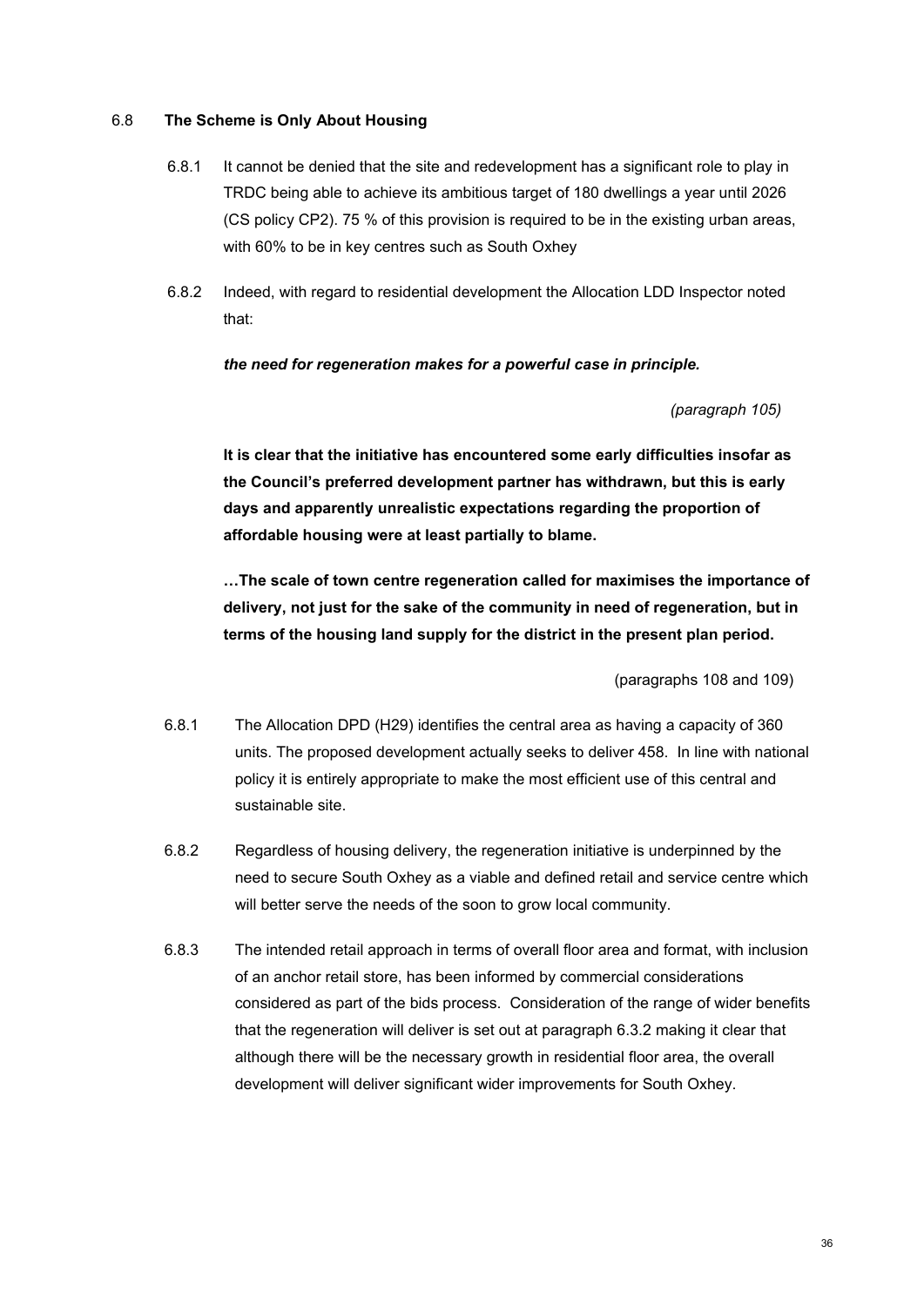### 6.9 **Loss of Affordable Housing**

- <span id="page-36-0"></span>6.9.1 There is no net loss of affordable housing. As described at paragraph 5.3.9, the redevelopment will not deliver 45% affordable housing. It will, however, reprovide 96 social rent units. This will serve to replace the number of social rented properties that currently exist on site and accordingly there would be no net loss of affordable housing provision as a result of the development. The consented scheme would consequently provide sufficient affordable homes for all existing social tenants within South Oxhey central. The new units are also to be targeted to the identified needs of these existing tenants, as established by Home Group ahead of application submission.
- 6.9.2 Condition 25 of Planning Permission 06/0005/FUL deals with the issue of affordable housing, requiring the submission of a scheme 'for the provision of ninety-six dwellings', whilst the first 46 units required for decant of existing tenants within the area effected by phase 1a of the development are required to be provided before market dwellings on phase 1a are occupied.
- 6.9.3 I am also instructed that there is flexibility within the Developer Agreement to potentially deliver increased affordable housing which would be funded by TRDC should the Council have sufficient funds. The evidence of Alan Head provides more detail on this issue.

# 6.10 **Loss of Car Park in Phase 1**

- <span id="page-36-1"></span>6.10.1 Both TRDC and Countryside were mindful of the importance of retaining an appropriate level of car parking through all phases of development to ensure that future and existing retail and service operators are not unduly impacted upon. Such issues were fundamental to the evolution of the overall phasing approach as now presented.
- 6.10.2 In recognition of the loss of the car parks at Station Approach and Bridlington Road the scheme intends to provide 75 temporary spaces. There is to be a new temporary car parking area capable of accommodating 55 spaces at the eastern end of Henbury Garden. A further 20 spaces will be provided at the site of Baden Hall (now demolished) until 2017. Further on street parking will be made available in the locality by mid 2017 to replace Baden Hall parking. Once an appropriate level of permanent provision becomes available, the area of temporary provision will be landscaped for open space use.
- 6.10.3 Planning condition 51 deals with the issue of temporary parking provision and requires submission of details and creation of 75 spaces to be *'made available for*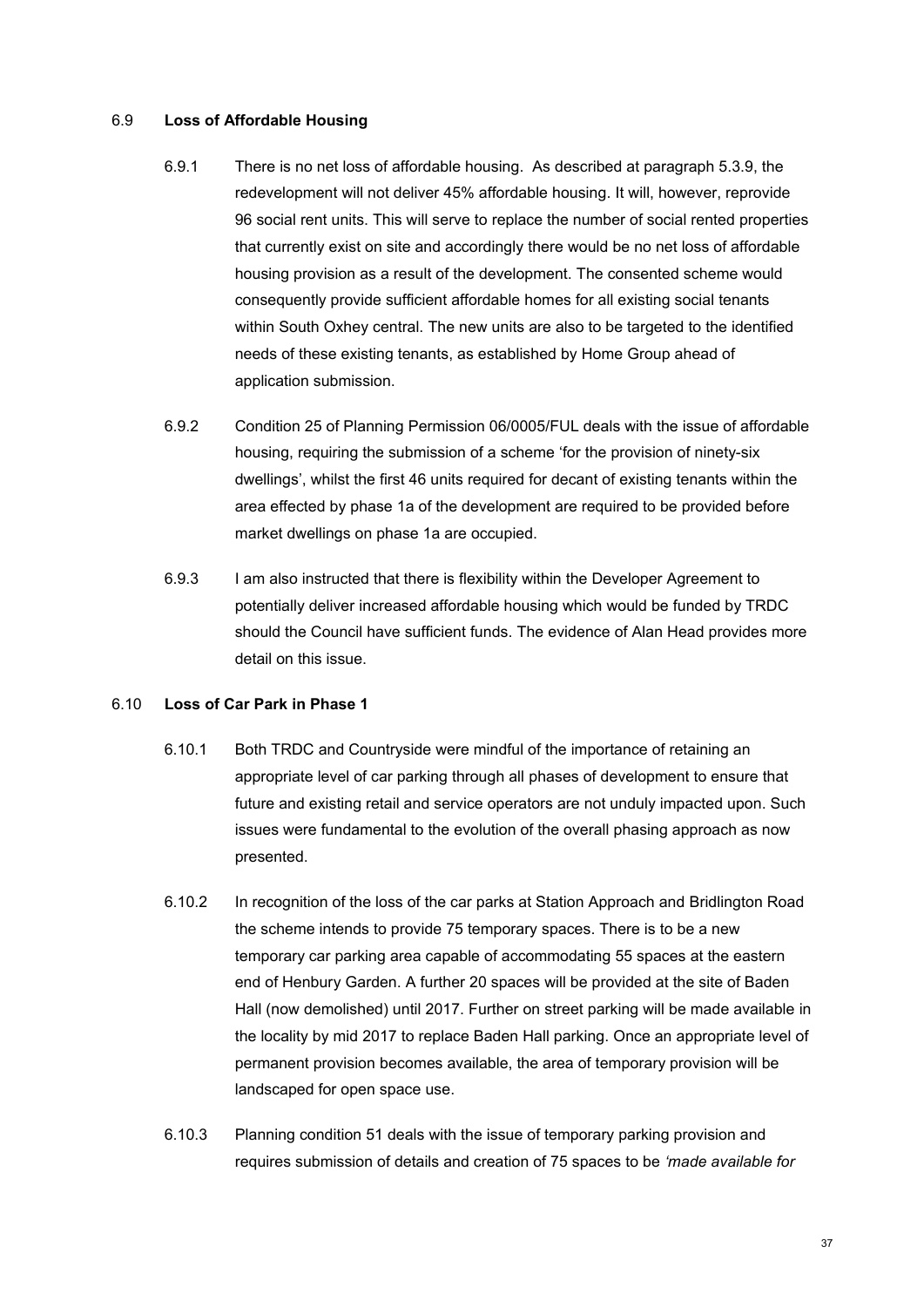*public use prior to Ground Works and Site Preparation Works at South Oxhey Central area or closure of the existing Bridlington Road car park'*.

6.10.4 Although there will be some inevitable inconvenience to users, this approach will serve to ensure that the centre continues to be adequately served by parking, protecting all traders.

### 6.11 **Construction and Residential Impacts**

- <span id="page-37-0"></span>6.11.1 Construction activity is always likely to have some impact and cause inconvenience to local residents, but this is rarely of sufficient scale to justify planning permission being refused.
- 6.11.2 Planning condition 23 requires submission of a Construction Strategy and phasing programme. Amongst other things this will require agreement of:
	- **c) A phasing programme including details of block by block construction work commencement dates; construction traffic routing and parking; highway works, public realm works and landscaping on a block by block basis; access for vehicles and pedestrians; scaffolding and hoarding line, public parking spaces; services; and arrangements for new premises.**
	- **d) integration of that Phase with adjoining Phases, including how landscaping schemes and construction management activity for each Phase will interrelate to each other**
- 6.11.3 What is required in such a submission is extensive, but to ensure that development works effectively, minimising disruption to the existing occupiers, it will detail things such as how development sites will be zoned off, how the developer intents to work within an environment that is lived in, where access is to be maintained, how and where residential access will be provided during development on adjacent plots, how the sites can be serviced and how safety and security will be achieved. Once agreed the Construction Strategy will be implemented and managed by an appropriately qualified project manager on site. Condition 23 is a standard type of condition and the use of a construction strategy is a tried and tested way to minimise construction impacts.
- 6.11.4 The phasing of development has also been carefully drafted to minimise impact and ensure that South Oxhey centre can continue to function throughout development.
- 6.11.5 Appendix 2 of the Management LDD highlights the need to consider impacts on neighbouring properties, whilst setting out a range of standards, albeit that in some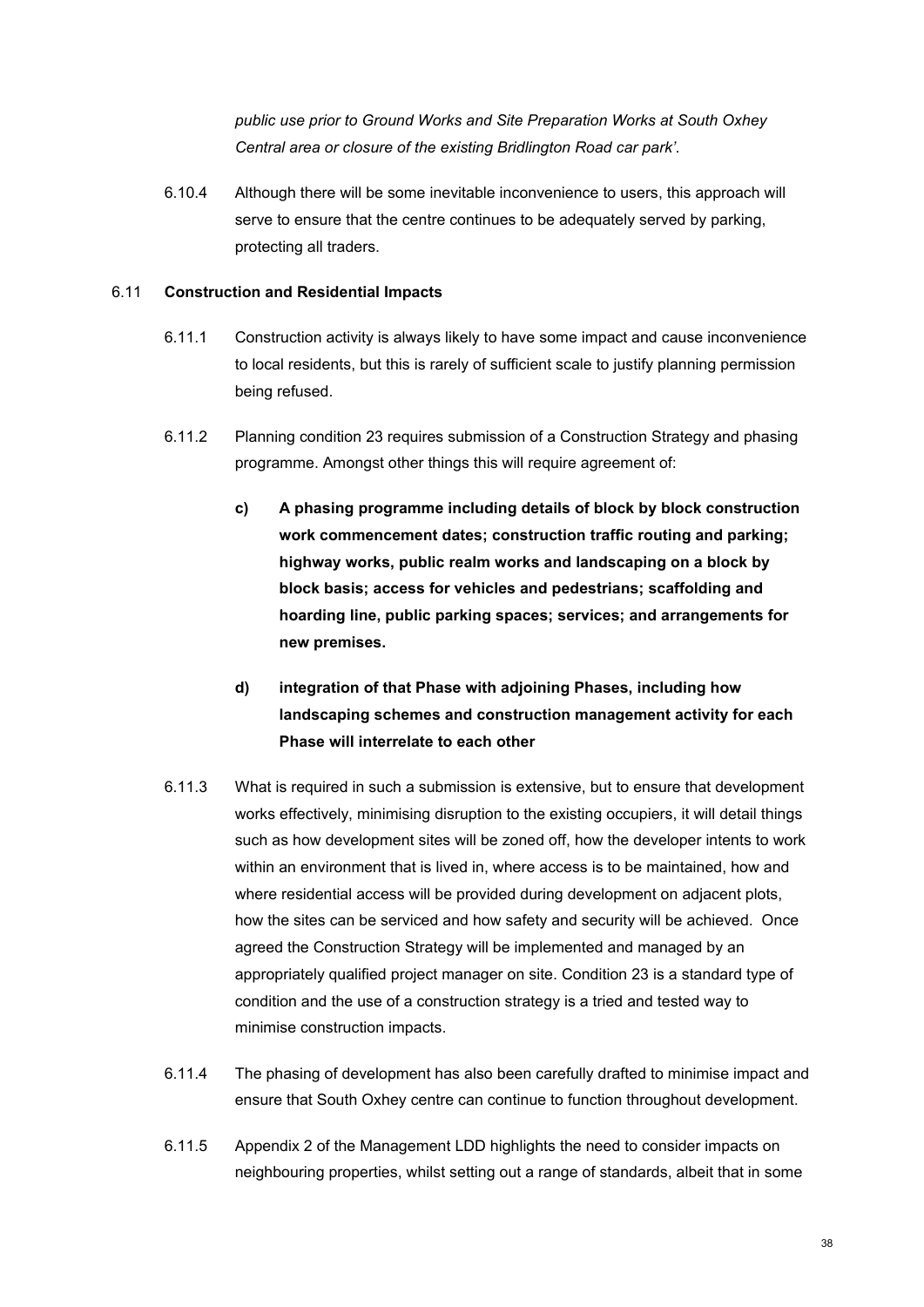circumstances it is noted that '*certain developments may not comply with all guidance but still be considered acceptable'*.

- 6.11.6 As detailed within the Officer's Report (section 7.6), the application was supported by a Daylight/ Sunlight and Overshadowing Assessment, which noted that the proposed development has minimal impact on the sunlight and daylight of the surrounding properties.
- 6.11.7 It is noted that the impact on an individual's general view is not a planning consideration.

## 6.12 **Phasing Necessitating Fresh Environmental Assessment**

TTRDC issued a screening opinion on 14 July 2015 for the development which ultimately progressed to be planning application 06/0005/FUL and arrived at the decision that the development did not necessitate EIA. Therefore, although the planning application was accompanied by a range of supporting material, an EIA was not submitted.

It is common for large developments to be progressed in phases. Hybrid planning approvals, with the initial element approved in detail and subsequent phases only in outline, are not unusual. In this case, each phase after phase 1 will be subject to specific reserved matters submissions to be accompanied by a range of documents.

Given that the original comprehensive development was not considered to require EIA it is difficult to think of a situation where small sub phases of the overall would trigger the need for EIA. This said, the regulations would allow for this if deemed necessary.

### <span id="page-38-0"></span>**6.14 Impact on Conservation Area**

The site does not accommodate either a listed building or Conservation Area. The Impact on listed buildings and Conservation Areas in the wider context was, however, considered within the planning application. Relative to the Order Land, Oxhey Hall Conservation Area is approximately 700m to the north west, whilst Watford Heath Conservation Area is in excess of 1km. The submitted Landscape and Visual Impact Assessment considered the view from Hillcroft Crescent, within the Oxhey Hall Conservation Area, where it was suggested that there would only be glimpsed views and 'neutral impact'. Based on the available information, therefore, objector concerns in this regard are considered unfounded.

### **6.15 High Rise Development Not Appropriate**

Policy identifies South Oxhey as a key centre. It is common for accessible central locations to accommodate higher density development.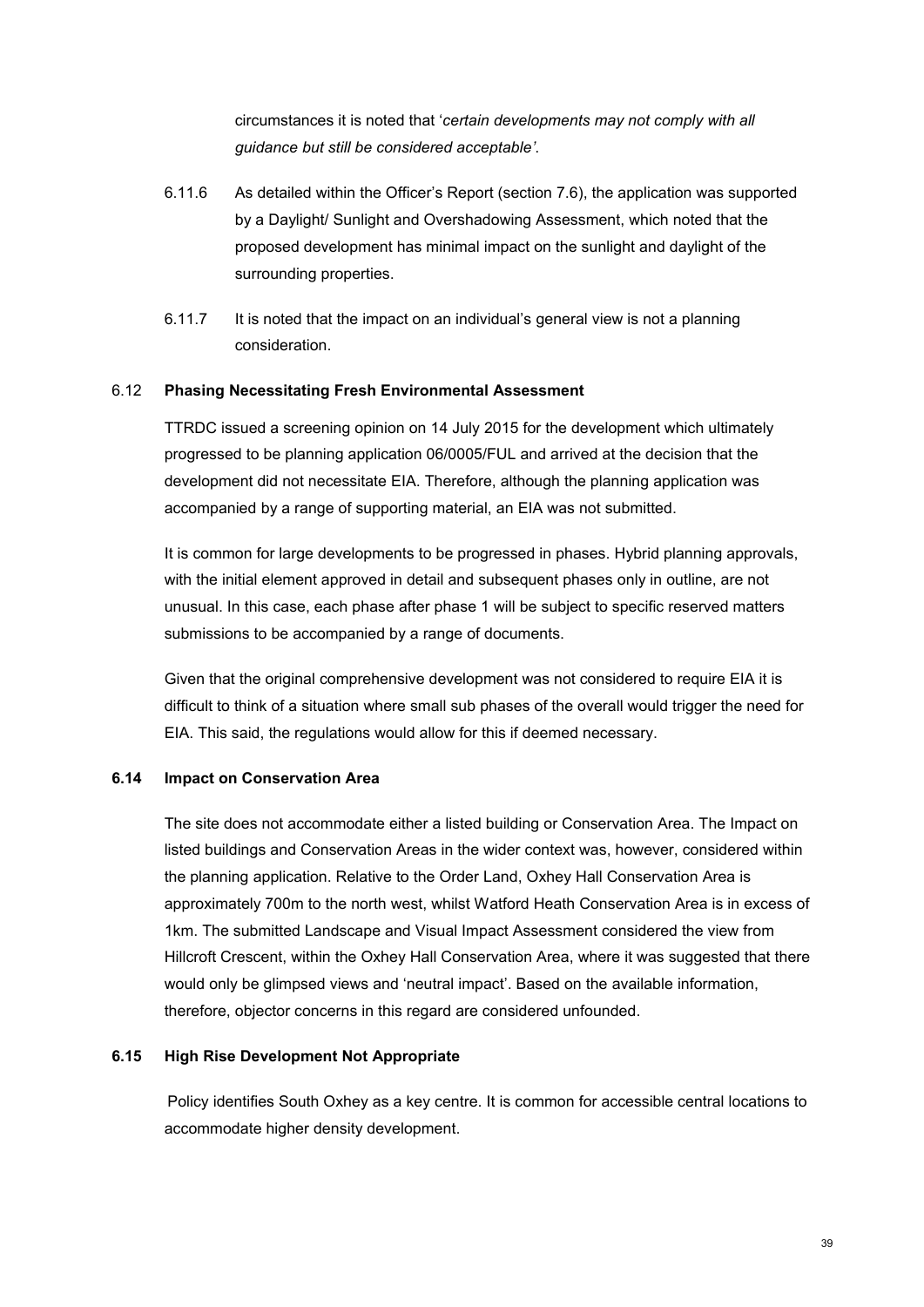Initial consideration was given to possible development heights within the Allocations LDD, whilst it can be noted that what has now been approved only exceeds the suggested approach along the Prestwick Road Frontage, whilst the highest elements are to be used to mark key corners. This approach is considered entirely appropriate as this will announce entrance to the regenerated centre, whilst it is the area to accommodate the main retail and non-residential uses.

The proposed development density seeks to maximise use of this previously developed land in a highly sustainable central location. There is to be interest created through articulation in roof heights, whilst as previously demonstrated, the consented scheme follows sound urban design principles. Further, the heights as consented have been assessed and will not result in an unacceptable adverse impact on the amenities of residents.

Accordingly, the intended heights will not look out of place and will not have an adverse impact on the amenities of the area.

### **7. STOPPING UP**

<span id="page-39-0"></span>The construction of the development permitted by planning permission 16/0005/FUL requires the stopping up of a number of highways. These include The Parade, St Andrews Road, area to the east of Bridlington Road and internal roads around both Luffenham House and Pennard House. Stopping up of these highways will be timed to coincide with the phasing of the masterplan, commencing in November 2016 and concluding in March 2022. The Stopping Up Timing Plan is at CD6.1 (viii).

Negotiations relative to the required Stopping Up are progressing well and a further update will be given at the Inquiry.

### <span id="page-39-1"></span>**8. CONCLUSIONS**

- 8.1 The site is covered by an adopted and up to date development plan and it is clear that the scheme consented by way of planning permission 16/0005/FUL was devised and subsequently assessed against the provisions of this policy.
- 8.2 The principle of regeneration at South Oxhey is well established, whilst policy has evolved over many years, including extensive opportunities for the public, stakeholders and those with land interest in the area to engage and influence what is proposed.
- 8.3 Through evidenced based policy formation TRDC has taken the view that the most appropriate form of regeneration would be through redevelopment rather than refurbishment (Allocation LDD SA6 and supporting text). This is enshrined in the development plan.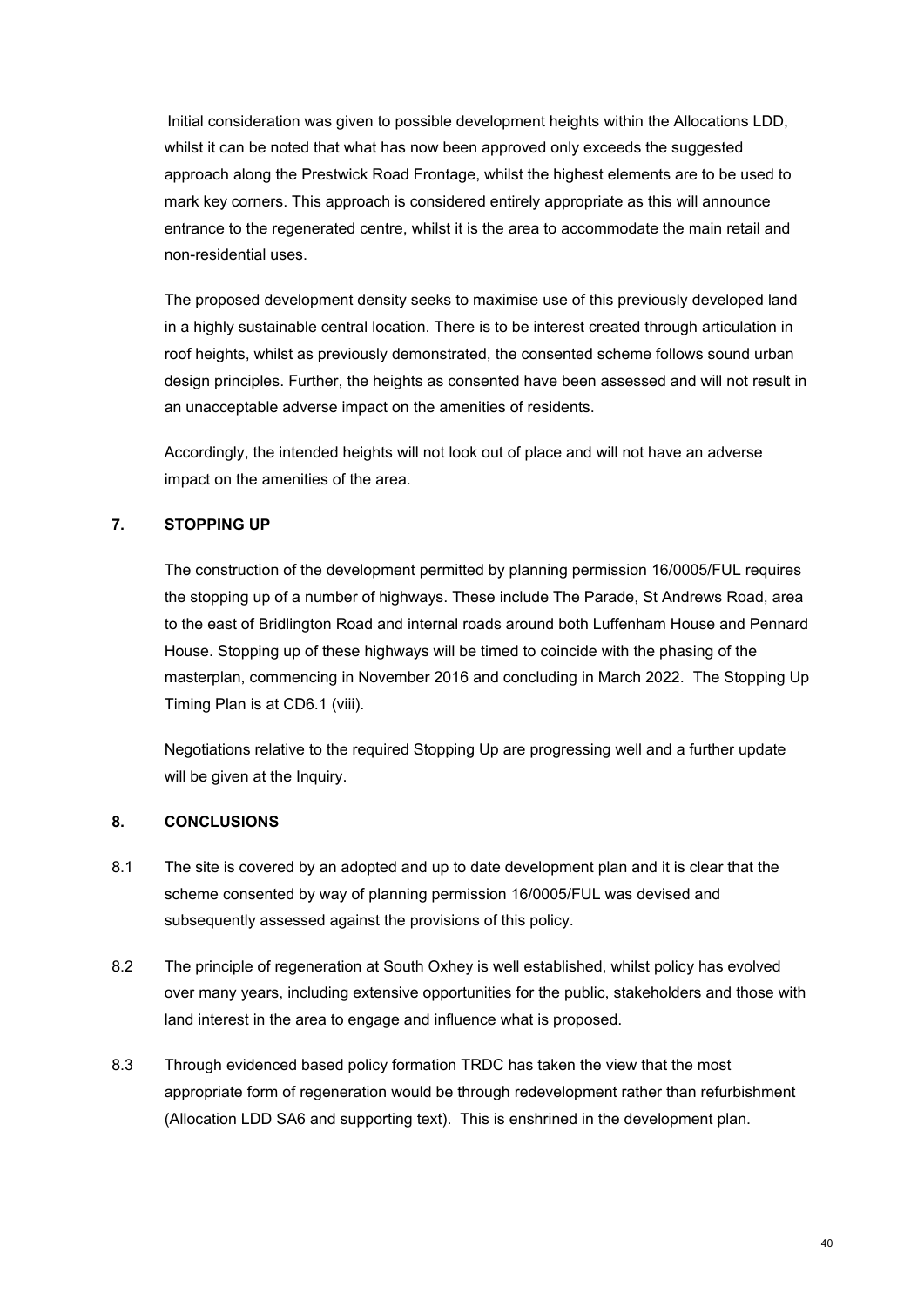- 8.4 The scheme will deliver a mixed use development, including housing, retail and community uses, in compliance with policy. It will contribute to the objectives for regeneration of the area and accord with CS Policy PSP2.
- 8.5 The development is for regeneration of South Oxhey (Allocations LDD SA6), will take place on previously developed land within a key centre in an urban area (CS policies CP2, PSP2), addressing deficiencies in housing stock (CS policy CP3), increasing housing numbers and maximising use of a sustainable location (CS policy PSP2 and H29 Allocation LDD), delivering a significant proportion of the districts planned housing supply (CS policy CP2) and creating a reconfigured centre which is viable (Allocation LDD SA4). Buildings will be sustainable (CS policy CP1), the project recognises the sites sustainable location from a transport perspective (CS policy P10), it represents a robust master planned design approach (CS policyCP2) and it will deliver significant environmental improvements.
- 8.6 Although viability impacts on the ability of the scheme to deliver the policy aspiration of 45% affordable housing (CS policy CP4) it has been evidenced that the development could not afford to fund affordable housing beyond the 96 units (18.7%) approved. This provision will mean that there is no net loss in affordable (social rented) provision. Phasing will also be used to minimise disruption to existing tenants.
- 8.7 The proposals will bring about a range of benefits including concentrating development within a sustainable town centre location, providing a well-planned and legible community, better quality and varied housing, an improved and viable town centre, a community focus and sense of identity, introduction of private amenity space into the central area, securing and maximising job opportunities, minimising crime and disorder, significantly improved public realm and landscaped areas, more sustainable buildings and general environmental improvements. Financial contributions secured through a S106 of £965,528.80 will also go towards local service provision. As such it can be seen that the development would play a significant role in responding to the council's regeneration objectives.
- 8.8 Although a number of planning related objections have been raised to the Order it is clear that these were considered when the application was approved. They are also considered and appropriately addressed within this evidence.
- 8.9 It is my professional view that the purpose for which the Order Land is being acquired is in line with the adopted planning framework for the area, satisfying the requirements of paragraph 76 of the October 2015 Guidance, and the proposed development would contribute to the achievement of the future well-being of the area, in line with S226 (1) (a) of the Town and Country Planning Act 1990.